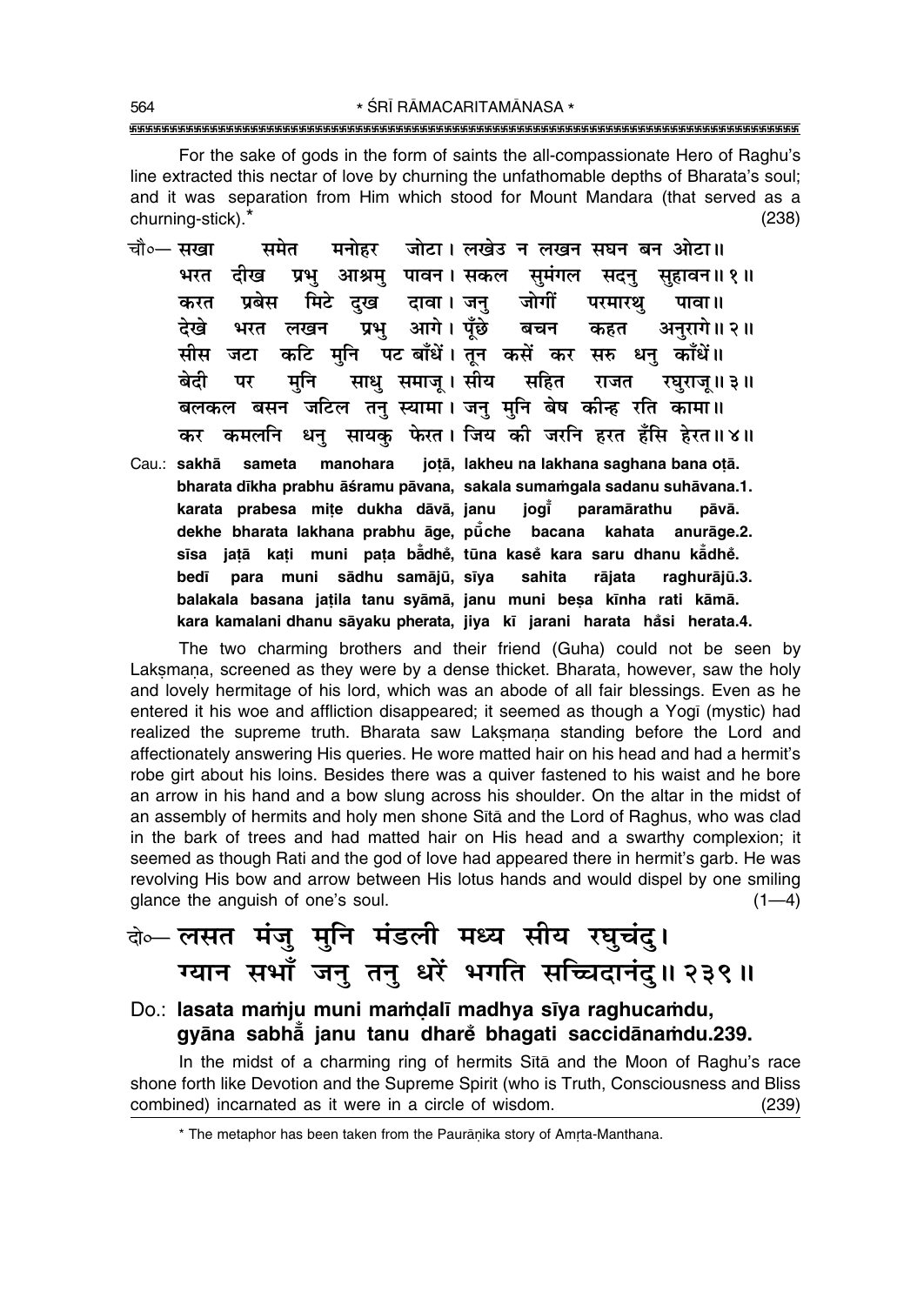\* AYODHYĀ-KĀNDA \* 

|        |  | चौ∘— सानुज सखा समेत मगन मन। बिसरे हरष सोक सुख दुख गन॥                       |  |      |         |        |
|--------|--|-----------------------------------------------------------------------------|--|------|---------|--------|
|        |  | पाहि नाथ कहि पाहि गोसाईं। भूतल परे लकुट की नाईं॥१॥                          |  |      |         |        |
|        |  | बचन सपेम लखन पहिचाने।करत प्रनामु भरत जियँ जाने॥                             |  |      |         |        |
|        |  | बंधु सनेह सरस एहि ओरा।उत साहिब सेवा बस जोरा॥२॥                              |  |      |         |        |
|        |  | मिलि न जाइ नहिं गुदरत बनई। सुकबि लखन मन की गति भनई॥                         |  |      |         |        |
|        |  | रहे राखि सेवा पर भारू। चढ़ी चंग जनु खैंच खेलारू॥३॥                          |  |      |         |        |
|        |  | कहत सप्रेम नाइ महि माथा। भरत प्रनाम करत रघुनाथा॥                            |  |      |         |        |
|        |  | उठे रामु सुनि पेम अधीरा।कहुँ पट कहुँ निषंग धनु तीरा॥४॥                      |  |      |         |        |
|        |  | Cau.: sānuja sakhā sameta magana mana, bisare harasa soka sukha dukha gana. |  |      |         |        |
| pāhi   |  | nātha kahi pāhi gosāi, bhūtala pare lakuta kī                               |  |      |         | nāi.1. |
|        |  | bacana sapema lakhana pahicāne, karata pranāmu bharata jiyå jāne.           |  |      |         |        |
| bamdhu |  | saneha sarasa ehi orā, uta sāhiba sevā                                      |  | basa | jorā.2. |        |
|        |  | mili na jāi nahi gudarata banaī, sukabi lakhana mana kī gati bhanaī.        |  |      |         |        |
| rahe   |  | rākhi sevā para bhārū, caRhī camga janu khaica khelārū.3.                   |  |      |         |        |

Bharata as well as his younger brother (Satrughna) and friend (Guha) were so enraptured that their joy and sorrow, pleasure and pain, were all forgotten. Uttering the words "Protect me, my lord; save me, my master" he fell flat on the ground like a log, Laksmana recognized his loving speech and concluded in his mind that it was Bharata making obeisance.\* On the one hand there was the loving affection of an elder brother (Bharata), while, on the other, there was the stronger claim of service to his master. He was, therefore, neither able to meet his brother (Bharata) nor ignore him; some good poet alone could describe Laksmana's state of mind. He threw his whole weight on the side of service and remained where he was, even as a kite-flier would pull against a kite that has risen high in the air. Bowing his head to the ground he lovingly said, "Bharata is making obeisance to you, O Lord of Raghus." Overwhelmed with emotion Srī Rāma started up as soon as He heard this, His robe flying in one direction, and His quiver and bow and arrows in another.  $(1-4)$ 

kahata saprema nāi mahi māthā, bharata pranāma karata raghunāthā.

pema adhīrā, kahů pata kahů nisamga dhanu tīrā.4.

uthe

rāmu

suni

## बेञ्चरबस लिए उठाइ उर लाए कृपानिधान। भरत राम की मिलनि लखि बिसरे सबहि अपान॥ २४०॥

Do.: barabasa **lie** uthāi ura lāe krpānidhāna, bharata rāma kī milani lakhi bisare sabahi apāna.240.

The all-compassionate Lord forcibly lifted Bharata and clasped him to His bosom. Everyone who witnessed the meeting of Bharata and Srī Rāma lost all selfconsciousness.  $(240)$ 

|  |  | चौ०— मिलनि   प्रीति   किमि  जाइ बखानी । कबिकुल  अगम  करम  मन  बानी ॥ |  |  |
|--|--|----------------------------------------------------------------------|--|--|
|  |  | परम पेम पूरन दोउ भाई। मन बुधि चित अहमिति बिसराई॥ १॥                  |  |  |

<sup>\*</sup> Since Bharata had fallen prostrate behind his back Laksmana, who was loth to divert his mind from Śrī Rāma's service, could not see him; hence he could only infer his identity from his voice.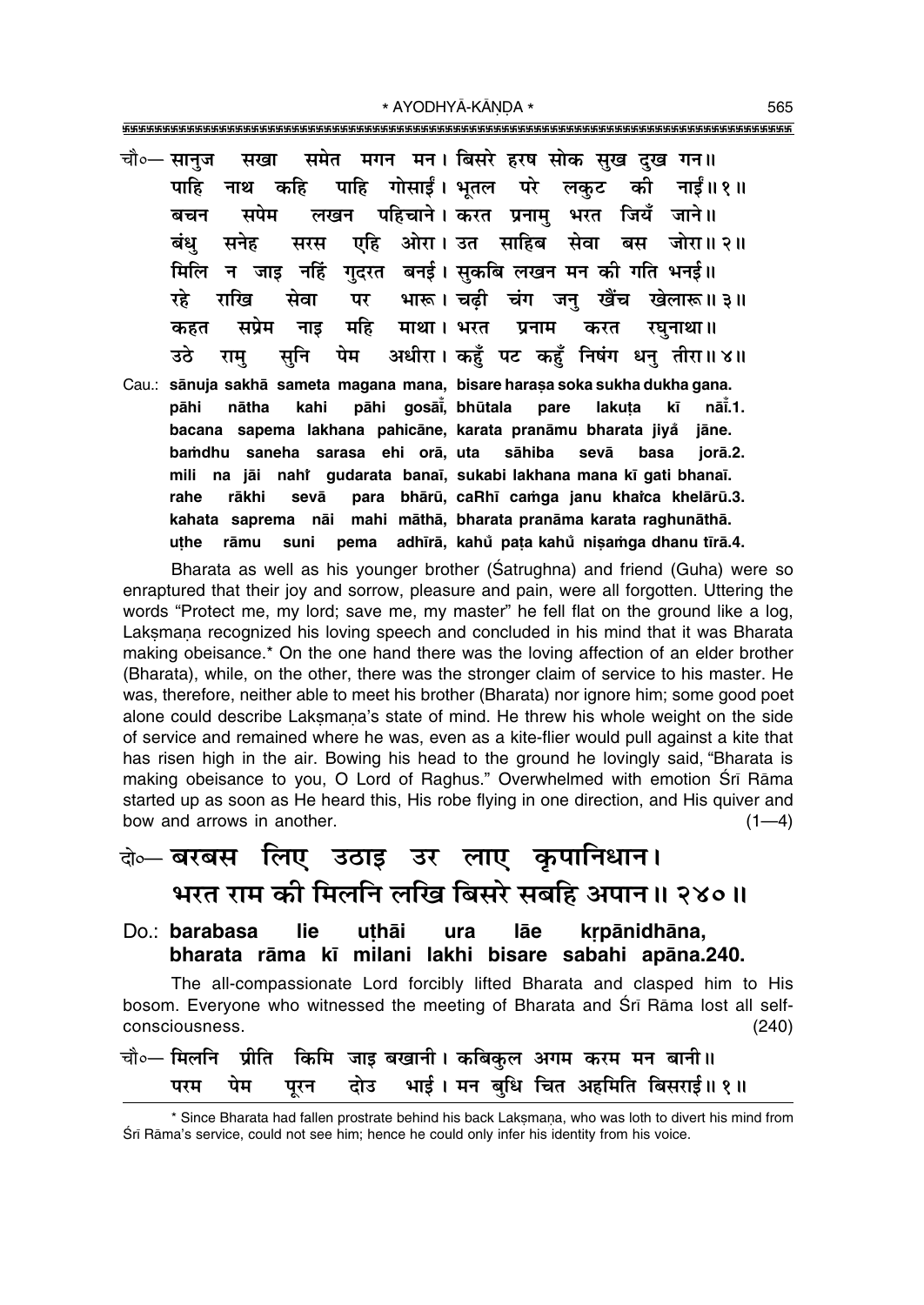सपेम को करई। केहि छाया कबि मति अनसरई॥ प्रगट कहह अरथ आखर बलु साँचा। अनुहरि ताल गतिहि नटु नाचा॥२॥ कबिहि भरत रघुबर को। जहँ न जाइ मनु बिधि हरि हर को॥ सनेह अगम सो मैं कमति कहौं केहि भाँती। बाज सराग कि गाँडर ताँती॥३॥ मिलनि बिलोकि भरत रघुबर की।सुरगन सभय धकधकी धरकी॥ जागे। बरषि जड प्रसून लागे॥४॥ प्रसंसन समुझाए सूरगुरु prīti Cau.: milani kimi jāi bakhānī, kabikula agama karama mana bānī. parama pema pūrana dou bhāi, mana budhi cita ahamiti bisarāi.1. kahahu supema pragata ko karai, kehi chāyā kabi mati anusarai. kabihi aratha ākhara balu sācā, anuhari tāla gatihi natu nācā.2. agama saneha bharata raghubara ko, jahå na jāi manu bidhi hari hara ko. so mai kumati kahaŭ kehi bhåtī, bāja surāga ki gādara tătī.3. milani biloki bharata raghubara kī, suragana sabhaya dhakadhakī dharakī. samujhāe suraguru jaRa jāge, barasi prasūna prasamsana lāge.4.

How can the affectionate meeting be described ? It was unapproachable to the poet in thought, word and deed alike. The two brothers overflowed with supreme affection; their mind, reason, intellect and ego were all lost. Tell me, who can portray such noble love ? By what shadow will the poet's mind seek to attain to it ? The poet's solid strength lies in the theme to be worked on and the expression he uses; a dancer requiates his movements according to the cadence of the accompanying music. Unapproachable is the affection of Bharata and the Chief of Raghu's line, which is beyond the conception of Brahma (the Creator), Hari (the Protector) and Hara (the Destroyer of the universe). How, then, can I describe it, dull-witted as I am ? Can an instrument strung with a chord made of a species of grass known by the name of Gadara produce good music? When the gods witnessed the meeting of Bharata and the Chief of Raghu's line they were alarmed and their heart began to palpitate. The dull fellows were disillusioned only when their preceptor (the sage Brhaspati) admonished them; and now they rained flowers and gave shouts of applause.  $(1-4)$ 

# के- मिलि सपेम रिपुसूदनहि केवट् भेंटेउ राम। भूरि भायँ भेंटे भरत लछिमन करत प्रनाम॥२४१॥

Do.: mili sapema ripusūdanahi kevatu bhėteu rāma, bhūri bhāyå bhete bharata lachimana karata pranāma.241.

After fondly embracing Ripusūdana (Śatrughna) Śrī Rāma met the Nisāda chief. Even so with profuse love Bharata embraced Laksmana while the latter was greeting him.(241)

चौ०— भेंटेउ लखन ललकि लघु भाई। बहुरि निषादु लीन्ह उर लाई॥ भाइन्ह बंदे।अभिमत आसिष पाइ अनंदे॥१॥ पनि मुनिगन दुहूँ अनुरागा। धरि सिर सिय पद पदुम परागा॥ भरत उमगि सानज पनि पनि करत प्रनाम उठाए।सिर कर कमल परसि बैठाए॥२॥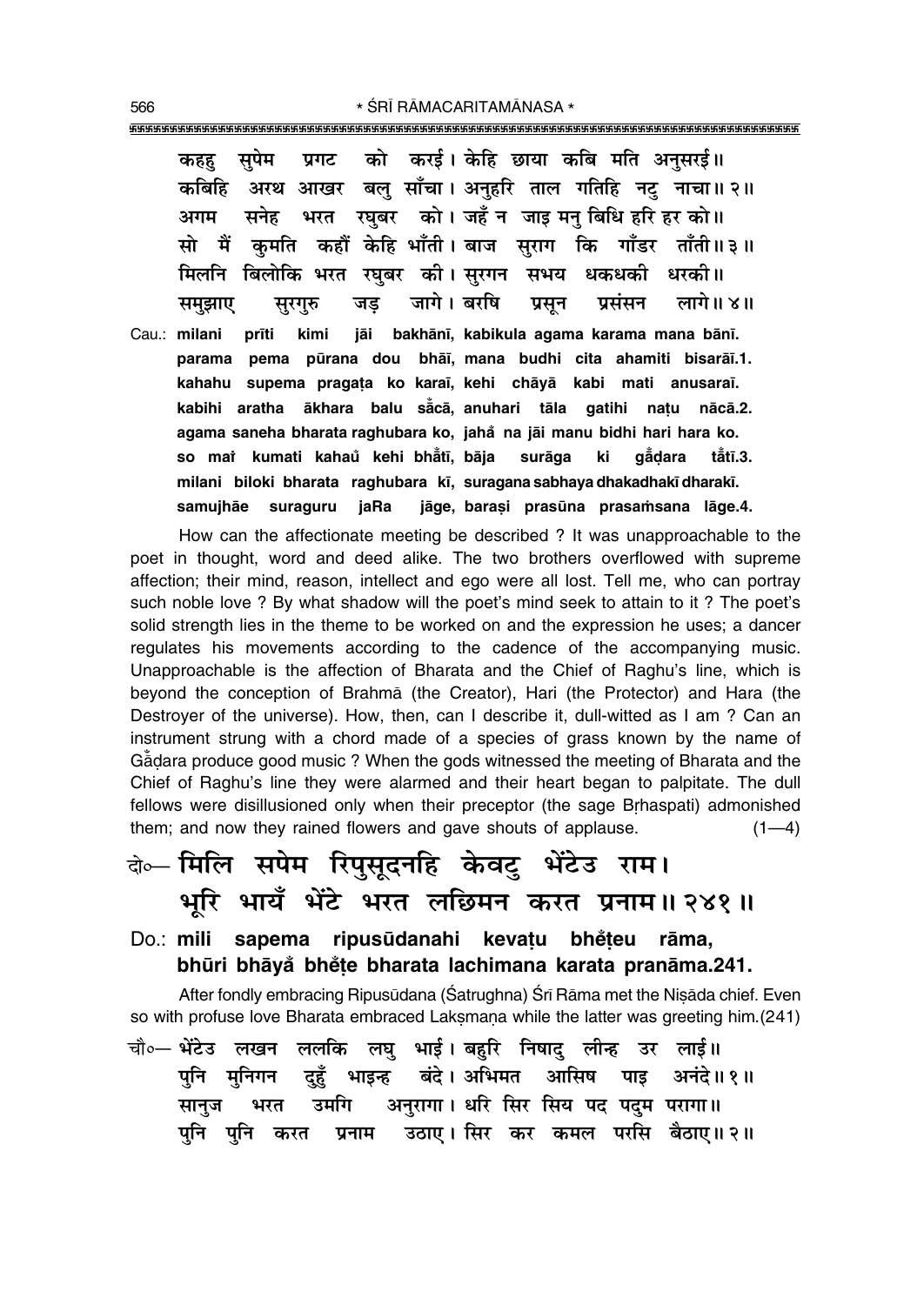|  | सीयँ असीस दीन्हि मन माहीं।मगन सनेहँ देह सुधि नाहीं॥             |  |  |  |                                                                            |
|--|-----------------------------------------------------------------|--|--|--|----------------------------------------------------------------------------|
|  |                                                                 |  |  |  | सब बिधि सानुकूल लखि सीता। भे निसोच उर अपडर बीता॥३॥                         |
|  | कोउ किछ कहइ न कोउ किछ पूँछा। प्रेम भरा मन निज गति छूँछा॥        |  |  |  |                                                                            |
|  |                                                                 |  |  |  | तेहि अवसर केवट् धीरजु धरि। जोरि पानि बिनवत प्रनामु करि॥४॥                  |
|  | Cau.: bhěteu lakhana lalaki laghu bhāī, bahuri nișādu līnha ura |  |  |  | lāī.<br>nuni munigana duhů hhāinha hamda ahhimata — āsisa — nāi — anamda 1 |

puni munigana duhú bhāinha bamde, abhimata asısa pai anamde.1. bharata umagi anurāgā, dhari sira siya pada paduma parāgā. sānuja puni puni karata pranāma uthāe, sira kara kamala parasi baithāe.2. mana māhi, magana sanehå deha sudhi nāhi. sīvå asīsa dīnhi saba bidhi sānukūla lakhi sītā bhe nisoca ura apadara bītā.3. kou kichu kahai na kou kichu pūchā, prema bharā mana nija gati chūchā. tehi avasara kevatu dhīraju dhari, jori pāni binavata pranāmu kari.4.

Likewise Laksmana eagerly met his younger brother (Satrughna) and next clasped the Nisada chief to his bosom. Then the two brothers (Bharata and Śatrughna) greeted the host of hermits and were delighted to receive blessings to their liking. In a rapture of love Bharata and his younger brother (Satrughna) placed on their head the dust of Sita's lotus-feet and made obeisance to Her again and again; while She lifted them each time and stroking their head with Her lotus hand made them sit down. Sita blessed them in Her heart; She was so overwhelmed with love that She lost all consciousness of Her body. When they found Sita propitious in everyway, they became free from anxiety and the imaginary fears of their heart were gone. No one uttered a word nor asked any question; the mind was so full of love that it had stopped its activity. Presently the Nisada chief collected himself and bowing his head submitted with joined palms:  $(1-4)$ 

### बेञ्चल नाथ साथ मुनिनाथ के मातु सकल पुर लोग। सेवक सेनप सचिव सब आए बिकल बियोग॥ २४२॥

Do.: nātha sātha muninātha ke mātu sakala pura loga, sevaka senapa saciva saba āe bikala biyoga.242.

"Stricken with grief due to separation from you, my lord, all your mothers, the people of the city, servants, generals and ministers, all have come alongwith the lord of sages, Vasistha."  $(242)$ 

- गुर आगवन् । सिय समीप राखे रिपुदवनू॥ चौ०— सीलसिंध सनि राम तेहि काला।धीर धरम चले सबेग धर दीनदयाला॥१॥ ्<br>सानुज अनुरागे। दंड प्रनाम करन प्रभु लागे॥ गरहि देखि उर लाई। प्रेम उमगि भेंटे दोउँ भाई॥२॥ मनिबर धाड लिए कहि नाम्। कीन्ह दूरि तें दंड प्रनाम्॥ पलकि केवट प्रेम बरबस भेंटा। जनु महि लुठत सनेह समेटा॥३॥ रिषि रामसखा मूला। नभ सराहि सुर बरिसहिं फूला॥ भगति सूमंगल रघपति एहि सम निपट नीच कोउ नाहीं। बड़ बसिष्ठ सम को जग माहीं॥४॥
- Cau.: sīlasimdhu āgavanū, siya samīpa rākhe ripudavanū. suni qura kālā, dhīra dharama dhura dīnadayālā.1. cale sabega rāmu tehi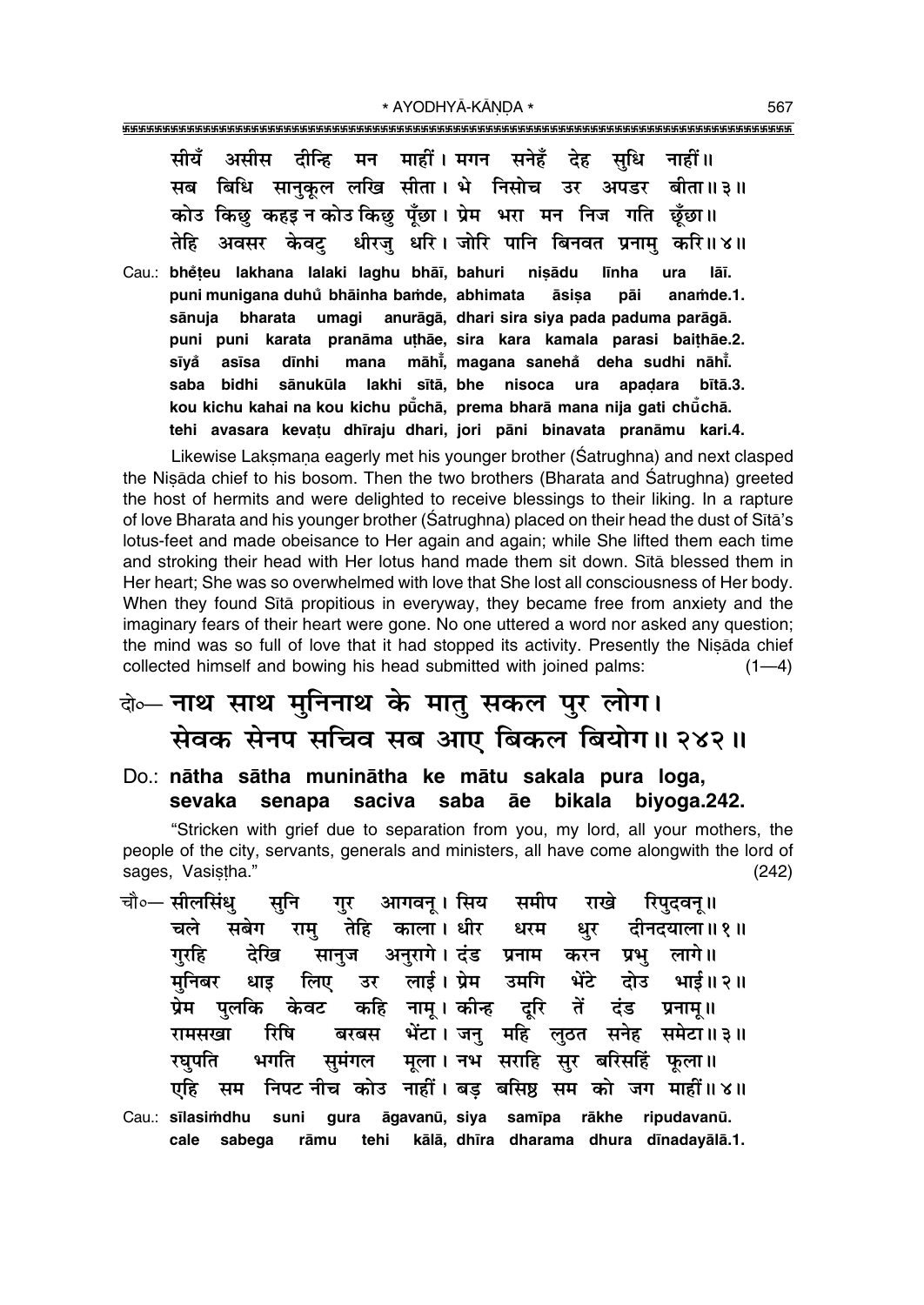#### 

sānuja anurāge, damda pranāma karana prabhu lāge. gurahi dekhi lāi, prema umagi bhėte dou bhāi.2. munibara dhāi lie ura prema pulaki kevata kahi nāmū kīnha dūri tě damda pranāmū. barabasa bhětā, janu mahi luthata saneha sametā.3. rāmasakhā risi raghupati bhaqati sumamgala mūlā, nabha sarāhi sura barisahi phūlā. ehi sama nipata nīca kou nāhī, baRa basistha sama ko jaga māhī.4.

When the Ocean of amiability, Srī Rāma, learnt that His preceptor had come, He left Ripudamana (Satrughna) by Sītā's side and the All-merciful proceeded at once with quick steps, a champion of virtue and self-possessed that He was. On seeing the Guru both the Lord and His younger brother (Laksmana) were overwhelmed with affection and prostrated themselves on the ground. The chief of sages, however, ran and clasped them to his bosom; he received them with a heart overflowing with love. Thrilling all over with emotion and mentioning his name the Nisada chief too fell prostrate on the ground at a respectable distance. The sage, however, forcibly embraced him as a friend of Sri Rama; it seemed as though he had gathered up love lying scattered on the ground. "Devotion to the Lord of Raghus is the root of all choice blessings!" With these words of praise the gods in heaven rained flowers. "There is no one so utterly vile as this man; and who is so great as Vasistha in this world?"  $(1-4)$ 

## के— जेहि लखि लखनहु तें अधिक मिले मुदित मुनिराउ। सो सीतापति भजन को प्रगट प्रताप प्रभाउ॥ २४३॥

#### Do.: jehi lakhi lakhanahu tě adhika mile mudita munirāu, so sītāpati bhajana ko pragata pratāpa prabhāu.243.

"Yet on seeing him the king of sages embraced him with greater joy than he did Laksmana. Such is the palpable glory and effect of adoring Sītā's lord!"  $(243)$ 

- चौ∘— आरत लोग राम सब जाना । करुनाकर सजान भगवाना ॥ जो जेहि भायँ रहा अभिलाषी। तेहि तेहि कै तसि तसि रुख राखी॥१॥ सानुज मिलि पल महँ सब काह। कीन्ह दुरि दुखु दारुन दाह॥ बडि बात राम कै नाहीं। जिमि घट कोटि एक रबि छाहीं॥२॥ यह उमगि अनुरागा। पुरजन सकल सराहहिं भागा॥ मिलि केवटहि दुखित महतारीं। जन् सुबेलि अवलीं हिम मारीं॥३॥ देखीं राम ्<br>भेंटी कैकेई।सरल सुभायँ भगति मति भेई॥ प्रथम राम कीन्ह प्रबोध बहोरी। काल करम बिधि सिर धरि खोरी॥४॥ परि पग
- Cau.: ārata loga rāma sabu jānā, karunākara sujāna bhaqavānā. jo jehi abhilāșī, tehi tehi kai tasi tasi rukha rākhī.1. bhāyå rahā sānuja mili pala mahů saba kāhū, kīnha dūri dukhu dāruna dāhū. rāma kai nāhi, jimi ghata koti eka rabi chāhi.2. vaha baRi bāta anurāgā, purajana sakala sarāhahi bhāgā. mili kevatahi umagi mahatāri, janu subeli avali dekhi rāma dukhita hima mārī.3. prathama rāma bhětī kaikeī, sarala subhāyå bhagati mati bheī. paga pari kīnha prabodhu bahorī, kāla karama bidhi sira dhari khorī.4.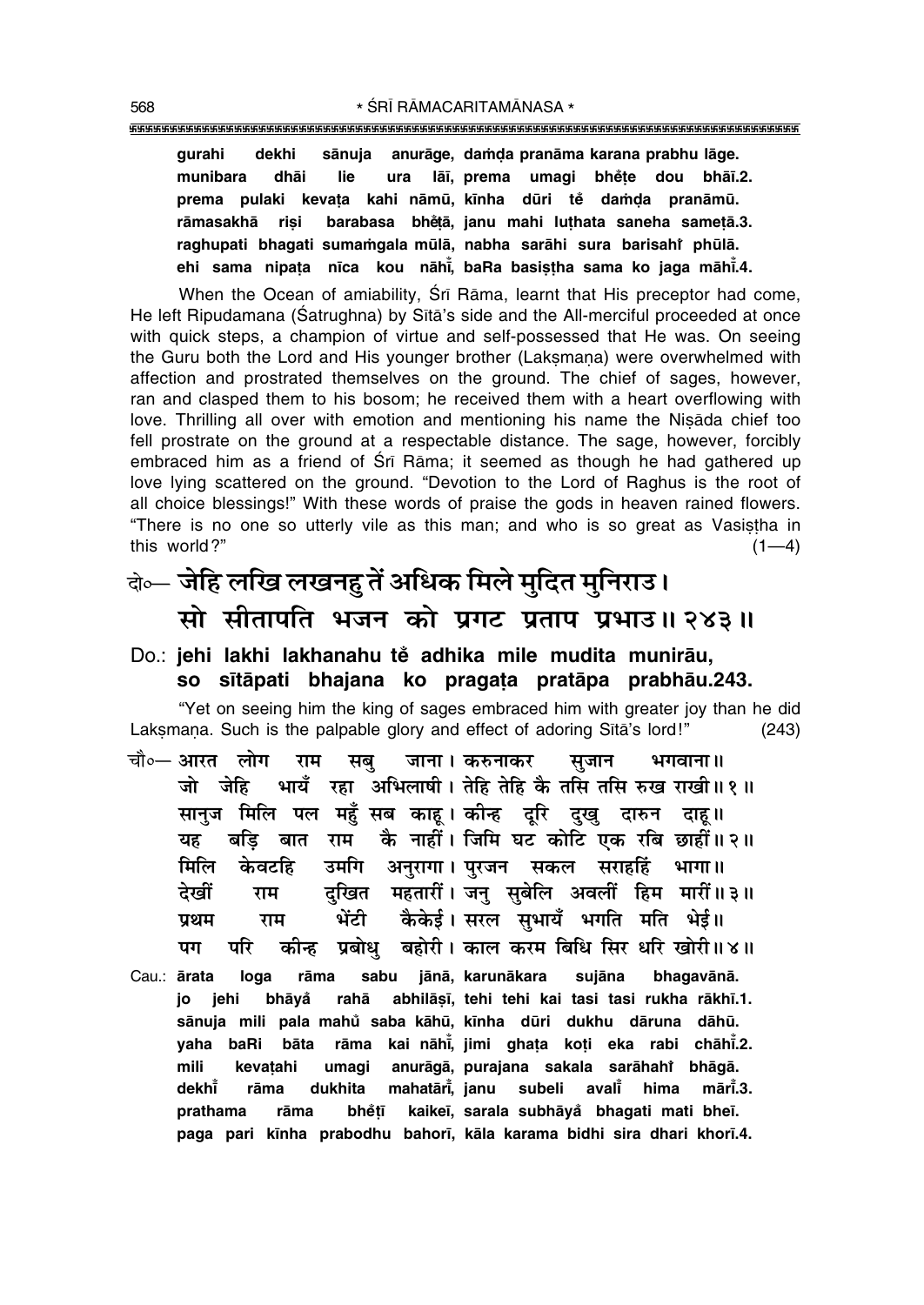Sri Rāma, the all-compassionate and all-wise Lord, found all the people restless; and therefore, meeting the wish of everyone according to the sentiment each cherished in his heart. He and His younger brother met them all in an instant and relieved their distress and terrible agony. This was no great achievement for Srī Rāma; the sun would as well cast its reflection in millions of jars (full of water) simultaneously. All the citizens met the Nisada chief with a heart overflowing with love and praised his good fortune. Srī Rāma found all His mothers as stricken with grief as a row of tender creepers that had been smitten by frost. First of all He met Kaikeyi, and softened her mind by His guileless disposition and devotion. He fell at her feet and then soothed her attributing the blame to the wheel of time, destiny and Providence.  $(1-4)$ 

## बेञ्च भेटीं रघुबर मातु सब करि प्रबोधु परितोषु। अंब ईस आधीन जगु काहु न देइअ दोषु॥२४४॥

#### Do.: bheti raghubara mātu saba kari prabodhu paritosu, amba **īsa** ādhīna deia dosu.244. jagu kāhu na

The Chief of Raghu's line thereafter met all His mothers and consoled them by exhorting them in the following words: "Mother, the world is controlled by the will of God; no one should, therefore, be blamed."  $(244)$ 

दुहु भाईं। सहित बिप्रतिय जे सँग आईं॥ चौ∘— गरतिय बंदे पद सम सब सनमानीं। देहिं असीस मदित मद बानीं॥१॥ गंग गौरि सुमित्रा अंका। जनु भेंटी संपति अति लगे गहि रंका॥ पट दोउ भ्राता। परे पेम ब्याकुल सब गाता॥२॥ जननी चरननि पनि अति अनुराग अंब उर लाए।नयन सनेह सलिल अन्हवाए॥ हरष विषाद् । किमि कबि कहै मूक जिमि स्वाद् ॥ ३ ॥ तेहि अवसर कर सानुज रघुराऊ। गुर सन कहेउ कि धारिअ पाऊ॥ जननिहि मिलि नियोग् । जल थल तकि तकि उतरेउ लोग्॥४॥ मनीस परजन पाड Cau.: guratiya pada bamde duhu bhai, sahita bipratiya ie såga āĭ. gamga gauri sama saba sanamāni, deht asīsa mudita mrdu bānī.1. amkā, janu gahi pada lage sumitrā bhětī sampati ati ramkā. puni jananī caranani dou bhrātā, pare pema byākula saba gātā.2. ati anurāga amba ura lāe, nayana saneha salila anhavāe. tehi avasara kara haraşa bişādū, kimi kabi kahai mūka jimi svādū.3. mili jananihi sānuja raghurāū, gura sana kaheu ki dhāria pāū. niyogū, jala thala taki taki utareu logū.4. purajana pāi munīsa

The two brothers (Sri Rama and Laksmana) then adored the feet of their preceptor's wife (Arundhatī) as well as of all those Brāhmana ladies who had accompanied her, paying them all the same honour as is due to the holy Ganga and Goddess Gauri (Siva's Consort); while the ladies gladly blessed them in soft accents. After clasping Sumitra's feet they sought her lap even as an abject pauper would hug a treasure. Both the brothers now fell at the feet of mother Kausalya, all their limbs overwrought by love. The mother most fondly clasped them to her bosom and bathed them with tears of affection.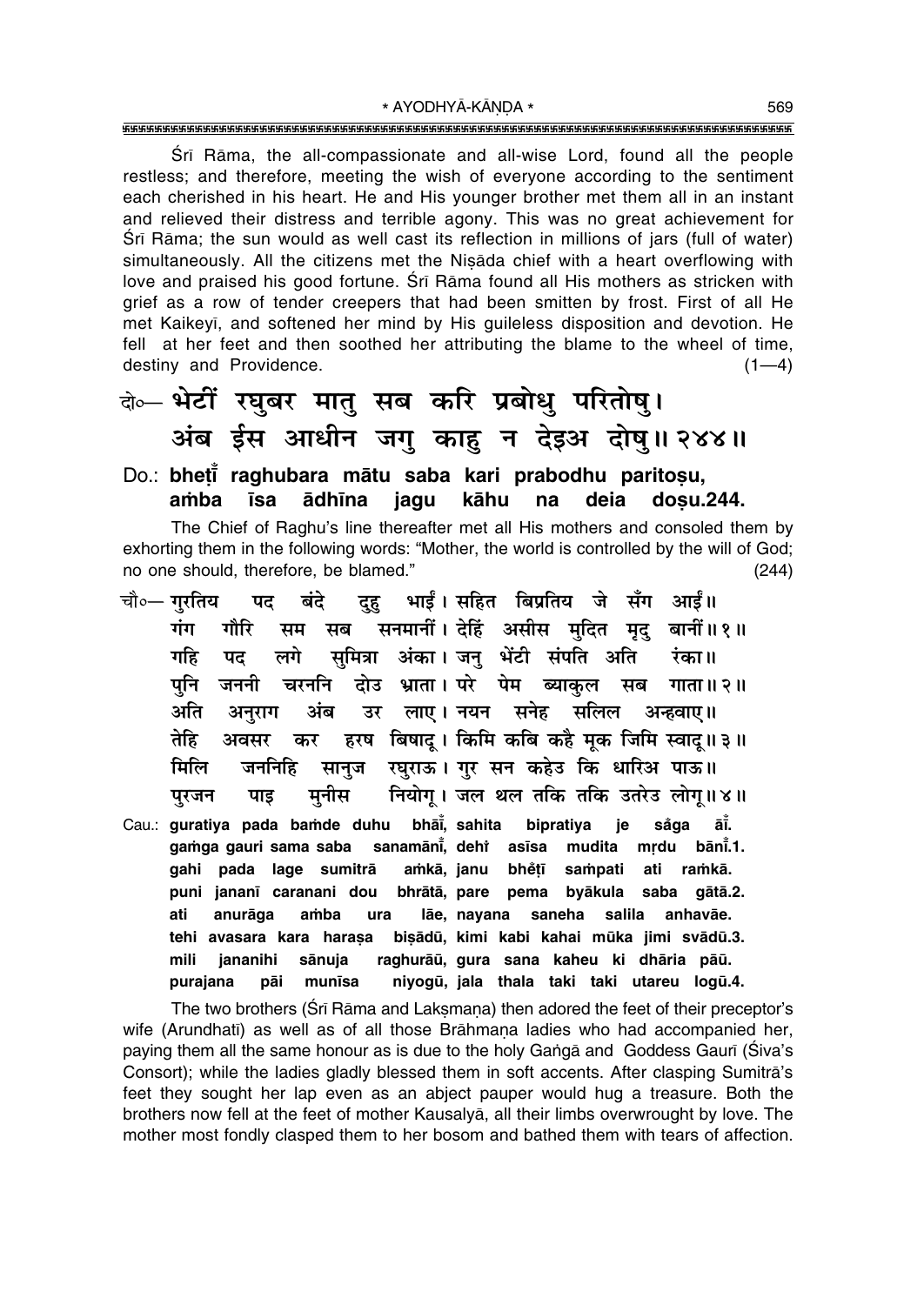How can any poet describe the joy and grief of the occasion any more than a dumb man the taste of what he has eaten. After meeting their mother the Lord of Raghus and His younger brother (Laksmana) requested their Guru to accompany them. And on receiving the sage's command the citizens encamped themselves wherever they saw a suitable site and water close by.  $(1-4)$ 

### वे∘-महिसुर मंत्री मातु गुर गने लोग लिए साथ। पावन आश्रम गवन् किय भरत लखन रघनाथ॥ २४५॥

#### Do.: mahisura mamtrī mātu gura gane loga lie sātha, pāvana āśrama gavanu kiya bharata lakhana raghunātha.245.

Taking with them a few chosen people, viz., the Brāhmanas, the ministers, the queen-mothers and the preceptor, Bharata, Laksmana and the Lord of Raghus proceeded to the holy hermitage.  $(245)$ 

- मनिबर पग लागी। उचित असीस लही मन मागी॥ चौ०— सीय आइ मुनितियन्ह समेता। मिली पेम् कहि जाइ न जेता॥१॥ गुरपतिनिहि बंदि बंदि पग सिय सबही के।आसिरबचन लहे प्रिय जी के॥ जब सीयँ निहारीं। मदे नयन सहमि सास सकल सकमारीं॥ २॥ परीं बधिक बस मनहँ मरालीं। काह कीन्ह कचालीं।। करतार तिन्ह सिय निरखि निपट दुखु पावा। सो सबु सहिअ जो दैउ सहावा॥३॥ धीरा। नील नलिन लोयन भरि नीरा॥ जनकसता तब धरि उर सासुन्ह सिय जाई। तेहि अवसर करुना महि छाई॥४॥ मिली सकल
- Cau.: sīva āi munibara paga lāgī, ucita lahī asīsa mana māgī. gurapatinihi munitiyanha sametā, milī pemu kahi jāi jetā.1. na bamdi bamdi paga siya sabahī ke, āsirabacana priya lahe iī ke. sīyå nihāri, mūde nayana sahami sukumāri.2. sāsu sakala jaba pari badhika basa manahů marāli, kāha kīnha kucālī. karatāra tinha siya nirakhi nipata dukhu pāvā, so sabu sahia jo daiu sahāvā.3. janakasutā taba ura dhari dhīrā, nīla nalina loyana bhari nīrā. milī sakala sāsunha jāī, tehi avasara karunā mahi chāī.4. siya

Sita came and threw herself at the feet of Vasistha (the chief of sages) and received suitable blessings solicited by Her mind. The affectionate manner in which She met the Guru's wife (Arundhatī) and the wives of other hermits was beyond description. Adoring the feet of all one by one Sita received blessings dear to Her heart. When Sita saw all Her mothers-in-law the tender girl closed Her eyes in dismay. They appeared to Her like so many female swans fallen into the hands of some fowler. "What has a mischievous Providence done !" She said to Herself. They too were sore distressed when they gazed on Sita. "We must bear all that Fate imposes on us," they thought. Janaka's Daughter then took courage in Her heart and with Her dark lotus-eyes filled with tears She approached and embraced all Her mothers-in-law. Earth was enveloped in pathos at the moment.  $(1-4)$ 

वे॰- लागि लागि पग सबनि सिय भेंटति अति अनुराग। हृदयँ असीसहिं पेम बस रहिअहु भरी सोहाग॥ २४६॥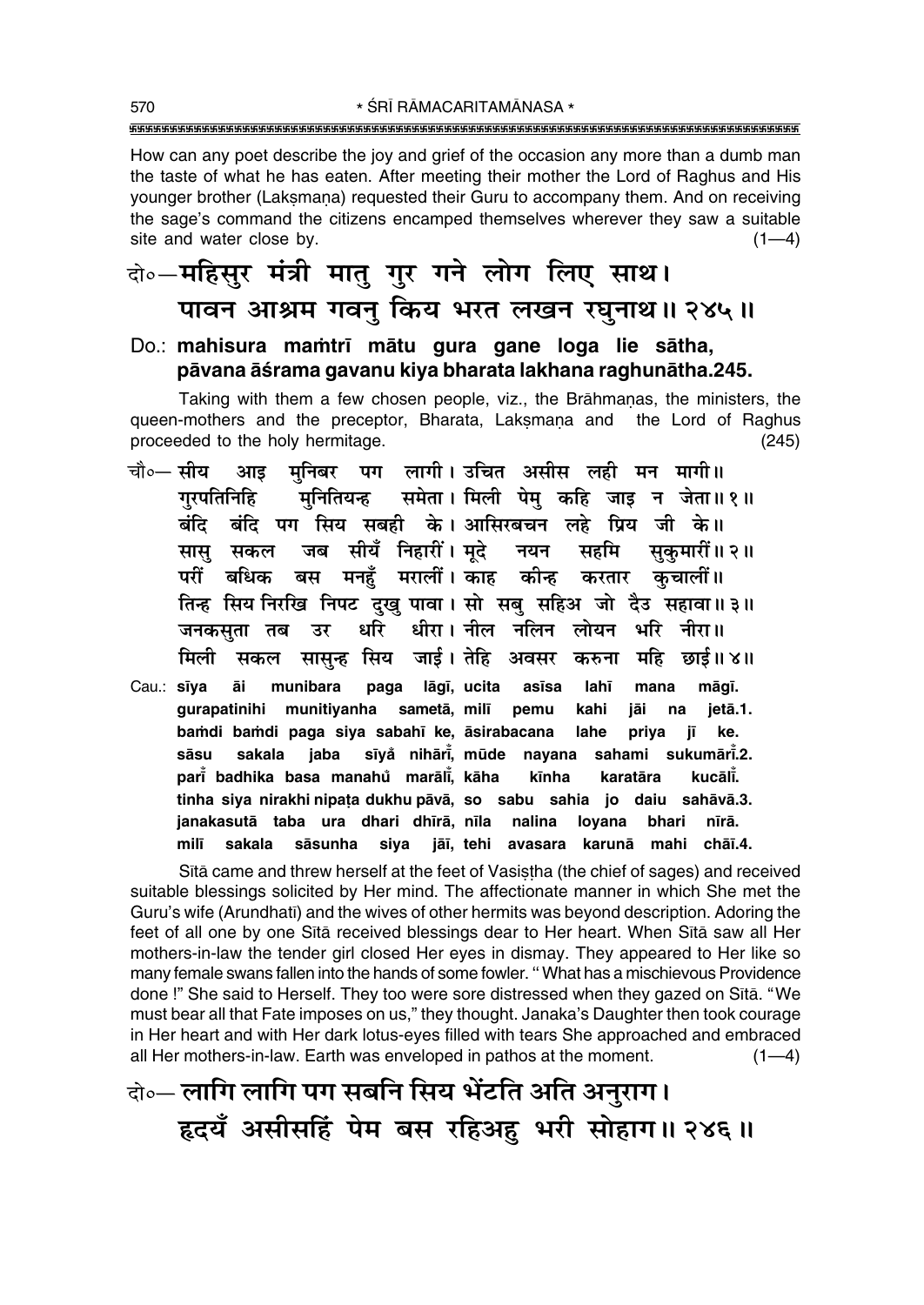#### Do.: lāgi lāgi paga sabani siya bhetati ati anurāga, asīsahi pema basa rahiahu bharī sohāga.246. hrdayå

Throwing Herself at the feet of all by turns Sita greeted them with utmost love. Overwhelmed with emotion they blessed Her in their heart, "May you continue to enjoy a happy wifehood !"  $(246)$ 

- चौ०— बिकल सनेहँ सीय सब रानीं। बैठन सबहि कहेउ गर ग्यानीं॥ कहि जग गति मायिक मनिनाथा। कहे कछक परमारथ गाथा॥ १॥ सुरपुर गवनु सुनावा।सुनि रघुनाथ दुसह दुखु पावा॥ नप कर निज नेह बिचारी। भे अति बिकल धीर धुर धारी॥२॥ मरन हेत् कुलिस कठोर सुनत कट् बानी। बिलपत लखन सीय सब रानी॥ सोक बिकल अति सकल समाज् । मानहँ राज् अकाजेउ आज॥३॥ समुझाए। सहित समाज सुसरित मनिबर बहरि राम नहाए ॥ ब्रतु निरंबु तेहि दिन प्रभु कीन्हा। मुनिहु कहें जलु काहुँ न लीन्हा॥४॥
- sīya saba rāni, baithana sabahi kaheu gura gyāni. Cau.: bikala sanehå kahi jaga gati māyika munināthā, kahe kachuka paramāratha gāthā.1. nrpa kara surapura gavanu sunāvā, suni raghunātha dusaha dukhu pāvā. nehu bicārī, bhe ati bikala dhīra dhura dhārī.2. marana hetu nija kulisa kathora sunata katu bānī, bilapata lakhana sīya saba rānī. bikala ati sakala samājū, mānahů akājeu soka rāju ājū.3. munibara bahuri rāma samujhāe, sahita susarita samāja nahāe. bratu nirambu tehi dina prabhu kīnhā, munihu kahě jalu kāhů na līnhā.4.

Finding Sita and all the queen-mothers shaken with emotion the wise Guru bade them all sit down. Declaring the nature of the world to be illusory the lord of sages gave them some discourse on spiritual matters. He then announced the king's departure to heaven and the Lord of Raghus was deeply pained to hear of it. Thinking the king had died on account of love for Him the firmest of the firm was much agitated. Hearing the unpalatable news, which was cruel as the thunderbolt Laksmana, Sita and all the queens broke out into lamentations. Nay, the whole assembly was sore stricken with grief as though the king had died that very day. The chief of sages then comforted Sri Rāma, who with all those present there bathed in the heavenly stream. The Lord fasted that day abstaining even from water. And even though persuaded by the sage none else took a drop of water either.  $(1-4)$ 

# बे भोरु भएँ रघुनंदनहि जो मुनि आयसु दीन्ह। श्रद्धा भगति समेत प्रभु सो सबु सादरु कीन्ह।। २४७॥

Do.: bhoru bhae raghunamdanahi jo muni āyasu dīnha, śraddhā bhagati sameta prabhu so sabu sādaru kīnha.247.

At daybreak the Lord reverently and devoutly did all that the sage bade the Delighter of Raghus do.  $(247)$ 

चौ∘— करि पितु क्रिया बेद जसि बरनी। भे पुनीत पातक तम तरनी॥ नाम पावक अघ तुला।सुमिरत सकल सुमंगल मुला॥१॥ जास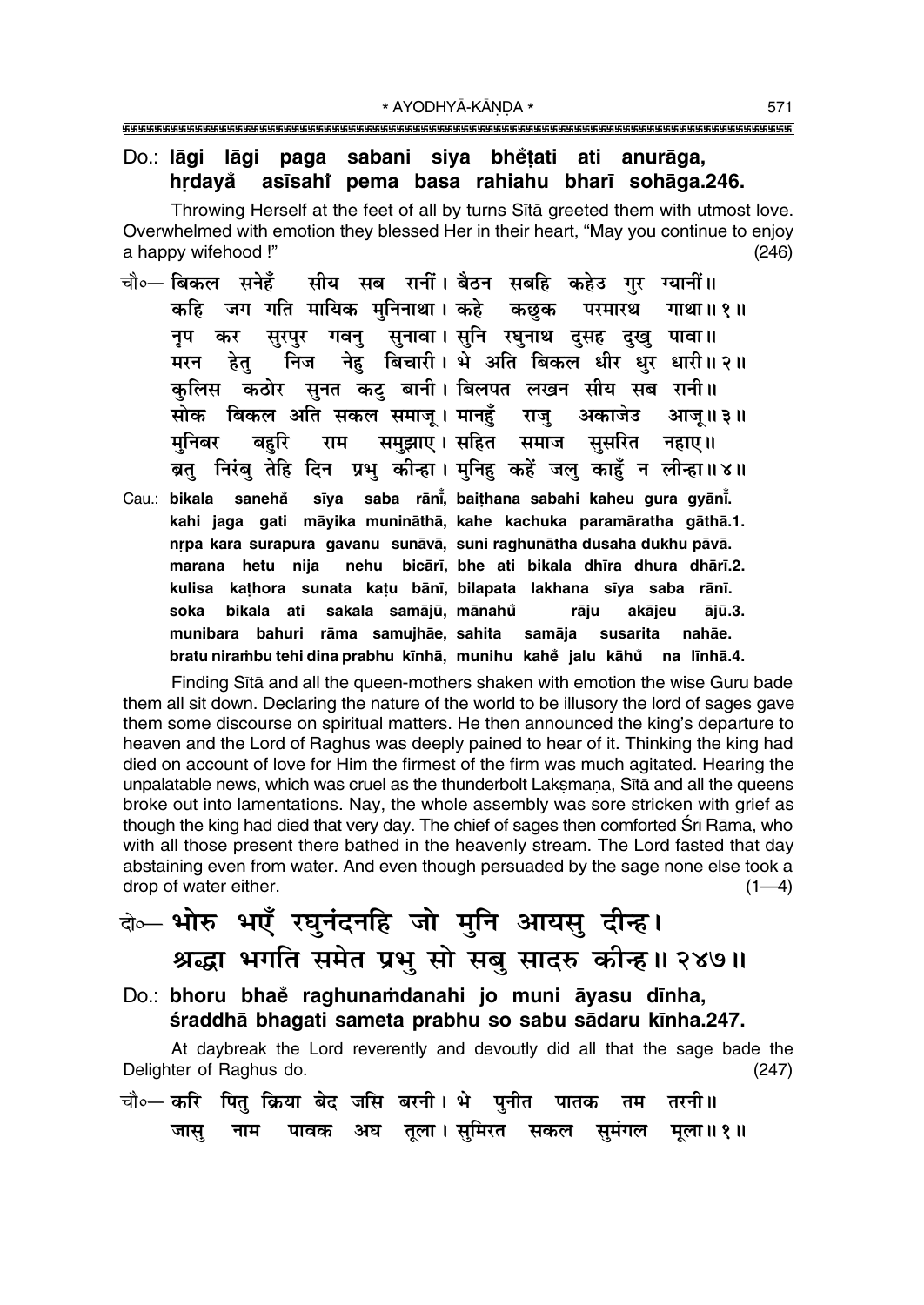सो भयउ साध संमत अस। तीरथ सरसरि सद्ध आवाहन जस॥ बासर बीते। बोले भएँ पिरीते॥ २॥ गर सन राम सद्ध दुइ लोग निपट दखारी। कंद अंब अहारी॥ नाथ मूल फल सब सचिव सब माता। देखि मोहि पल जिमि जुग जाता॥३॥ भरत् सानुज पाऊ। आप समेत धारिअ अमरावति मब पुर इहाँ राऊ॥ कियउँ ढिठाई। उचित होड तस करिअ गोसाँई॥४॥ कहेउँ बहत मब Cau.: kari pitu kriyā beda jasi baranī, bhe punīta pātaka tama taranī. iāsu nāma pāvaka agha tūlā, sumirata sakala sumamgala mūlā.1. suddha so bhayau sādhu sammata asa, tīratha āvāhana surasari jasa. suddha bhaẻ dui bāsara bīte, bole qura sana rāma pirīte.2. nātha loga saba nipata dukhārī, kamda mūla phala ambu ahārī. sānuja bharatu saciva saba mātā, dekhi mohi pala jimi juga jātā.3. saba sameta pura dhāria pāū, āpu ihằ amarāvati rāū. gosåī.4. bahuta kaheů saba kiyaů dhithāī, ucita hoi tasa karia

Having performed His father's obsequies as prescribed in the Vedas the Lord. who was a sun as it were to the darkness of sins, became pure again. The Lord whose Name Itself is a fire to the cotton of sins and whose very thought is the root of all choice blessings, attained purity even as the heavenly stream is consecrated by invoking into it other sacred waters:\* such is the verdict of holy men. When two days elapsed after the purification, Srī Rāma affectionately said to the Guru: "My lord, all the people are sore distressed, living as they do on bulbs, roots, fruits and water alone. When I behold Bharata and his younger brother (Satrughna), the ministers and all my mothers, every minute that passes seems an age to me. Therefore, pray return to the city with all; for you are here and the king (my father) is in heaven (there is no one to look after the city). I have said too much and all this amounts to gross presumption on my part. Now, my lord, do what is proper."  $(1-4)$ 

### बे⊶ धर्म सेतु करुनायतन कस न कहहु अस राम। लोग दुखित दिन दुइ दरस देखि लहहूँ बिश्राम॥ २४८॥

#### Do.: dharma setu karunāyatana kasa na kahahu asa rāma, loga dukhita dina dui darasa dekhi lahahů biśrāma.248.

"It is no wonder, Rāma, that you should speak like this, a bulwark of righteousness and a home of compassion that you are. But grieved as the people are, let them derive solace by enjoying your sight for a couple of days."  $(248)$ 

|  |  |  |  |  | चौ∘— राम  बचन  सुनि  सभय  समाजू । जनु जलनिधि महुँ बिकल जहाजू॥ |
|--|--|--|--|--|---------------------------------------------------------------|
|  |  |  |  |  | सूनि गुर गिरा सुमंगल मूला। भयउ मनहुँ मारुत अनुकूला॥ १॥        |
|  |  |  |  |  | पावन पयँ तिहँ काल नहाहीं। जो बिलोकि अघ ओघ नसाहीं॥             |
|  |  |  |  |  | मंगलमूरति लोचन भरि भरि। निरखर्हि हरषि दंडवत करि करि॥२॥        |

<sup>\*</sup> The Ganga, which is pure in itself, is consecrated only in name by invoking other sacred waters into it; on the other hand, it lends purity to the waters that are invoked into it. Even so the Lord, who is all-pure, attained purity in the eyes of the world by performing certain religious rites; while, as a matter of fact, the rites themselves were consecrated from the time they were performed by the Lord.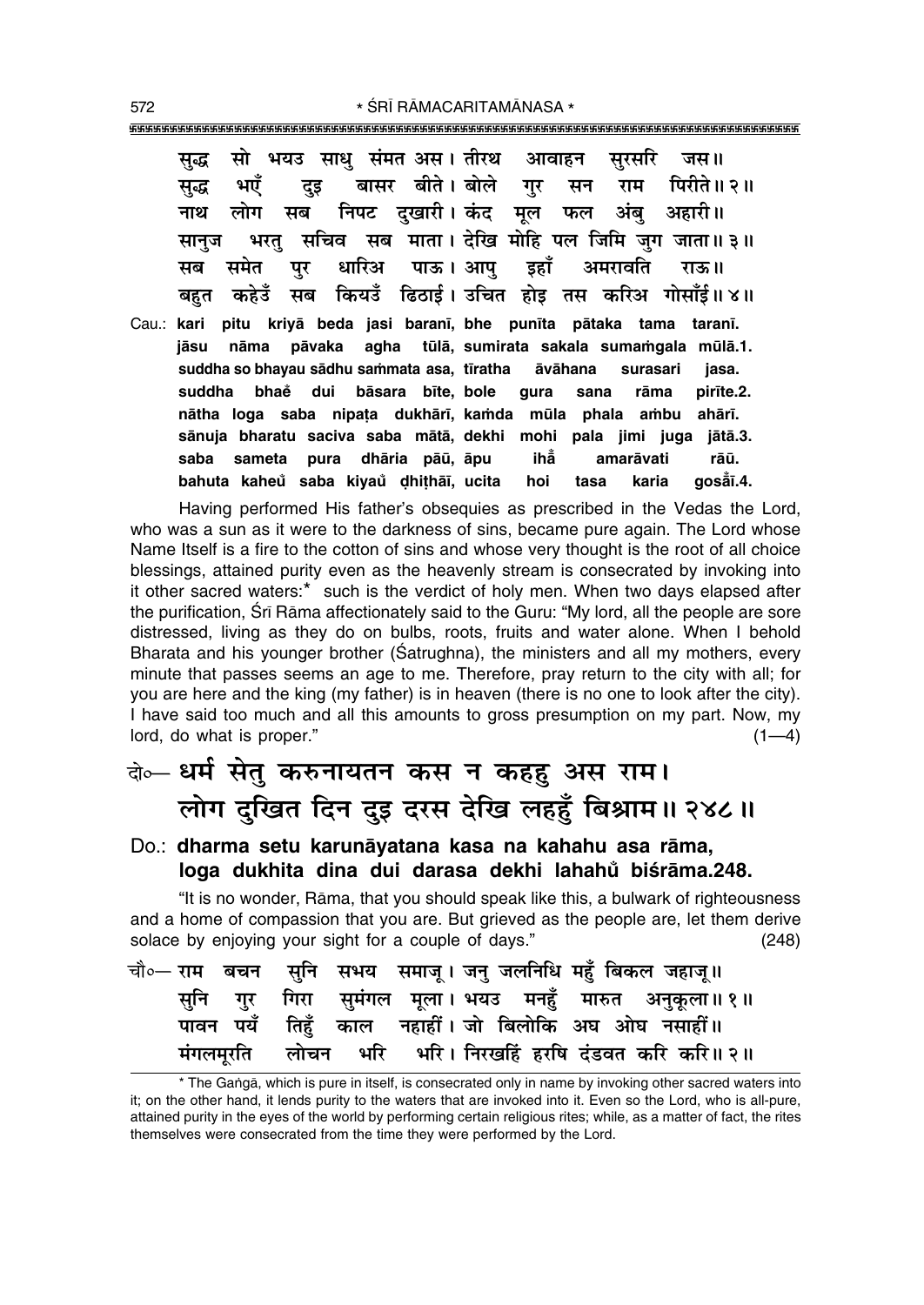|  | राम सैल बन देखन जाहीं। जहँ सुख सकल-सकल दुख नाहीं॥        |
|--|----------------------------------------------------------|
|  | झरना झरहिं सुधासम बारी।त्रिबिध तापहर त्रिबिध बयारी॥३॥    |
|  | बिटप बेलि तुन अगनित जाती। फल प्रसुन पल्लव बहु भाँती॥     |
|  | सुंदर सिला सुखद तरु छाहीं। जाइ बरनि बन छबि केहि पाहीं॥४॥ |

Cau.: **rāma bacana suni sabhaya samājū, janu jalanidhi mahů bikala jahājū.** suni gura girā sumamgala mūlā, bhayau manahu māruta anukūlā.1. **påvana paya° tihu kåla ° nahåh∂° , jo biloki agha ogha nasåh∂° . ma≈galamµurati locana bhari bhari, nirakhahiÚ hara¶i da≈Œavata kari kari.2. råma saila bana dekhana jåh∂° , jaha° sukha sakala sakala dukha nåh∂° . jharanå jharahiÚ sudhåsama bår∂, tribidha tåpahara tribidha bayår∂.3. biṭapa beli tṛna aganita jātī, phala**prasūna pallava bahu bhẳtī. **su≈dara silå sukhada taru chåh∂° , jåi barani bana chabi kehi påh∂° .4.**

At the words of Srī Rāma the assembly trembled with fear like a ship tossed on the ocean. When, however, they heard the auspicious words of the Guru, it seemed as though the wind had turned in their favour. Thrice in the day (in the morning, at noon and in the evening) they bathed in the holy Payasvin∂ river, the very sight of which wipes out hosts of sins, ever feasting their eyes on Srī Rāma,the incarnation of blessedness, and gladly prostrating themselves before Him again and again. They went out to see the hill and woods hallowed by the presence of Srī Rāma, where reigned joy of every kind and which was free from all sorrows. Water sweet as nectar flowed from springs; while soft, cool and fragrant breezes soothed every pain of mind and body. Trees, creepers and grasses of infinite variety; fruits, flowers and leaves of many kinds; beautiful slabs of stone and the delightful shade of trees: the splendour of the forest was beyond description.  $(1-4)$ 

### बे**०** सरनि सरोरुह जल बिहग कूजत गुंजत भूंग। <u>बैर बिगत बिहरत बिपिन मूग बिहंग बहरंग॥ २४९॥</u>

#### Do.: sarani saroruha jala bihaga kūjata gumjata bhrmga, baira bigata biharata bipina mrga bihamga bahuramga.249.

Lotuses adorned the lakes, waterfowls cooed and bees hummed; while birds and beasts of various colours roamed about in the forest free from animosities. (249)

चौ०— कोल किरात भिल्ल बनबासी । मधु सुचि सुंदर स्वाद् सुधा सी ॥ भरि भरि परन पुर्टी रचि **रूरी। कंद मूल फल अंकुर जुरी॥१॥** सबहि देहिं करि बिनय **प्रनामा। कहि कहि स्वाद भेद गुन** नामा॥ देहिं लोग बहु मोल**न लेहीं। फेरत राम दोहाई देहीं॥**२॥ ॅकहहिं सनेह मगन मृद् बानी। मानत साधु पेम पहिचानी॥ **तुम्ह सुकृती हम नीच निषादा।** पावा दरसनु राम प्रसादा॥३॥ हमहि अगम अति दरसु तुम्हारा। जस मरु धरनि देवधुनि धारा॥ **राम कपाल निषाद नेवाजा । परिजन प्रज**ड चहिअ जस राजा॥४॥ Cau.: **kola kiråta bhilla banabås∂, madhu suci su≈dara svådu sudhå s∂.**

**bhari bhari parana pu¢∂° raci rµur∂, ka≈da mµula phala a≈kura jµur∂.1.**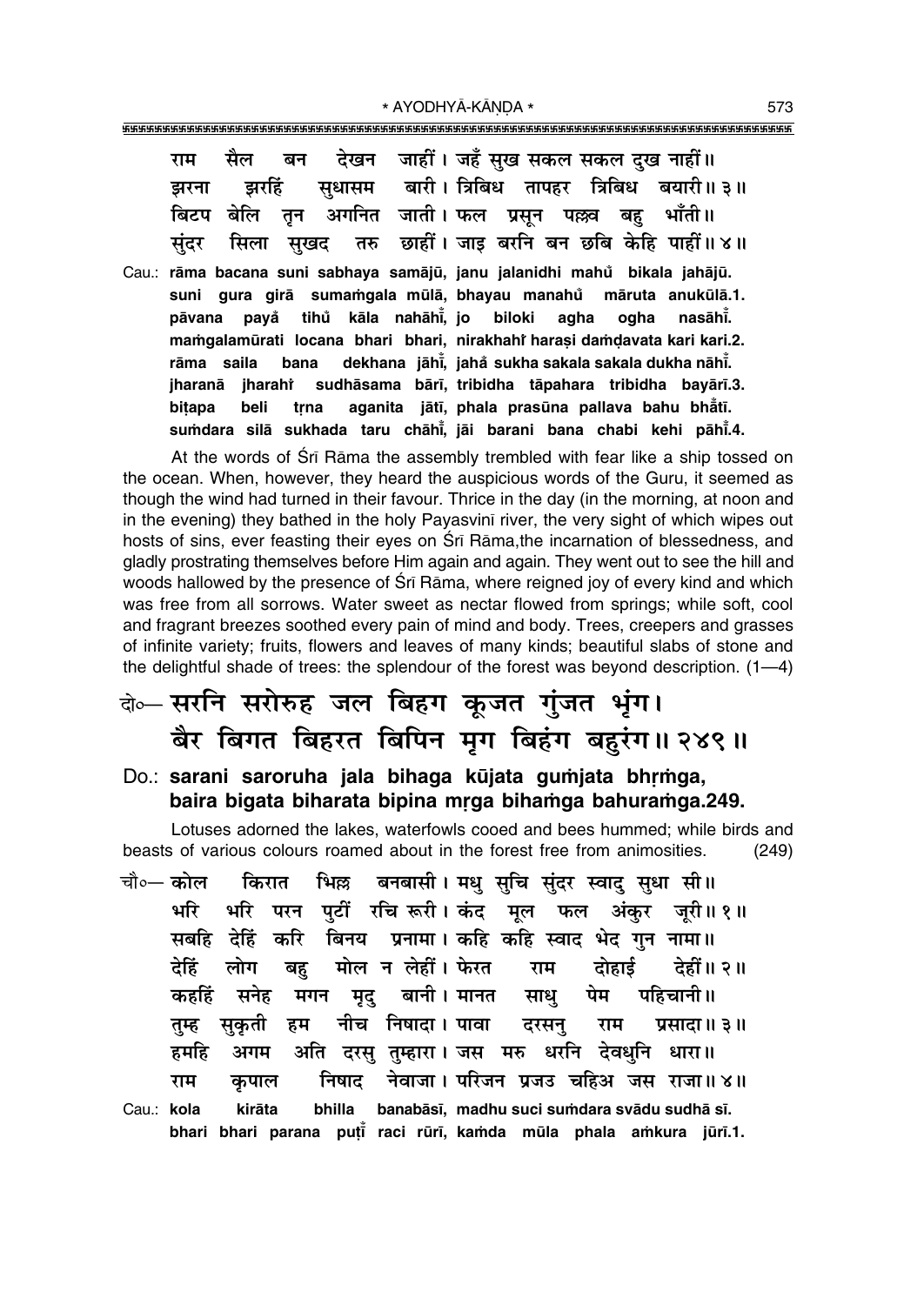#### **sabahi dehiÚ kari binaya pranåmå, kahi kahi svåda bheda guna nåmå. dehiÚ loga bahu mola na leh∂° , pherata råma dohå∂ deh∂° .2.** kahahì saneha magana mṛdu bānī, mānata sādhu pema pahicānī. tumha sukrtī hama nīca nisādā, pāvā darasanu rāma prasādā.3. **hamahi agama ati darasu tumhårå, jasa maru dharani devadhuni dhårå. råma kæpåla ni¶åda nevåjå, parijana prajau cahia jasa råjå.4.**

The Koals, Kirātas, Bhīlas and other dwellers of the forest prepared lovely bowls of leaves and filling them with honey, pure, fine and delicious as nectar, presented them with small bundles of bulbs, roots,fruits and sprouts to all the newcomers with humble submission and salutations, severally mentioning the taste, species, virtue and name of each. The people offered a liberal price; but the foresters would not accept it and returned it adjuring them by Śrī Rāma's love to take it back. Overwhelmed with emotion they submitted in gentle tones: "The good respect true love once they have come to recognize it. You are all virtuous souls, while we are vile Nisådas: it is through Råma's grace that we have been blessed with your sight. You were utterly inaccessible to us even as the stream of the heavenly river (Ganga) is to the desert land of Maru (Western Rājapūtānā and Sindha). The all-merciful Rāma has showered his grace on the Nisada chief; a king's kith and kin and subjects too should share his disposition.  $(1-4)$ 

# दो∞– **यह जियँ जानि सँकोच् तजि करिअ छोह लखि नेह।** हमहि कृतारथ करन लगि फल तून अंकुर लेह।। २५०॥

#### Do.: **yaha jiya jåni sa ° °kocu taji karia chohu lakhi nehu,** hamahi krtāratha karana lagi phala trna amkura lehu.250.

ìBearing this in mind shake off all scruple and recognizing our affection show your grace to us. And in order to oblige us do accept fruits, grass and shoots from us.î (250)

- चौ०– **तुम्ह प्रिय पाहुने बन पगु धारे। सेवा जोगु न भाग हमारे॥** देब काह हम तुम्हहि गोसाँई।**ईंधन् पात किरात मिताई॥१**॥ यह हमारि अति बड़ि सेवकाई।लेहिं न बासन बसन चोराई॥ हम जड़ जीव जीव गन घाती। कुटिल कुचाली कुमति कुजाती॥२॥ **पाप करत निसि बासर जाहीं। नहिं पट कटि नहिं पेट अघाहीं॥** सपनेहँ धरम बद्धि कस काऊ।**यह रघनंदन दरस प्रभाऊ॥३॥** जब तें प्रभु पद पदुम निहारे। मिटे दुसह दुख दोष हमारे ।। े**बचन सुनत पुरजन अनुरागे। तिन्ह के भाग स**राहन लागे॥४॥ Cau.: **tumha priya påhune bana pagu dhåre, sevå jogu na bhåga hamåre. deba kåha hama tumhahi goså° ∂, ∂≈dhanu påta kiråta mitå∂.1. yaha hamåri ati baRi sevakå∂, lehiÚ na båsana basana corå∂.**
	- **hama jaRa j∂va j∂va gana ghåt∂, ku¢ila kucål∂ kumati kujåt∂.2. påpa karata nisi båsara jåh∂° , nahiÚ pa¢a ka¢i nahiÚ pe¢a aghåh∂° .** sapanehů dharama buddhi kasa kāū, yaha raghunamdana darasa prabhāū.3.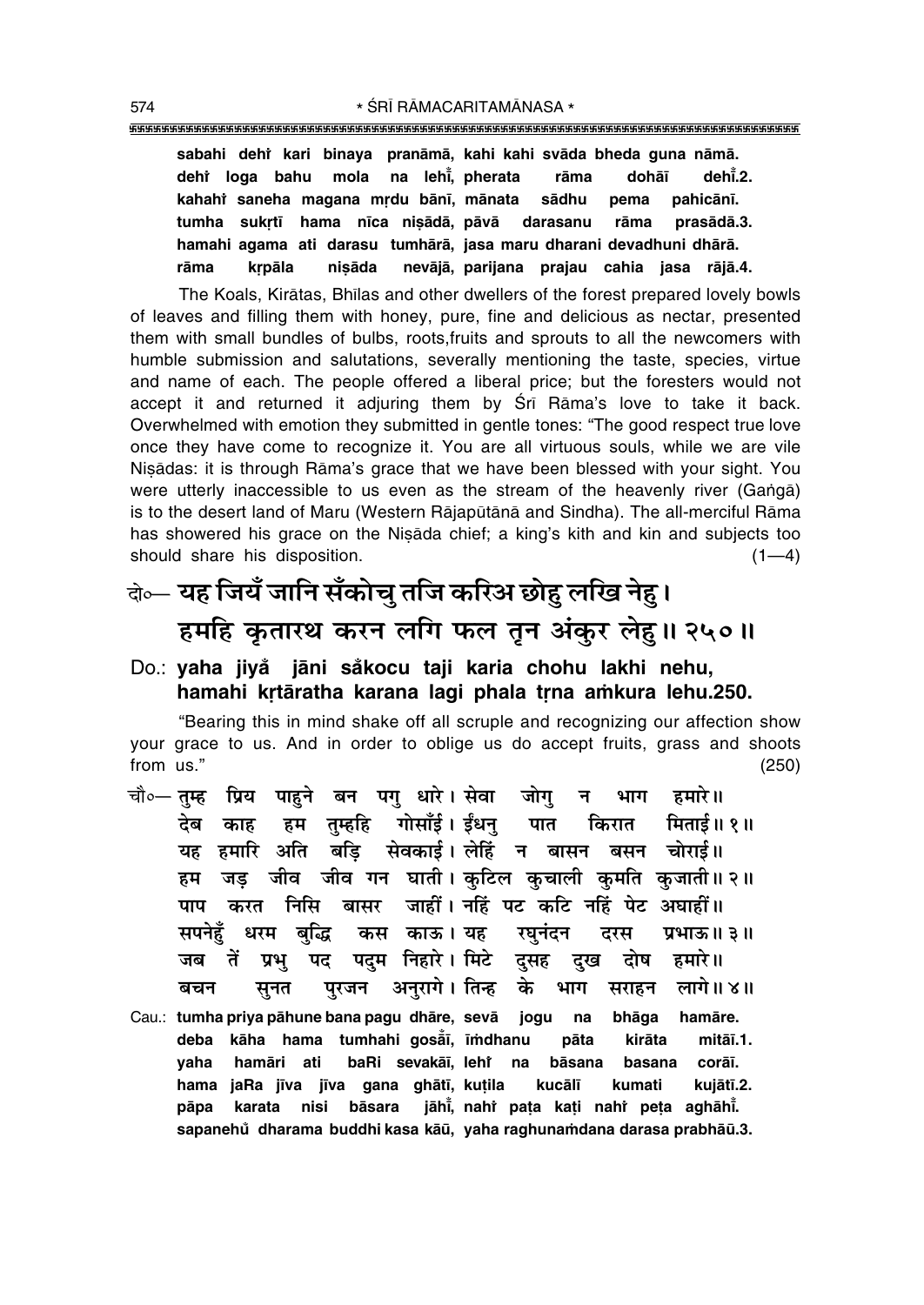### 

#### jaba tě prabhu pada paduma nihāre, mițe dusaha dukha doșa hamāre. bacana sunata purajana anurāge tinha ke bhāga sarāhana lāge.4.

"You have come to this forest as our welcome quests; but we are not lucky enough to be fit for any service to you. What can we offer you noble sirs ? Fuel and leaves are the only tokens of a Kirata's friendship; and our greatest service is that we do not steal and remove your utensils and clothes. We are unfeeling creatures taking others' life, and are crooked by nature, wicked, evil-minded and low-born. Our days and nights are spent in sinful pursuits and yet we have no cloth to cover our loins and get no food enough to fill our belly. How could we possibly have ever dreamt of entertaining pious sentiments but for the virtue of having seen the Delighter of Raghus ? Ever since we had the good fortune of gazing on our Lord's lotus feet our terrible woes and evils have disappeared." The citizens were overwhelmed with emotion to hear these words and began to extol the good fortune of those foresters.  $(1-4)$ 

छं∘—लागे सराहन भाग सब अनुराग बचन सुनावहीं। बोलनि मिलनि सिय राम चरन सनेहु लखि सुखु पावहीं॥ नर नारि निदरहिं नेहु निज सुनि कोल भिल्लनि की गिरा। तुलसी कृपा रघुबंसमनि की लोह लै लौका तिरा॥

Cham.:lāge sarāhana bhāga saba anurāga bacana sunāvahi, bolani milani siya rāma carana sanehu lakhi sukhu pāvahi. nara nāri nidarahi nehu nija suni kola bhillani kī girā, tulasī krpā raghubamsamani kī loha lai laukā tirā.

All began to extol the good fortune of the foresters and addressed them in terms of endearment. Everyone rejoiced to hear their talk and behold their polite manners as well as their devotion to the feet of Sita and Rama. Men and women deprecated their own love when they heard the talk of the Kolas and Bhilas. It was through the grace of Sri Rāma (the Jewel of Raghu's line), says Tulasīdāsa, that a block of iron floated with a boat loaded on it.\*

### क्षेञ्- बिहरहिं बन चह ओर प्रतिदिन प्रमुदित लोग सब। जल ज्यों दादर मोर भए पीन पावस प्रथम॥ २५१॥

#### So.: biharahi bana cahu ora pratidina pramudita loga saba, jala jyo dādura mora bhae pīna pāvasa prathama.251.

Day after day all the people roamed through every quarter of the forest in great delight even like frogs and peacocks reinvigorated by the first shower of the rains.(251)

|  |  | चौ∘— पुर  जन  नारि  मगन  अति  प्रीती । बासर  जाहिं  पलक  सम  बीती॥ |  |                                                 |  |
|--|--|--------------------------------------------------------------------|--|-------------------------------------------------|--|
|  |  |                                                                    |  | सीय सासु प्रति बेष बनाई।सादर करइ सरिस सेवकाई॥१॥ |  |

<sup>\*</sup> Evidently the people of Ayodhya, who were all deeply attached to Śrī Rāma and were highly virtuous souls, are here likened to a boat inasmuch as they were fit to carry any number of people through the ocean of metempsychosis to the feet of Sri Rama by their devotion. The Kolas and Bhilas, on the other hand, who represented the lowest strata of society and were low by birth as well as by conduct, are compared to a block of iron which cannot even float, much less carry any other weight on it. Through the grace of Sri Rāma, however, the foresters put to shame the people of Ayodhya by their artless devotion to Rama and hence the metaphorical statement that a block of iron floated with a boat placed on it.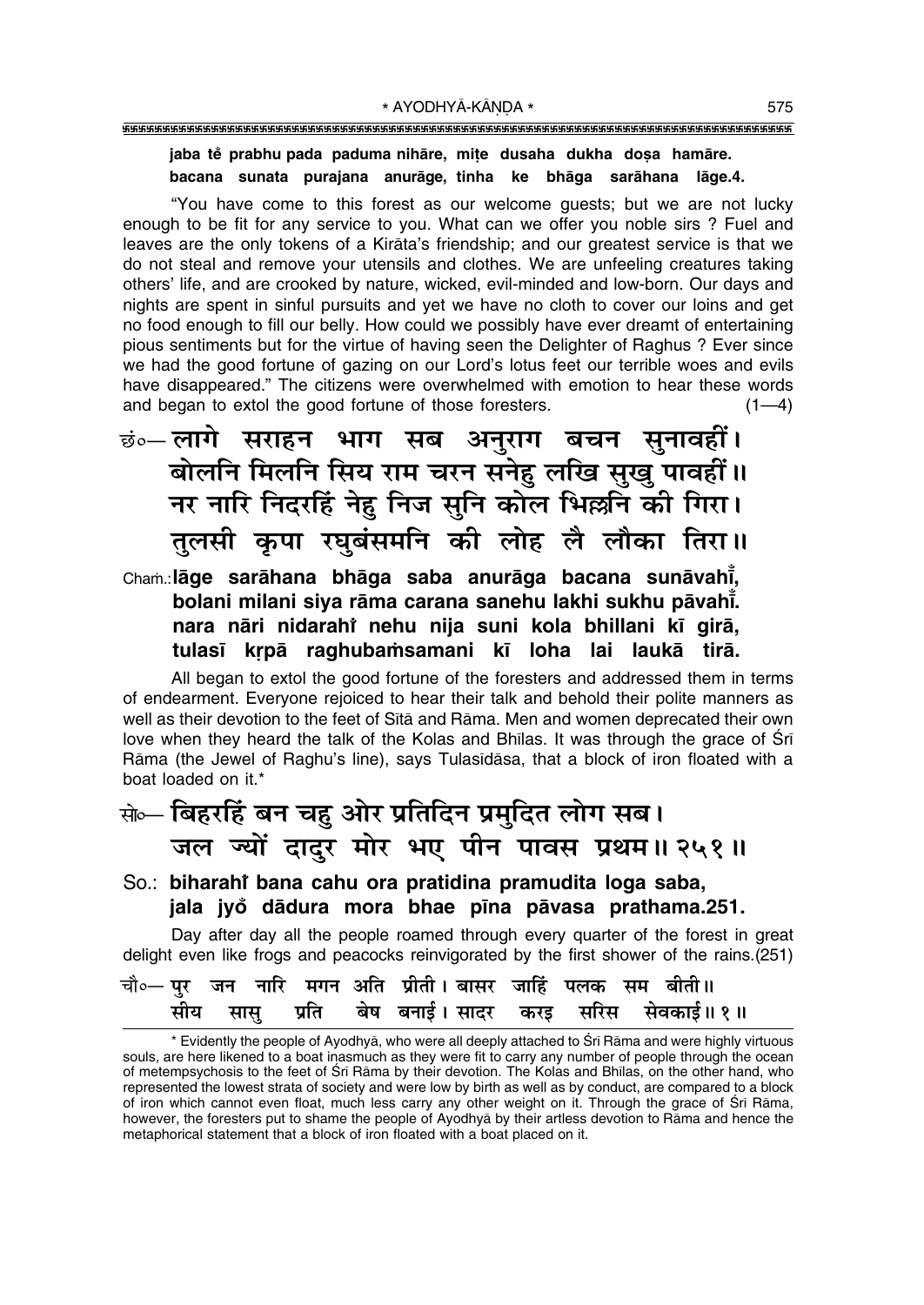राम बिन काहँ। माया सब सिय माहँ ॥ माया लखा ान मरम बस कीन्हीं। तिन्ह लहि सख सिख आसिष दीन्हीं॥ २॥ सेवा मीयँ सास लखि सिय सहित सरल दोउ भाई। कटिल रानि पछितानि अघाई॥ जाचति कैकेई। महि न बीच बिधि मीच न देई॥३॥ अवनि जमहि बिदित कबि कहहीं। राम बिमुख थलु नरक न लहहीं॥ लोकहँ बेद के मन माहीं। राम गवन् बिधि अवध कि नाहीं॥४॥ यह संसउ सब sama Cau.: pura jana nāri magana ati prītī, bāsara jāhi palaka bītī. sīya banāī, sādara sāsu besa karai sarisa sevakāī.1. prati lakhā na maramu rāma binu kāhū, māyā saba māvā māhū. siva sīvå sevā basa kīnhī, tinha lahi sukha sikha āsisa dīnhī.2. sāsu lakhi siya sahita sarala dou bhāī, kuțila rāni pachitāni aghāī. avani jamahi jācati kaikeī, mahi na bīcu bidhi mīcu na deī.3. kabi kahahi. rāma bimukha thalu naraka na lahahi. lokahů beda bidita yahu samsau saba ke mana māhi, rāma gavanu bidhi avadha ki nāhi.4.

The men and women of the city remained deeply immersed in love; days passed like a moment to them. Sita, assuming as many forms as She had mothers-in-law, waited on each with equal attention. No one but Rāma knew the mystery behind it; for all delusive potencies form part of Sita's delusive power. Sita won over the queen-mothers by Her services, gratified by which they instructed and blessed Her. Perceiving the two brothers as well as Sita Straight in their dealings, the wicked queen bitterly repented. Kaikeyī sought help both from Earth and the god of death; but neither Earth afforded her shelter in her womb nor did God grant her death. It is well-known by popular tradition as well as through the Vedas, and the Sages too declare, that those who are hostile to Rāma find no resting-place even in hell. The question that stirred every mind now was; "Good heavens, will Rāma return to Ayodhyā or not ?"  $(1-4)$ 

## वे॰- निसि न नीद नहिं भुख दिन भरत् बिकल सुचि सोच। नीच कीच बिच मगन जस मीनहि सलिल सँकोच॥ २५२॥

### Do.: nisi na nīda nahi bhūkha dina bharatu bikala suci soca, nīca kīca bica magana jasa mīnahi salila såkoca.252.

Bharata had no sleep by night nor appetite by day, perturbed as he was by a pious anxiety, even as a fish sunk in a shallow marsh is worried by paucity of water. (252)

चौ०—कोन्हि मातु मिस काल कुचाली। ईति भीति जस पाकत साली॥ केहि बिधि होड़ राम अभिषेक् । मोहि अवकलत उपाउ न एक॥१॥ अवसि फिरहिं गुर आयसु मानी। मुनि पुनि कहब राम रुचि जानी॥ बहरहिं रघुराऊ। राम जननि हठ करबि कि काऊ॥२॥ कहेहँ मात् मोहि अनुचर कर केतिक बाता। तेहि महँ कुसमउ बाम बिधाता॥ जौं हठ करडँ त निपट कुकरम् । हरगिरि तें गुरु सेवक धरम्॥३॥ मन ठहरानी। सोचत भरतहि रैनि बिहानी॥ जगति न एकउ प्रभहि सिर नाई। बैठत पठए रिषयँ बोलाई॥४॥ प्रात नहाड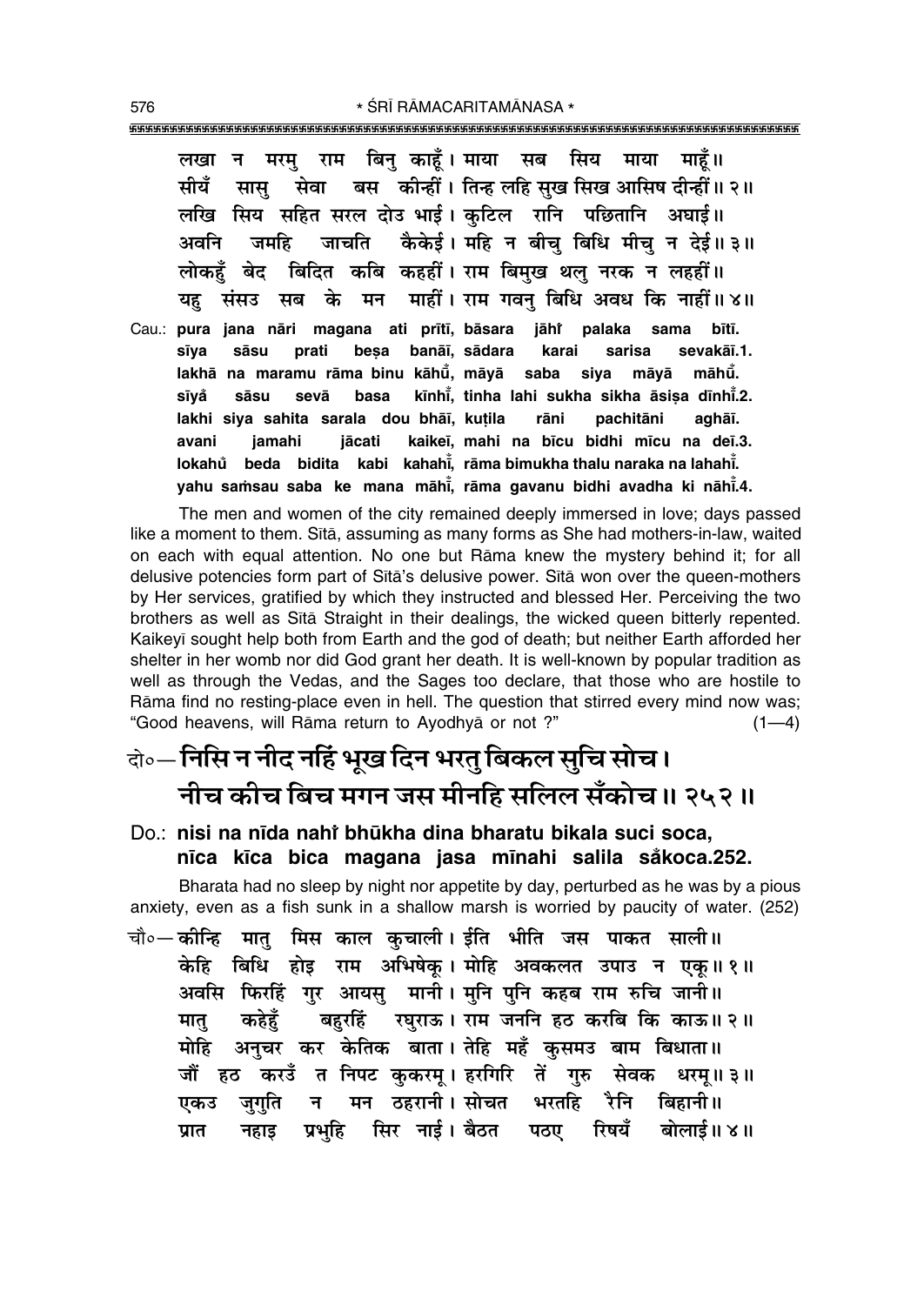""""""""""""""""""""""""""""""""""""""""""""""""""""""""""""""""""""""""""""""""""" \* AYODHYĀ-KĀNDA \* 577

Cau.: **k∂nhi måtu misa kåla kucål∂, ∂ti bh∂ti jasa påkata sål∂. kehi bidhi hoi råma abhi¶ekµu, mohi avakalata upåu na ekµu.1. avasi phirahiÚ gura åyasu mån∂, muni puni kahaba råma ruci jån∂. måtu kahehu bahurahi ° Ú raghuråµu, råma janani ha¢ha karabi ki kåµu.2. mohi anucara kara ketika båtå, tehi maha° kusamau båma bidhåtå. jau ha¢ha karau ° ta nipa¢a ° kukaramµu, haragiri te guru sevaka dharamµu.3. ° ekau juguti na mana ¢haharån∂, socata bharatahi raini bihån∂. pråta nahåi prabhuhi sira nå∂, bai¢hata pa¢hae ri¶aya° bolå∂.4.**

ìDisguised as my mother it was Fate that wrought this mischief, even as a crop of paddy ripening for the harvest may be visited by some pest. How can Srī Råmaís coronation be accomplished ? I can hit upon no device to secure this. He would certainly return in obedience to the Guru's commands; but the sage will ask Srī Rāma to return only when he knows that the latter will like it. The Lord of Raghus would return even at the bidding of his mother; but will Śrī Rāma's mother ever insist on it? As for myself, I am only his vassal and as such count for nothing. On top of it I have fallen on evil days and Providence is against me. If I assert my own will, it would be a grievous sin; for the duty of a servant is more arduous than the lifting of Mount Kailāsa (Śiva's own Abode)." Bharata could not decide upon anyone device and he spent the whole night in speculation. At daybreak he bathed, bowed his head to the Lord and was going to sit down beside Him when he was sent for by the sage (Vasistha).  $(1-4)$ 

# दो∘—**गुर पद कमल प्रनामु करि बैठे आयसु पाइ।** बिप्र महाजन सचिव सब जुरे सभासद आइ॥ २५३॥

#### Do.: **gura pada kamala pranåmu kari bai¢he åyasu påi, bipra mahåjana saciva saba jure sabhåsada åi.253.**

Bowing at the preceptor's lotus feet and receiving his permission, Bharata sat down; and presently the Brāhmanas, the elite of the city, the ministers and all other councillors came and assembled there. (253)

- <sup>.चौ०</sup>─बोले मुनिबरु समय समाना। सुनह सभासद भरत सुजाना॥ धरम धुरीन भानुकुल भानू।**राजा राम् स्वबस भगवान्॥१॥** 'सत्यसंध पालक श्रुति सेत् । राम जनम् जग मंगल हेत् ।। <u>ग</u>ुर पितु मातु बचन अनुसारी । खल दलु दलन देव हितकारी ॥ २ ॥ <u>नीति प्रीति परमारथ स्वारथ। कोउ न राम सम जान जथारथ</u>॥ **बिधि हरि हरु ससि रबि दिसिपाला। माया जीव करम कलि काला॥३॥** <u>अहिप महिप जहँ लगि प्रभुताई। जोग सिद्धि निगमागम गाई॥</u> करि बिचार जियँ देखह**ूनीकें। राम रजाइ सीस सबही कें॥४**॥ Cau.: **bole munibaru samaya samånå, sunahu sabhåsada bharata sujånå.**
- dharama dhurīna bhānukula bhānū, rājā rāmu svabasa bhagavānū.1. satyasamdha pālaka śruti setū, rāma janamu jaga mamgala hetū. **gura pitu måtu bacana anusår∂, khala dalu dalana deva hitakår∂.2.**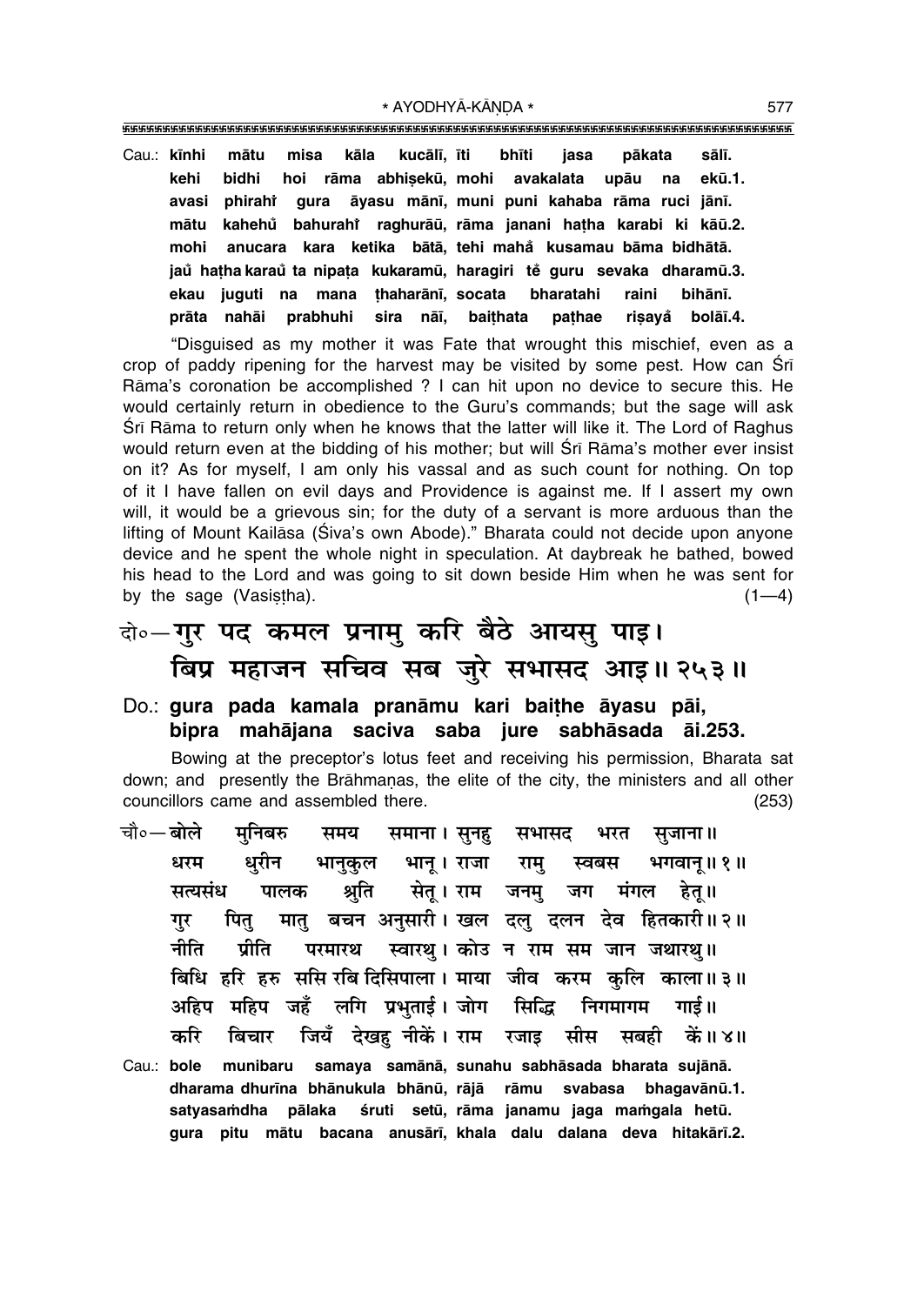"""""""""""""""""""""""""""""""""""""""""""""""""""""""""""""""""""""""""""""""""""

|  |  | nīti  prīti  paramāratha  svārathu, kou na rāma sama jāna jathārathu. |  |  |  |
|--|--|-----------------------------------------------------------------------|--|--|--|
|  |  | bidhi hari haru sasi-rabi-disipālā, māyā jīva karama kuli- kālā.3.    |  |  |  |
|  |  | ahipa mahipa jahă lagi prabhutāī, joga  siddhi  nigamāgama  gāī.      |  |  |  |
|  |  | kari bicāra jiyå dekhahu nīkė, rāma rajāi sīsa sabahī kė̃.4.          |  |  |  |

The chief of the sages, Vasistha, spoke in words appropriate to the occasion "Listen, O councillors, and you, wise Bharata; the sun of the solar race, King Rāma, is a champion of righteousness and the almighty Lord dependent on none but Himself. Śrī Råma is true to His word and maintains the standard of morality set up by the Vedas; His very advent is a source of blessing to the world. Obedient to the commands of His preceptor and parents, He crushes the armies of the wicked and is a friend of the gods. Propriety of behaviour, love, the highest object of life and worldly interests—no one knows these aright as Råma does. Brahmå (the Creator), Hari (the Preserver) and Hara (the Destroyer of the universe), the moon-god, the sun-god and the guardians of the various quarters, Māyā (the deluding potency of God), Jīva (the individual soul), the various forms of Karma (the residue of actions) and the Time-Spirit, Sesa (the lord of serpents), the rulers of the earth and whatever other powers there are and even so the accomplishments of Yoga extolled in the Vedas and other scriptures-ponder in your heart and consider well—Śrī Rāma's commands exercise their authority over all."(1—4)

### दो**०–राखें राम रजाइ रुख हम सब कर हित होइ।** समुझि सयाने करहु अब सब मिलि संमत सोइ॥ २५४॥

#### Do.: **råkhe° råma rajåi rukha hama saba kara hita hoi,** samujhi sayāne karahu aba saba mili sammta soi.254.

"If we carry out Śrī Rāma's orders and respect His wishes, it will be well for us all. Ponder this, O wise men; and do that which you all unanimously resolve upon." (254)

- चौ०—सब कहँ सखद राम अभिषेक् । मंगल मोद मूल मग एक् ॥ केहि बिधि अवध चलहिं रघुराऊ। कहहु समुझि सोइ करिअ उपाऊ॥१॥ सब सादर सुनि मुनिबर बानी।**नय परमारथ स्वारथ सानी**॥ उतरु न आव लोग**भए भोरे। तब सिरु नाइ भरत कर जोरे॥२॥** भानुबंस भए भूप घनेरे।अधिक एक तें एक बडेरे॥ जनम हेतु सब कहँ पितु माता। करम सुभासुभ देइ बिधाता॥३॥ दलि दख सजइ सकल**कल्याना। अस असीस राउरि जग जाना**॥ सो गोसाइँ बिधि गति जेहिं छेंकी । सकइ को टारि टेक जो टेकी॥४॥
- Cau.: saba kahů sukhada rāma abhișekū, mamgala moda mūla maga ekū. kehi bidhi avadha calahi raghurāū, kahahu samujhi soi karia upāū.1. **saba sådara suni munibara bån∂, naya paramåratha svåratha sån∂. utaru na åva loga bhae bhore, taba siru nåi bharata kara jore.2. bhånuba≈sa bhae bhµupa ghanere, adhika eka te° eka baRere. janama hetu saba kaha° pitu måtå, karama subhåsubha dei bidhåtå.3. dali dukha sajai sakala kalyånå, asa as∂sa råuri jagu jånå. so gosåiÚ bidhi gati jehiÚ che°k∂, sakai ko ¢åri ¢eka jo ¢ek∂.4.**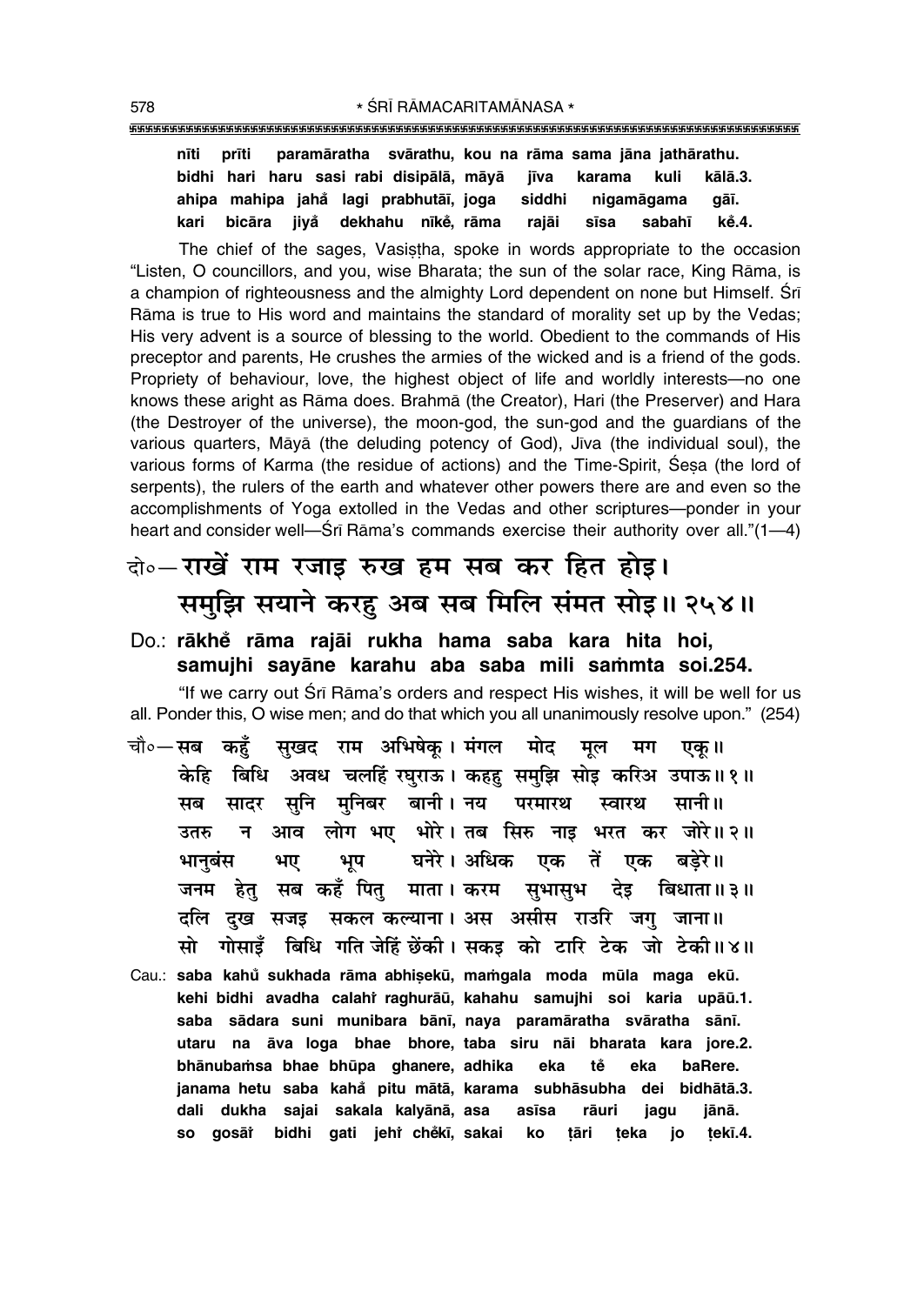"Srī Rāma's co579ronation will be delightful to all; that is the only course which is conducive to good luck and joy. In what way can the Lord of Raghus be prevailed upon to return to Ayodhya; ponder this and tell me, so that we may adopt the same device." Everyone listened with reverence to the sage's speech, surcharged as it was with prudence and spiritual wisdom and salutary from the worldly point of view as well. But no answer was forthcoming: the people were dumbfounded. Then Bharata bowed his head and with joined palms began as follows: "The solar race has produced many a king each one far greater than the rest. For the birth of all the father and mother are responsible; whereas it is God who dispenses the good or evil fruit of their actions. Your benediction, as all the world knows, wipes out sorrow and confers all blessings. As for yourself, my lord, you thwarted the course of Providence\*; no one can alter what you have resolved upon."  $(1-4)$ 

### दो॰- बृझिअ मोहि उपाउ अब सो सब मोर अभागु। सूनि सनेहमय बचन गुर उर उमगा अनुरागु॥ २५५॥ Do.: būjhia mohi upāu aba so saba mora abhāgu, suni sanehamaya bacana gura ura umagā anurāgu.255.

\* A few instances are quoted below to prove the truth of this statement:-

(1) King Daśaratha had no male issue. As a result of Vasistha's benediction he was blessed with four sons at the age of 60,000 years.

(2) The seventh Manu, Vaivasvata, had no son. The sage Vasistha caused a sacrifice to be performed by him. Manu's consort, Sraddhā, wished to have a daughter and accordingly requested the sacrificial priest (Hota) to get her a daughter. The priest offered oblations with that motive and as a result of this a daughter, Ilā by name, was born to Śraddhā. Vaivasvata was taken aback to hear of this change and approached the sage with his grievance. Vasistha, who came to know the cause through meditation, consoled the Manu and assured him that he would fulfil his desire by dint of his penance. He prayed to the Lord and propitiated Him and secured a blessing from Him to the effect that the king's daughter would be transformed into a son. Ilā was accordingly changed into Sudyumna. One day, Sudyumna, who was now grown up into full manhood and was out for hunting, entered the precincts of a pleasure-grove at the foot of Mount Sumeru, reserved for Bhagavan Siva and Goddess Pārvatī, and was retransformed into a woman under a standing curse pronounced by Śiva that any male who entered the grove would be changed into a woman. The moon-god's son, Budha, who had been practising austerity in the vicinity of that grove fell in love with the woman and she too was attracted towards him. The pair accordingly lived together as husband and wife. One day the princess invoked Vasistha, who appeared before her and was moved with pity to see her plight. He prayed to Lord Siva and secured from him a boon to the effect that the prince would change his sex every month. He thus lived with Budha as his wife for one month and ruled over his kingdom as Sudyumna during another by rotation.

(3) Vasistha, who was a mind-born son of Brahma, was called upon by his father to assume the role of a family priest in relation to the Kings of the solar race. Finding him reluctant to accept this position, which was rather humiliating. Brahmā tried to persuade him by the argument that the Lord Himself would appear in that line in the Tretayuga and that he would automatically secure the enviable position of the Lord's own family priest and preceptor and live on most intimate terms with Him. According to the order of sequence originally determined, Dvāpara (literally, the second Yuga) was to follow Satyayuga and Tretā (literally, the third Yuga) was to come next. Vasistha, however, was too impatient to wait for a couple of Yugas and accordingly changed their order of sequence. It was under His dispensation that Tretā followed Satyayuga and Dvāpara succeeded Tretā.

(4) The sage Viśvāmitra, who originally belonged to the Kṣatriya caste, practised austere penance for thousands of years with a view to attaining Brahmanhood. At last Brahma recognized his claims to Brahmanhood and called him a Brahmarsi (a Brāhmana sage). But Viśvāmitra would not be satisfied until Vasistha accepted him as such In this way he attached a greater weight to Vasistha's opinion. Vasistha however, declined to accept him as a Brahmarsi till he retained even a tinge of egotism. He addressed him as a Brahmarsi only when he was satisfied that Viśvāmitra had been purged of the last traces of egotism. Others, however, maintain that Vasistha did not recognize his claims to Brahmanhood till the last.

(5) During the nuptials of King Dilipa and Sudaksina the ends of the garments of the bride and bridegroom were tied together most tightly. When Vasistha enguired the reason he was told that the pair would die the moment their knot was untied. The sage thereupon altered the course of destiny and averted their death.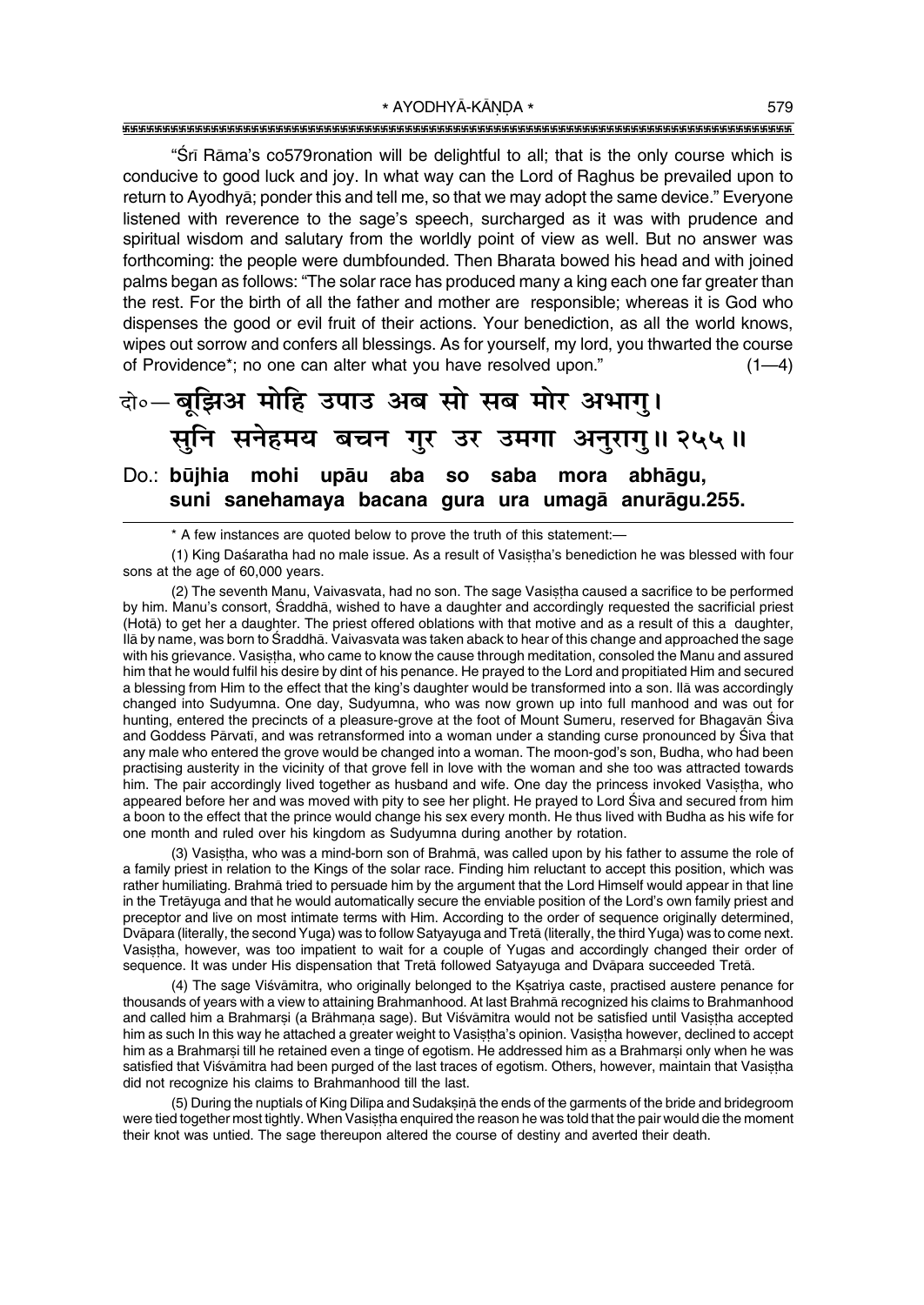"And yet you ask advice of me at this juncture ! All this is my misfortune." The Guru's heart overflowed with love when he heard these affectionate words.  $(255)$ 

राम कृपाहीं। राम बिमुख सिधि सपनेहँ नाहीं॥ चौ∘— तात बात फरि एक बाता। अरध तजहिं बुध सरबस जाता॥१॥ सकचउँ तात कहत दोउ भाई। फेरिअहिं लखन सीय रघराई॥ कानन गवनह तम्ह सबचन हरषे दोउ भ्राता। भे प्रमोट परिपरन गाता ॥ २ ॥ सनि तन तेजु बिराजा। जनु जिय राउ रामु भए राजा॥ प्रसन्न मन लोगन्ह लघु हानी। सम दुख सुख सब रोवहिं रानी॥३॥ लाभ बहत भरत मनि कहा सो कीन्हे। फल जग जीवन्ह अभिमत दीन्हे ।। कहहिं भरि बास। एहिं तें अधिक न मोर सपास॥४॥ करउँ जनम कानन Cau.: tāta bāta phuri rāma krpāhi, rāma bimukha sidhi sapanehů nāhi. sakucaŭ tāta kahata eka bātā, aradha tajahi budha sarabasa jātā.1. tumha kānana gavanahu dou bhāi, pheriahi lakhana sīya raghurāi. suni subacana harașe dou bhrātā, bhe pramoda paripūrana gātā.2. mana prasanna tana teju birājā, janu jiya rāu rāmu bhae rājā. bahuta lābha loganha laghu hānī, sama dukha sukha saba rovahi rānī.3.

"What you have said is no doubt true, my child; but it is all due to Srī Rāma's grace. He who is hostile to Rāma can never dream of success. I hesitate to tell you one thing; the wise forgo one-half when they find the whole in peril. You two brothers (Satrughna and yourself) retire to the woods; while Laksmana, Sita and the Lord of Raghus may be sent back." The two brothers (Bharata and Śatrughna) rejoiced to hear these agreeable words; their whole frame was filled with excess of joy. They were pleased at heart and a glow irradiated their body as though King Daśaratha had come to life again and Rāma had been crowned king. The people thought they would gain much while their loss would be comparatively small. The queen-mothers, however, all wept because their joy and sorrow matched each other. "By obeying the Guru's commands," Bharata observed, "One would attain the fruit of gratifying all the creatures of the world. I will stay all my life in the forest; I conceive no greater happiness than this."  $(1-4)$ 

kahahi bharatu muni kahā so kīnhe, phalu jaga jīvanha abhimata dīnhe. kānana karaŭ janama bhari bāsū, ehi te adhika na mora supāsū.4.

# वो॰–अंतरजामी रामु सिय तुम्ह सरबग्य सुजान। जौं फुर कहहु त नाथ निज कीजिअ बचनु प्रवान॥ २५६॥

Do.: amtarajāmī rāmu siya tumha sarabagya sujāna, jaŭ phura kahahu ta nātha nija kījia bacanu pravāna.256.

"Rāma and Sītā have access to all hearts, while you are omniscient and wise. If what you say is true, then redeem your word, my lord."  $(256)$ 

चौ०—भरत देखि सनेह।सभा सहित मनि भए बिदेह॥ सनि बचन महिमा जलरासी। मुनि मति ठाढ़ि तीर अबला सी॥१॥ भरत मद्रा चह पार जतन् हियँ हेरा। पावति नाव न बोहित् बेरा॥ गा औरु करिहि को भरत बडाई।सरसी सीपि कि सिंधु समाई॥२॥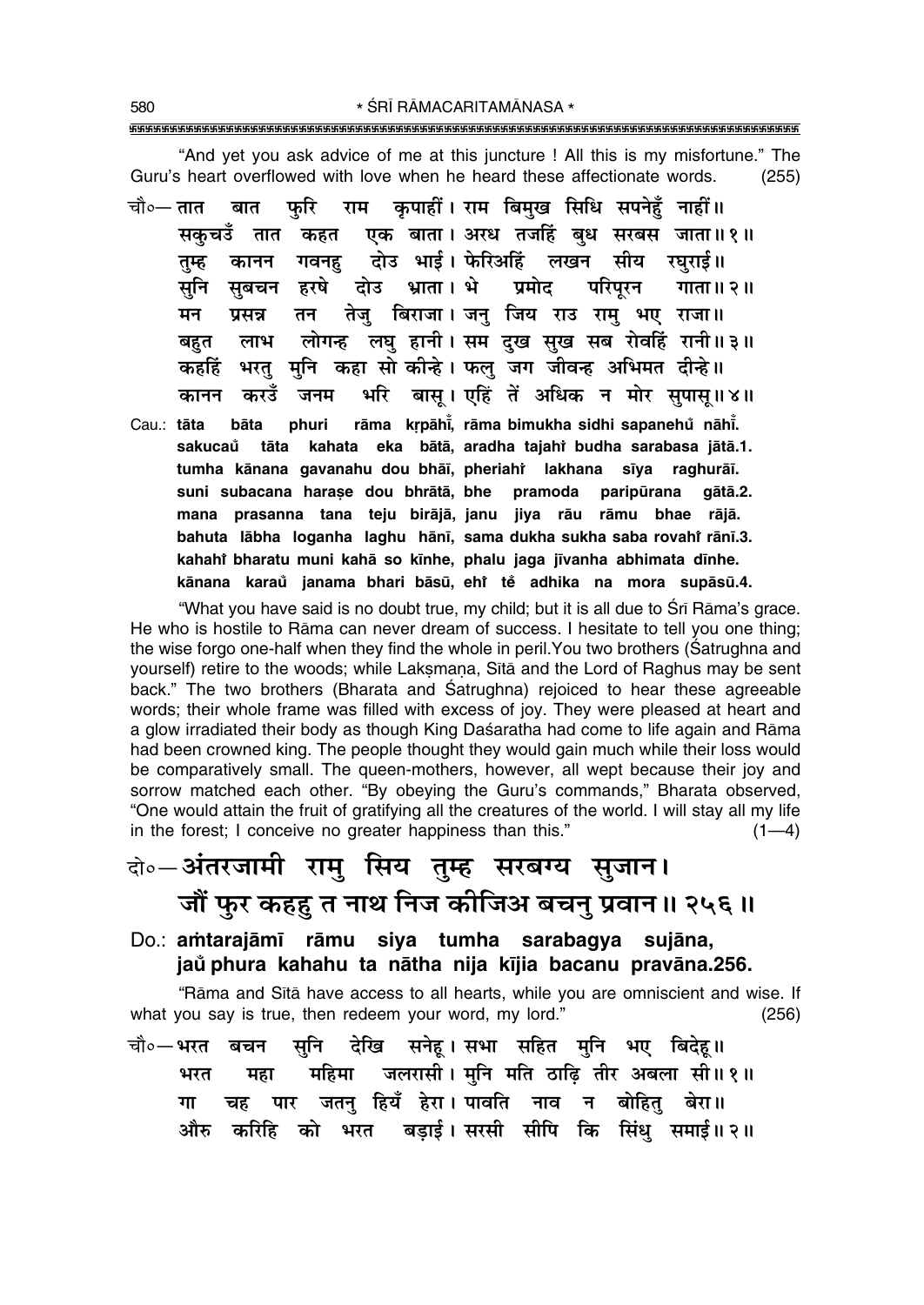|  | भरतु मुनिहि मन भीतर भाए।सहित समाज राम पहिं आए॥                |  |  |
|--|---------------------------------------------------------------|--|--|
|  | प्रभु प्रनामु करि दीन्ह सुआसनु। बैठे सब सुनि मुनि अनुसासनु॥३॥ |  |  |
|  | बोले मुनिबरु बचन बिचारी।देस काल अवसर अनुहारी॥                 |  |  |
|  | सुनहु राम सरबग्य सुजाना । धरम नीति गुन ग्यान निधाना ॥ ४॥      |  |  |

Cau.: bharata bacana suni dekhi sanehū, sabhā sahita muni bhae bidehū. mahā mahimā jalarāsī, muni mati thāRhi tīra abalā sī.1. bharata gā caha pāra jatanu hiyå herā, pāvati berā. nāva na bohitu bharata baRāī, sarasī samāī.2. auru karihi ko sīpi ki simdhu bharatu munihi mana bhītara bhāe, sahita samāia rāma paht āе. prabhu pranāmu kari dīnha suāsanu, baithe saba suni muni anusāsanu.3. bicārī, desa bole munibaru bacana kāla avasara anuhārī. sunahu rāma sarabagya sujānā, dharama nīti guna gyāna nidhānā.4.

Hearing Bharata's words and seeing his love, the sage as well as the whole assembly were transported out of themselves Bharata's transcendent glory resembled the ocean and the sage's wit stood on its brink like a helpless woman who longed to cross it and sought many a device but was unable to find a boat, ship or raft. Who else, then, can glorify Bharata? Can the ocean be contained in the shell of a small pool ? The sage was pleased with Bharata in his heart of hearts; with the whole assembly, therefore, he came to Sri Rama. The Lord made obeisance and offered him a seat of honour; and receiving the sage's permission all sat down. The great sage then spoke in well-considered phrases appropriate to the time, place and circumstances: "Listen, Rāma; you are omniscient and wise and a storehouse of piety, prudence, virtue and knowledge.  $(1-4)$ 

### वो०-सब के उर अंतर बसह जानह भाउ कुभाउ। पुरजन जननी भरत हित होड़ सो कहिअ उपाउ॥ २५७॥

Do.: saba ke ura amtara basahu jānahu bhāu kubhāu, purajana jananī bharata hita hoi so kahia upāu.257.

"You dwell in the heart of all and know our good and evil intentions. Tell us, therefore, the way in which the citizens, your mothers and Bharata too may be benefited."  $(257)$ 

- चौ०—आरत कहहिं बिचारि न काऊ।सूझ जुआरिहि आपन दाऊ॥ सुनि मुनि बचन कहत रघुराऊ। नाथ तुम्हारेहि हाथ उपाऊ॥ १॥ सब कर हित रुख राउरि राखें। आयसु किएँ मुदित फुर भाषें॥ प्रथम जो आयसु मो कहँ होई। माथें मानि करों सिख सोई॥२॥ पुनि जेहि कहँ जस कहब गोसाईं। सो सब भाँति घटिहि सेवकाईं॥ मुनि राम सत्य तुम्ह भाषा। भरत सनेहँ बिचारु न राखा॥३॥ कह बहोरि बहोरी। भरत भगति बस भड़ मति मोरी॥ तें तेहि कहउँ मोरें राखी। जो कीजिअ सो सुभ सिव साखी॥४॥ रुचि जान भरत
- Cau.: ārata kahahi bicāri  $na$ kāū, sūjha juārihi āpana dāū. suni muni bacana kahata raghurāū, nātha tumhārehi hātha upāū.1.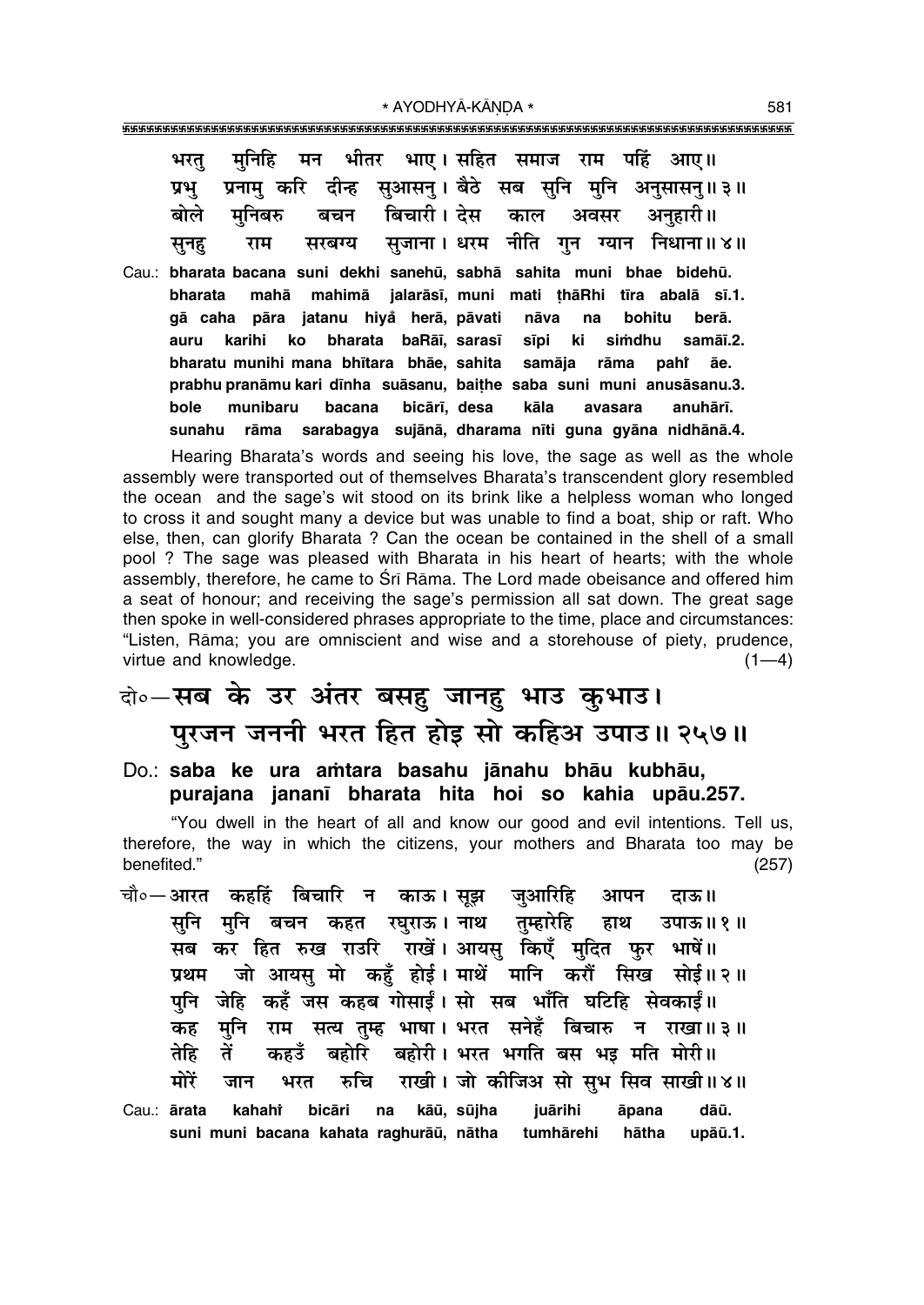**saba kara hita rukha råuri råkhe°, åyasu kie° mudita phura bhå¶e°. prathama jo åyasu mo kahu° ho∂, måthe° måni karau sikha so∂.2. ° puni jehi kaha° jasa kahaba goså∂° , so saba bhå° ti gha¢ihi sevakå∂° . kaha muni råma satya tumha bhå¶å, bharata saneha° bicåru na råkhå.3. tehiÚ te° kahau bahori bahor∂, bharata bhagati basa bhai mati mor∂. ° more° jåna bharata ruci råkh∂, jo k∂jia so subha siva såkh∂.4.**

ìThe afflicted never speak with forethought. A gambler sees his own game.î On hearing the sage's words the Lord of Raghus replied, "My lord, the remedy lies in your own hands. Everyone will be benefited by meeting your wishes, carrying out your behests and gladly acclaiming them. In the first place, whatever orders and instructions are given to me I will reverently carry them out. Then, my lord, whoever receives any order from you will fully devote himself to your service." Said the sage, "What you have said, Rāma, is true; but Bharata's love has robbed me of my wits. That is why I say again and again, my judgment has been enthralled by Bharata's devotion. To my mind, Siva be my witness, whatever you do with due deference to Bharata's wishes will be all for good."  $(1-4)$ 

### दो**०– भरत बिनय सादर सुनिअ करिअ बिचारु बहोरि। करब साधुमत लोकमत नृपनय निगम निचोरि॥ २५८॥**

#### Do.: **bharata binaya sådara sunia karia bicåru bahori,** karaba sādhumata lokamata nrpanaya nigama nicori.258.

"Listen with attention to Bharata's humble submission and then think over it. Again, sifting the worldly point of view and the conclusions of holy men as well as of the political science and the Vedas do what they enjoin upon you." (258)

- चौ०— गर अनुराग भरत पर देखी।**राम हृदयँ आनंदु बिसेषी**॥  $\frac{4}{3}$ सतिंद्र धरम धरंधर जानी। निज**सेवकतन मानस बानी॥** १॥ े**बोले गुर आयस अनुकूला। बचन मंजु मृदु मंग**लमूला॥ <u>नाथ सपथ पितु चरन दोहाई। भयउ न भअन भरत सम भाई॥ २॥</u> जे गर पद अंबुज अनुरागी।**ते लोकहँ बेदहँ बडभागी**॥ **⁄UET • 715 / UIC** • अस । अनुरागू । को कहि सकइ भरत कर भागू॥३॥ लखि लघु बंधु बद्धि सकुचाई।करत बदन पर भरत बडाई॥ भरत कहहिं सोड़ किएँ भलाई। अस कहि राम रहे अरगाई॥४॥
- Cau.: **gura anurāgu bharata para dekhī, rāma hrdayǎ ānamdu bisesī. bharatahi dharama dhura≈dhara jån∂, nija sevaka tana månasa bån∂.1.** bole gura āyasa anukūlā, bacana mamju mrdu mamgalamūlā. **nåtha sapatha pitu carana dohå∂, bhayau na bhuana bharata sama bhå∂.2. je gura pada a≈buja anuråg∂, te lokahu bedahu ° baRabhåg∂. °** rāura jā para asa anurāgū, ko kahi sakai bharata kara bhāgū.3. **lakhi laghu ba≈dhu buddhi sakucå∂, karata badana para bharata baRå∂. bharatu kahahiÚ soi kie° bhalå∂, asa kahi råma rahe aragå∂.4.** Srī Rāma was particularly delighted at heart to see the Guru's affection for Bharata.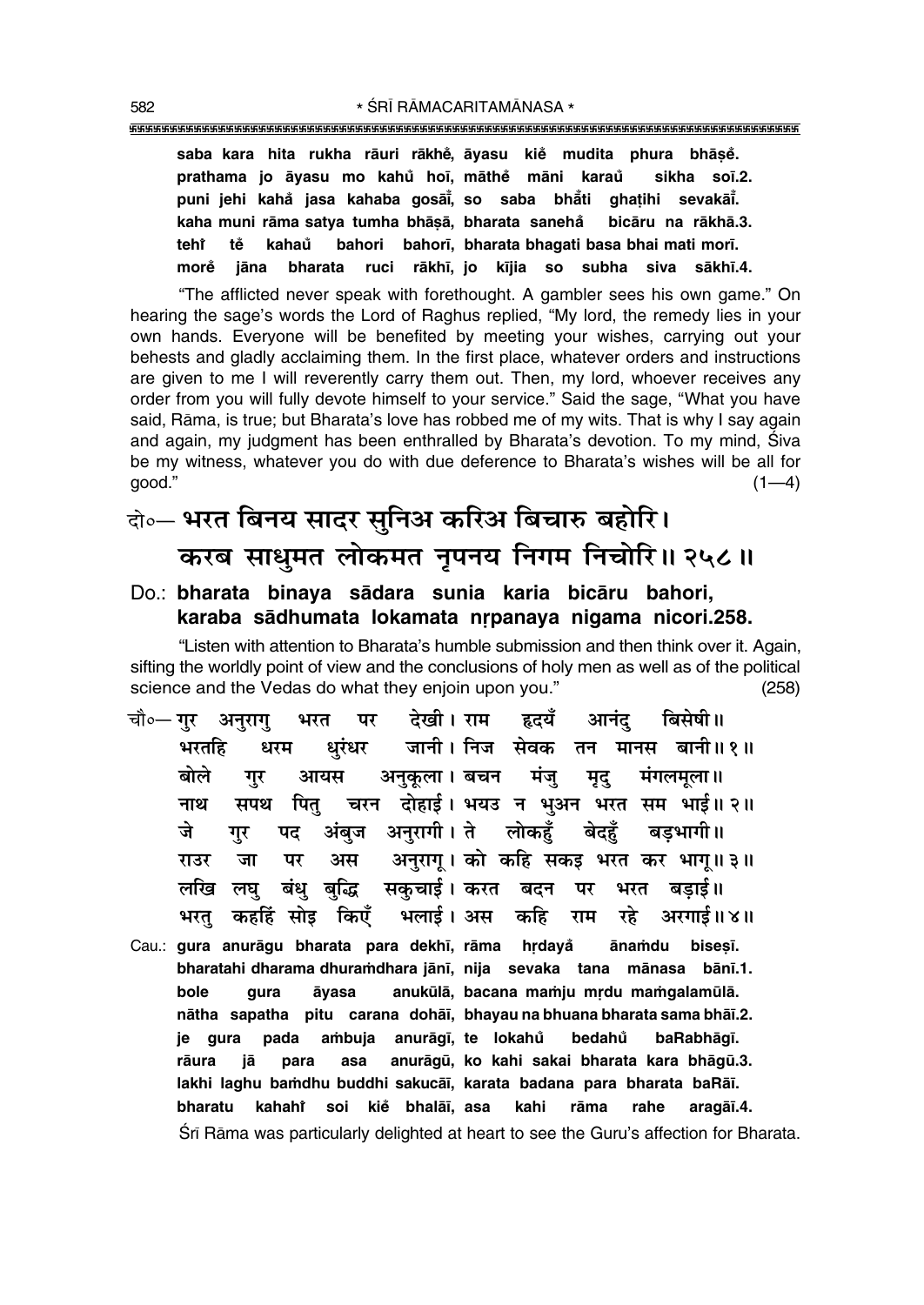Knowing Bharata to be a champion of virtue and His servant in thought, word and deed, He spoke words that were sweet, soft and delightful and harmonized with the Guru's commands: "My lord, I swear by you as well as by the feet of my father that in the whole world there has been no brother like Bharata. Those who are devoted to the lotusfeet of their preceptor are highly blessed from the point of view of the world as well as of the Vedas. And who can extol Bharata's good fortune, for whom you cherish such love ! Knowing him to be a younger brother my mind recoils when I proceed to praise him to his face. Of course it will be conducive to our good to do what he suggests." Having said so Śrī Rāma kept silent.  $(1-4)$ 

### वे०-तब मुनि बोले भरत सन सब सँकोच तजि तात। कृपासिंधु प्रिय बंधु सन कहहु हृदय के बात॥ २५९॥

#### Do.: taba muni bole bharata sana saba såkocu taji tāta, krpāsimdhu priya bamdhu sana kahahu hrdaya kai bāta.259.

The sage now said to Bharata, "Shaking off all scruple, my dear child, tell your dear brother, who is an ocean of kindness, what is there in your heart."  $(259)$ 

- चौ०— सुनि मुनि बचन राम रुख पाई। गुरु साहिब अनुकूल अघाई॥ लखि अपनें सिर सबु छरु भारू। कहि न सकहिं कछु करहिं बिचारू॥ १॥ सरीर सभाँ भए ठाढे। नीरज नयन नेह जल बाढे॥ पलकि मुनिनाथ निबाहा। एहि तें अधिक कहौं मैं काहा॥२॥ मोर कहब नाथ सुभाऊ। अपराधिहु पर कोह न काऊ॥ मैं जानउँ निज कपा सनेह बिसेषी। खेलत खनिस न कबहँ देखी॥३॥ मो पर न संगू। कबहुँ न कीन्ह मोर मन भंगू॥ सिसुपन तें परिहरेउँ मैं प्रभु कुपा रीति जियँ जोही। हारेहूँ खेल जितावहिं मोही॥४॥
- Cau.: suni muni bacana rāma rukha pāī, guru sāhiba anukūla aghāī. lakhi apaně sira sabu charu bhārū, kahi na sakahi kachu karahi bicārū.1. pulaki sarīra sabhā bhae thāRhe, nīraja nayana neha jala bāRhe. kahaba mora muninātha nibāhā, ehi tě adhika kahaů mat kāhā.2. jānaů nija nātha subhāū, aparādhihu para koha na kāū. mat sanehu bisesī, khelata khunisa na kabahū dekhī.3. mo para krpā sisupana tě parihareů na samqū, kabahů na kīnha mora mana bhamqū. mai prabhu kṛpā rīti jiyå johī, hārehů khela jitāvahi mohī.4.

When Bharata heard the sage's words and came to know what was in Srī Rāma's mind, he was satisfied that both the preceptor and the master were exceedingly propitious to him. At the same time he realized that the entire responsibility had been thrown on his own shoulders. He was, therefore, unable to speak a word and became thoughtful. With his body thrilling all over he stood in the assembly and tears of love qushed forth from his lotus eyes. "The lord of sages has already said what I had to say. Beyond that I have nothing to submit. I know the disposition of my master, who is never angry even with the offender. To me he has been particularly kind and affectionate; I have never seen him frown even in play. Even from my infancy I never left his company and at no time did he damp my spirits. I have realized in my heart the benevolent ways of my lord, who would have me win a game even though I had lost it.  $(1-4)$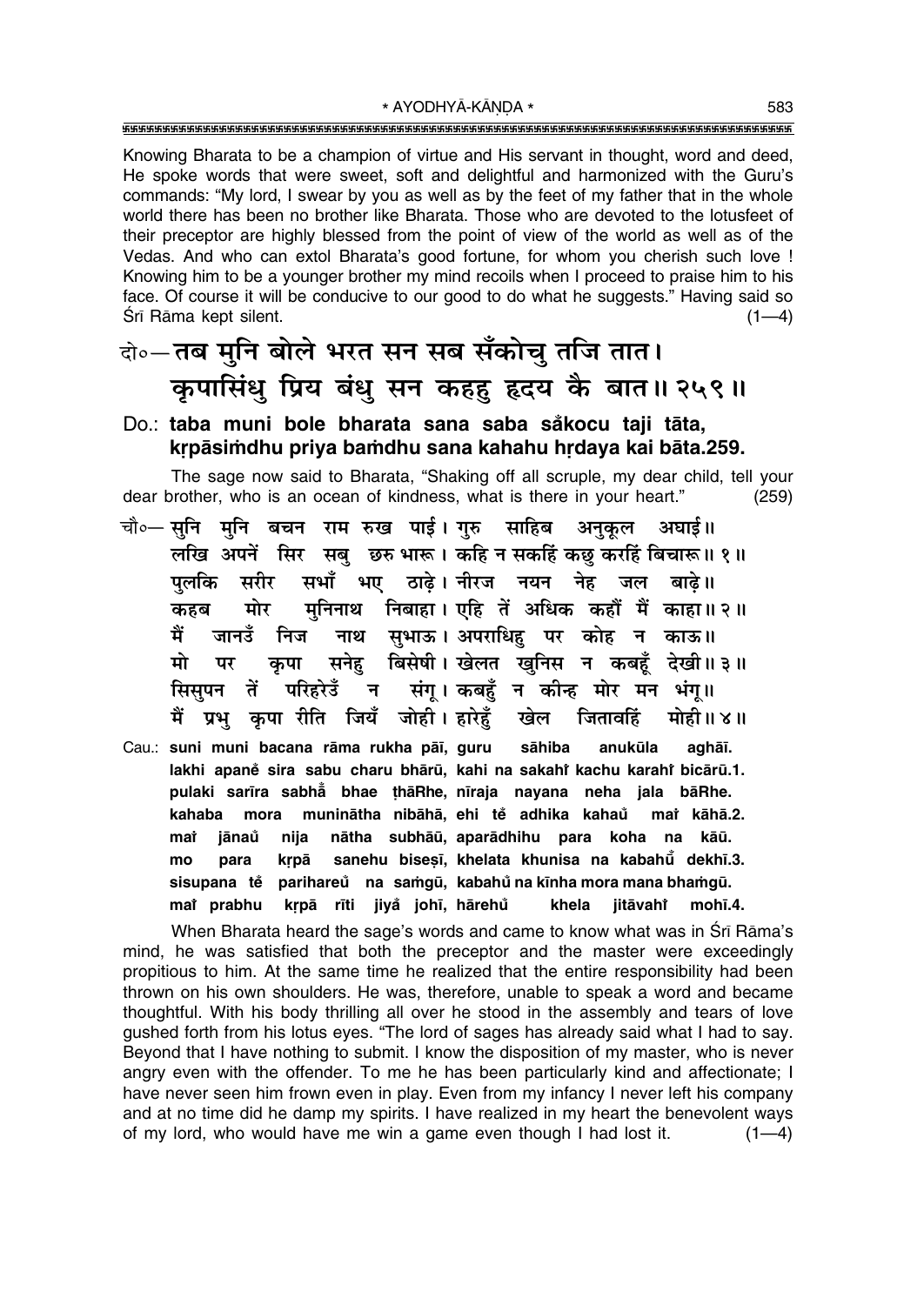### वो०-महँ सनेह सकोच बस सनमुख कही न बैन। दरसन तृपित न आजु लगि पेम पिआसे नैन॥ २६०॥

Do.: mahū saneha sakoca basa sanamukha kahī na baina, darasana trpita na āju lagi pema piāse naina.260.

"Overcome by affection and modesty I too never opened my lips before him. And my eyes, that have been thirsting through love for his sight, have not been sated to this day."  $(260)$ 

- चौ०— बिधि न सकेउ सहि मोर दुलारा। नीच बीचु जननी मिस पारा॥ यहउ कहत मोहि आजु न सोभा। अपनी समुझि साधु सुचि को भा॥१॥ मात मंदि मैं साध सचाली। उर अस आनत कोटि कचाली॥ फरड़ कि कोदव बालि सुसाली। मुकता प्रसव कि संबुक काली॥२॥ काह। मोर अभाग उदधि सपनेहँ दोसक लेस न अवगाह।। बिनु समुझें निज अघ परिपाकू। जारिउँ जायँ जननि कहि काकुं॥३॥ ओरा। एकहि भाँति भलेहिं भल मोरा॥ हृदयँ द्रेरि द्वारेउँ सब गुर गोसाइँ सिय साहिब राम् । लागत मोहि नीक परिनाम् ॥ ४ ॥
- Cau.: bidhi na sakeu sahi mora dulārā, nīca bīcu jananī misa pārā. yahau kahata mohi āju na sobhā, apanī samujhi sādhu suci ko bhā.1. mātu mamdi mat sādhu sucālī, ura ānata kucālī. asa koti pharai kodava ki bāli susālī, mukatā prasava ki sambuka kālī.2. sapanehů dosaka lesu na kāhū, mora abhāga udadhi avagāhū. binu samujhě nija agha paripākū, jāriů jāvå janani kahi kākū.3. hrdayå heri hāreů saba orā, ekahi bhāti bhalehi bhala morā. qura gosāi sāhiba siya rāmū, lāgata mohi parināmū.4. nīka

But Fate could not bear to see me treated with fondness. In the disguise of my vile mother God created a cleft between us. It does not behove me today to say even this; for who has come to be recognized as good and innocent on the basis of his own estimation ? To entertain the thought that my mother is wicked while I am virtuous and upright is itself tantamount to a million evil practices. Can an ear of the Kodo\* plant yield good rice and can a dark bivalve shell produce a pearl ? Not a tinge of blame attaches to anyone even in a dream. My ill-luck is unfathomable like the ocean. In vain did I torment my mother by taunting her without estimating the consequences of my own sins. I have mentally surveyed all possible avenues but feel frustrated. There is only one hope of my salvation: Your Holiness is my preceptor while Sītā and Rāma are my masters. From this I presume that all will be well in the end.  $(1-4)$ 

### वे॰—साधु सभाँ गुर प्रभु निकट कहउँ सुथल सतिभाउ। प्रेम प्रपंचु कि झूठ फुर जानहिं मुनि रघुराउ॥ २६१॥

### Do.: sādhu sabha gura prabhu nikața kahaŭ suthala satibhāu, prema prapamcu ki jhūtha phura jānahi muni raghurāu.261.

\* The Kodo (Samskrta Kodrava) is a kind of corn grown in the eastern parts of U.P. It bears a small grain of inferior quality, eaten only by the poor.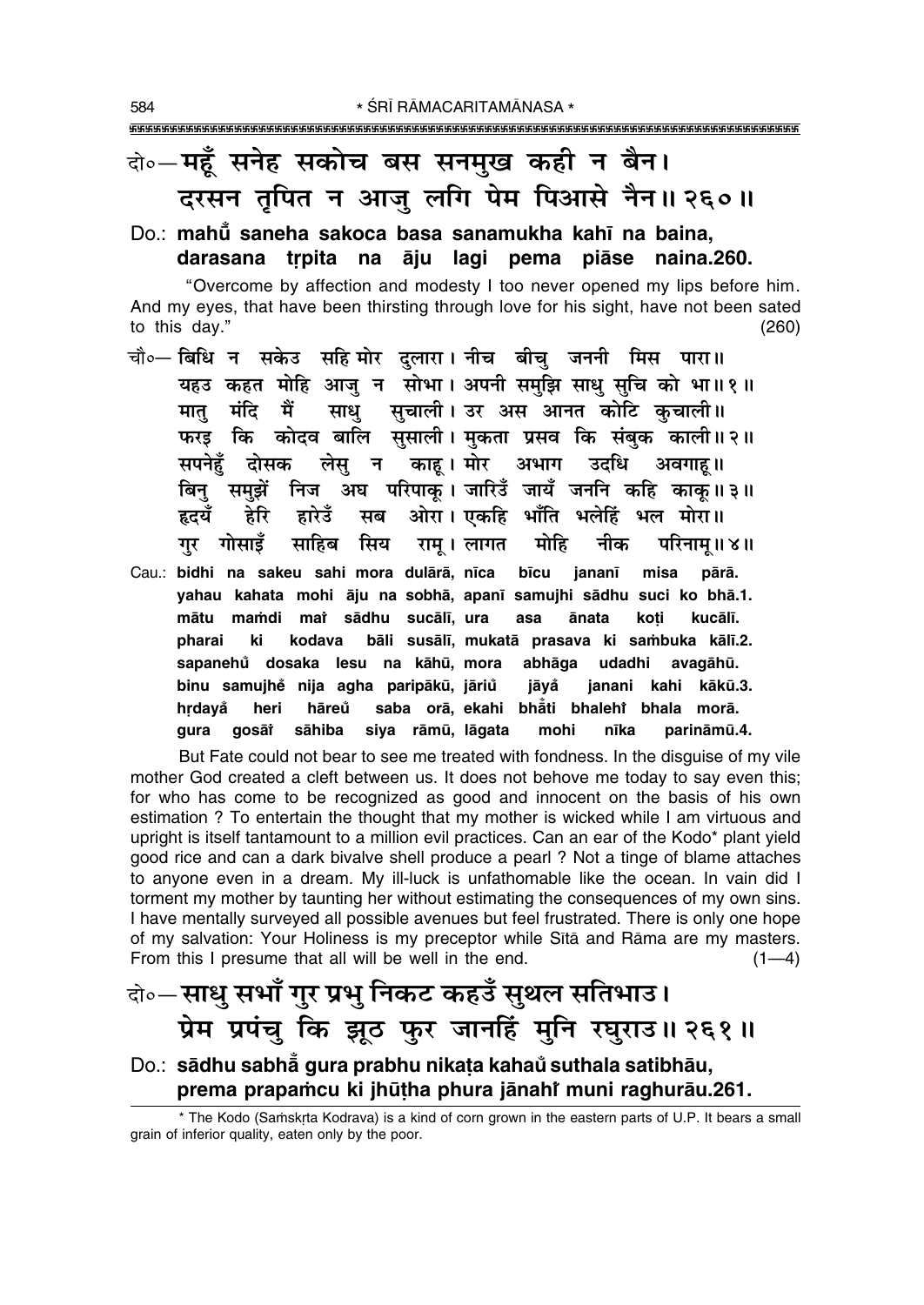\* AYODHYĀ-KĀNDA \* 

"In this concourse of holy men, in the presence of my preceptor and master and in this holy place I speak in good faith. Whether there is any love in my heart or it is all simulation and whether what I say is true or false is known to the sage as well as to the Lord of Raghus."  $(261)$ 

- पन राखी। जननी कमति जगत सब साखी॥ चौ०— भपति पेम मरन देखि न जाहिं बिकल महतारीं। जरहिं दसह जर पर नर नारीं॥१॥ अनरथ कर मूला। सो सुनि समुझि सहिउँ सब सूला॥ महीं सकल बन गवनु कीन्ह रघुनाथा। करि मुनि बेष लखन सिय साथा॥२॥ सनि पयादेहि पाएँ। संकरु साखि रहेउँ एहि घाएँ॥ बिन पानहिन्ह निषाद सनेहू। कुलिस कठिन उर भयउ न बेह॥३॥ बहरि निर्हारि आँखिन्ह देखेउँ आई। जिअत जीव जड सबइ सहाई॥ अब सब जिन्हहि निरखि मग साँपिनि बीछी। तजहिं बिषम बिषु तामस तीछी॥४॥
- Cau.: bhūpati marana pema panu rākhī, jananī kumati jagatu sabu sākhī. jāhi bikala mahatārī, jarahi dusaha jara pura nara nārī.1. dekhi na mahi sakala anaratha kara mūlā, so suni samujhi sahiu saba sūlā. suni bana gavanu kīnha raghunāthā, kari muni besa lakhana siya sāthā.2. binu pānahinha payādehi pāě, samkaru sākhi raheů ehi ghāe. bahuri nihāri nisāda sanehū, kulisa kathina ura bhayau na behū.3. sabu ăkhinha dekheů āī, jiata aba jīva jaRa sabai sahāī. jinhahi nirakhi maga sapini bīchī, tajahi bisama bisu tāmasa tīchī.4.

"The whole world will bear witness, on the one hand, to the king having died as a result of his uncompromising love, and to my mother's evil intent, on the other. The queen-mothers are in such distress that one cannot bear to look at them; while the men and women of the city are burning with deep agony. I have heard and realized that I am the root of all trouble and have accordingly endured all suffering. To crown all when I heard that clad in hermit's robes and accompanied by Laksmana and Sītā, the Lord of Raghus proceeded to the woods on foot and without shoes, God Sankara be my witness, I survived even that blow. On top of it, when I witnessed the Nisada's love, my heart, which is harder than adamant, refused to break. And now I have seen all with my own eyes and so long as I live my stupid soul will subject me to all kinds of suffering. What shall I say of Rāma, Lakṣmaṇa and Sītā, at whose sight even snakes and scorpions on the road forget their virulent poison and irrepressible anger !"  $(1-4)$ 

# बे.- तेइ रघुनंदनु लखनु सिय अनहित लागे जाहि। तासु तनय तजि दुसह दुख दैउ सहावइ काहि॥ २६२॥

#### Do.: tei raghunamdanu lakhanu siya anahita lāge jāhi, tāsu tanaya taji dusaha dukha daiu sahāvai kāhi.262.

"On whom else, then, should Providence inflict severe pain if not on the son of Kaikeyī, who looked upon these very Rāma, Lakṣmaṇa and Sītā as her enemies !" (262)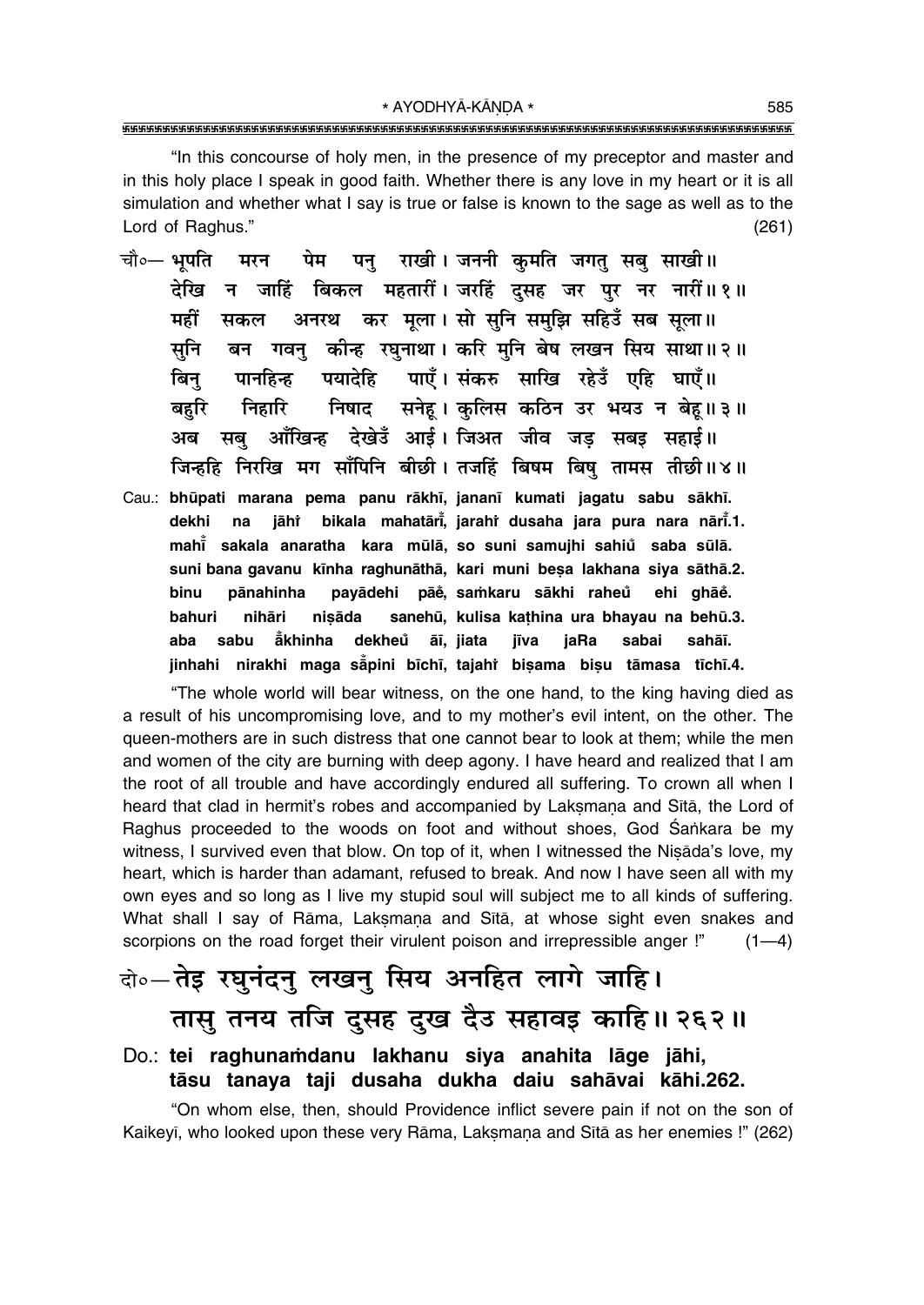|      |      |  | चौ∘— सुनि  अति  बिकल भरत बर बानी। आरति  प्रीति  बिनय  नय  सानी॥        |  |  |       |  |
|------|------|--|------------------------------------------------------------------------|--|--|-------|--|
|      |      |  | सोक मगन सब सभाँ खभारू। मनहुँ कमल बन परेउ तुसारू॥१॥                     |  |  |       |  |
|      |      |  | कहि अनेक बिधि कथा पुरानी। भरत प्रबोधु कीन्ह मुनि ग्यानी॥               |  |  |       |  |
|      |      |  | बोले उचित बचन रघुनंदू।।दिनकर कुल कैरव बन चंदू॥२॥                       |  |  |       |  |
|      |      |  | तात जायँ जियँ करहु गलानी।ईस अधीन जीव गति जानी॥                         |  |  |       |  |
|      |      |  | तीनि काल तिभुअन मत मोरें। पुन्यसिलोक तात तर तोरें॥३॥                   |  |  |       |  |
|      |      |  | उर आनत तुम्ह पर कुटिलाई।जाइ लोकु परलोकु नसाई॥                          |  |  |       |  |
|      |      |  | दोसु देहिं जननिहि जड़ तेई। जिन्ह गुर साधु सभा नहिं सेई॥४॥              |  |  |       |  |
|      |      |  | Cau.: suni ati bikala bharata bara bānī, ārati prīti binaya naya sānī. |  |  |       |  |
|      |      |  | soka magana saba sabha khabhārū, manahů kamala bana pareu tusārū.1.    |  |  |       |  |
| kahi |      |  | aneka bidhi kathā purānī, bharata prabodhu kīnha muni gyānī.           |  |  |       |  |
| bole |      |  | ucita bacana raghunamdū, dinakara kula kairava bana camdū.2.           |  |  |       |  |
| tāta | jāyå |  | jiyå karahu galānī, īsa adhīna jīva gati                               |  |  | jānī. |  |
| tīni | kāla |  | tibhuana mata morė, punyasiloka tāta tara torė.3.                      |  |  |       |  |
| ura  |      |  | ānata tumha para kuțilāi, jāi loku paraloku nasāi.                     |  |  |       |  |
| dosu |      |  | dehî jananihi jaRa teī, jinha gura sādhu sabhā nahî seī.4.             |  |  |       |  |

On hearing the excellent and most impassioned speech of Bharata, which was full of agony and love, humility and prudence, everybody was plunged in sorrow and the assembly became sad as if a bed of lotuses was smitten by frost. The enlightened sage comforted Bharata by narrating old legends of various kinds; and the Delighter of Raghus, who was a veritable moon to the lily-like solar race, spoke words which were meet and proper: "You feel humiliated in spirit for nothing, dear brother; know that the destiny of souls lies in the hands of God. To my mind, men of holy reputation in all the three spheres of creation and belonging to the past, present and future are pygmies before you, my darling. He who attributes malevolence to you even in his heart will be ruined in this world as well as in the next. As for mother Kaikeyi they alone blame her, who have waited neither on the Guru nor on assemblage of holy men."  $(1-4)$ 

# वेञ्- मिटिहर्हि पाप प्रपंच सब अखिल अमंगल भार। लोक सुजसु परलोक सुखु सुमिरत नामु तुम्हार॥ २६३॥

Do.: mitihahi pāpa prapamca saba akhila amamgala bhāra, loka sujasu paraloka sukhu sumirata nāmu tumhāra.263.

"With the very invocation of your name all sins and error and all the hosts of evils will be obliterated; nay, it will bring in its train fair renown in this world and happiness hereafter."  $(263)$ 

चौ०— कहउँ सुभाउ सत्य सिव साखी। भरत भूमि रह राउरि राखी॥ तात कुतरक करहु जनि जाएँ।ैबेर पेम नहिं दुरइ दुराएँ॥१॥ मनि गन निकट बिहंग मग जाहीं। बाधक बधिक बिलोकि पराहीं॥ हित अनहित पसु पच्छिउ जाना। मानुष तनु गुन ग्यान निधाना॥२॥ मैं जानउँ नीकें। करौँ काँह असमंजस जीकें॥ तम्हहि तात राखेउ रायँ सत्य मोहि त्यागी। तन् परिहरेउ पेम पन लागी॥३॥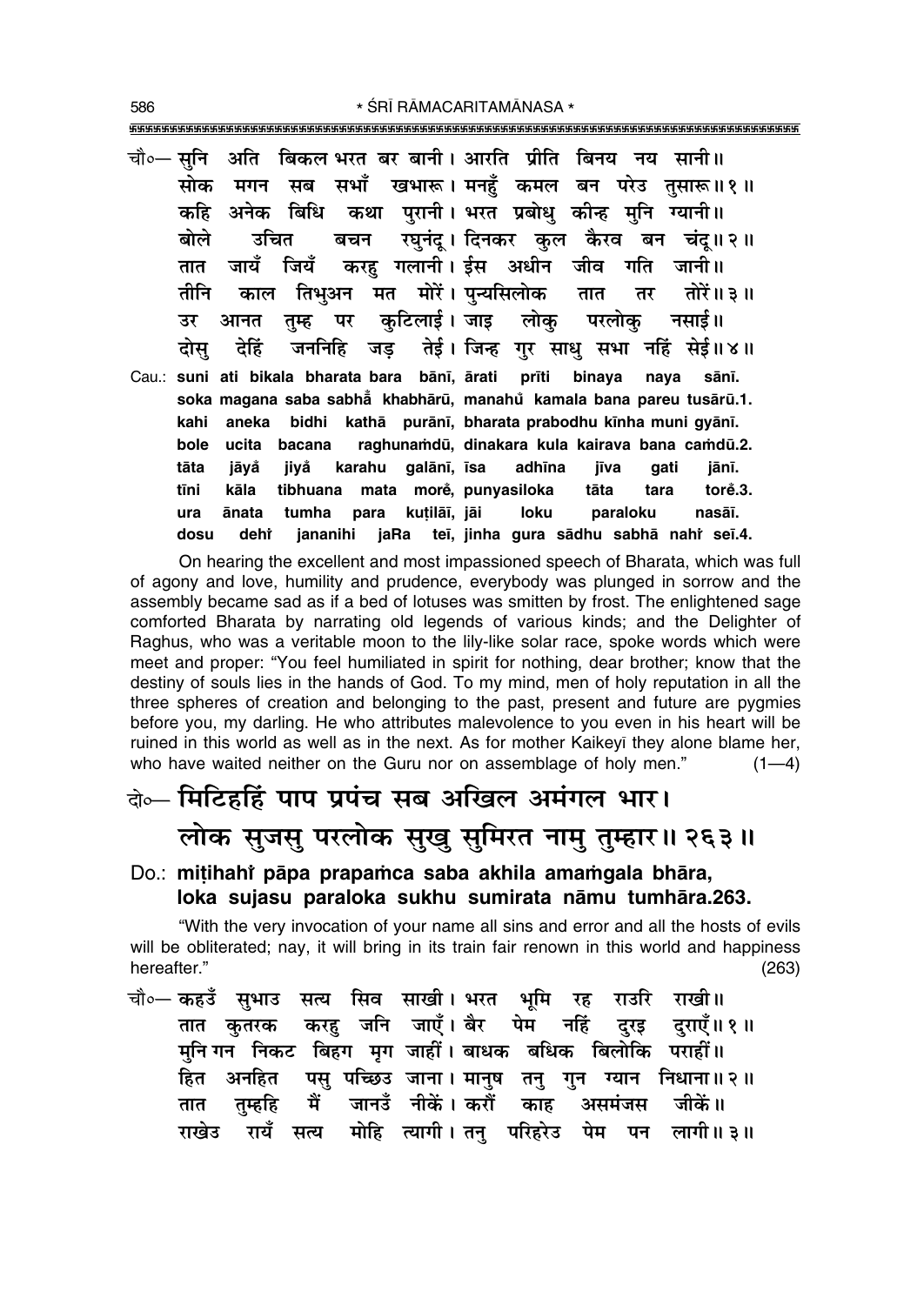मेटत मन सोच।तेहि तें अधिक तम्हार सँकोच॥ बचन तास पर गुर मोहि आयसु दीन्हा। अवसि जो कहह चहउँ सोइ कीन्हा॥४॥ ता

Cau.: kahaŭ subhāu satya siva sākhī, bharata bhūmi raha rāuri rākhī. tāta kutaraka karahu jani jāĕ, baira pema nahi durai durāĕ.1. muni gana nikata bihaga mrga jāhī, bādhaka badhika biloki parāhī. hita anahita pasu pacchiu jānā, mānusa tanu guna gyāna nidhānā.2. tāta tumhahi mat jānaů nīkė, karaů kāha asamamjasa jīkĕ. satya mohi tyāgī, tanu parihareu pema pana lāgī.3. rākheu rāvå bacana metata mana socū, tehi tě adhika tumhāra såkocū. tāsu tā para gura mohi āyasu dīnhā, avasi jo kahahu cahaŭ soi kīnhā.4.

"With Lord Siva as my witness I speak the truth in good faith, Bharata: the earth is being sustained by you. Pray do not indulge in wrong hypotheses about yourself for nothing, my darling; hatred and love cannot be disguised even if one tries to conceal them. Birds and beasts draw close to hermits, while they run away at the very sight of a hunter who torments them. Even beasts and birds can distinguish between a friend and a foe, to say nothing of the human body, which is a storehouse of virtue and knowledge. I know you full well, dear brother; but what am I to do? There is great perplexity in my mind. The king (our father), you know, kept his word and abandoned me; nay, he gave up his life in order to keep his vow of love. I feel perturbed in my mind if I proceed to violate his word; and my scruple on your account is even greater. On top of it my preceptor has given his command to me. In any case I am prepared to do precisely what you suggest."  $(1-4)$ 

### वेब्न मनु प्रसन्न करि सकुच तजि कहहु करौं सोइ आजु। सत्यसंध रघुबर बचन सुनि भा सुखी समाजु॥ २६४॥

Do.: manu prasanna kari sakuca taji kahahu karaŭ soi āju, satyasamdha raghubara bacana suni bha sukhī samāju.264.

"With a cheerful heart and shaking off all scruple tell me what to do; and I will accomplish it this very day." The assembly rejoiced to hear these words of Sri Rāma (the Chief of Raghu's line), who was ever true to his word.  $(264)$ 

चौ०— **सर गन** सहित सभय सुरराज् ।सोचहिं चाहत होन अकाज्॥ करत कछु नाहीं। राम सरन सब गे मन माहीं॥१॥ बनत उपाउ बिचारि परस्पर कहहीं। रघपति भगत भगति बस अहहीं॥ बहरि अंबरीष दुरबासा। भे सुर सुरपति निपट निरासा॥२॥ सधि करि सुरन्ह बहु काल बिषादा। नरहरि किए प्रगट महे प्रहलादा ॥ लगि लगि कान कहहिं धुनि माथा। अब सुर काज भरत के हाथा॥३॥ न देखिअ देवा।मानत राम् आन उपाउ ससेवक सेवा॥ हियँ सपेम समिरह सब भरतहि। निज गन सील राम बस करतहि॥४॥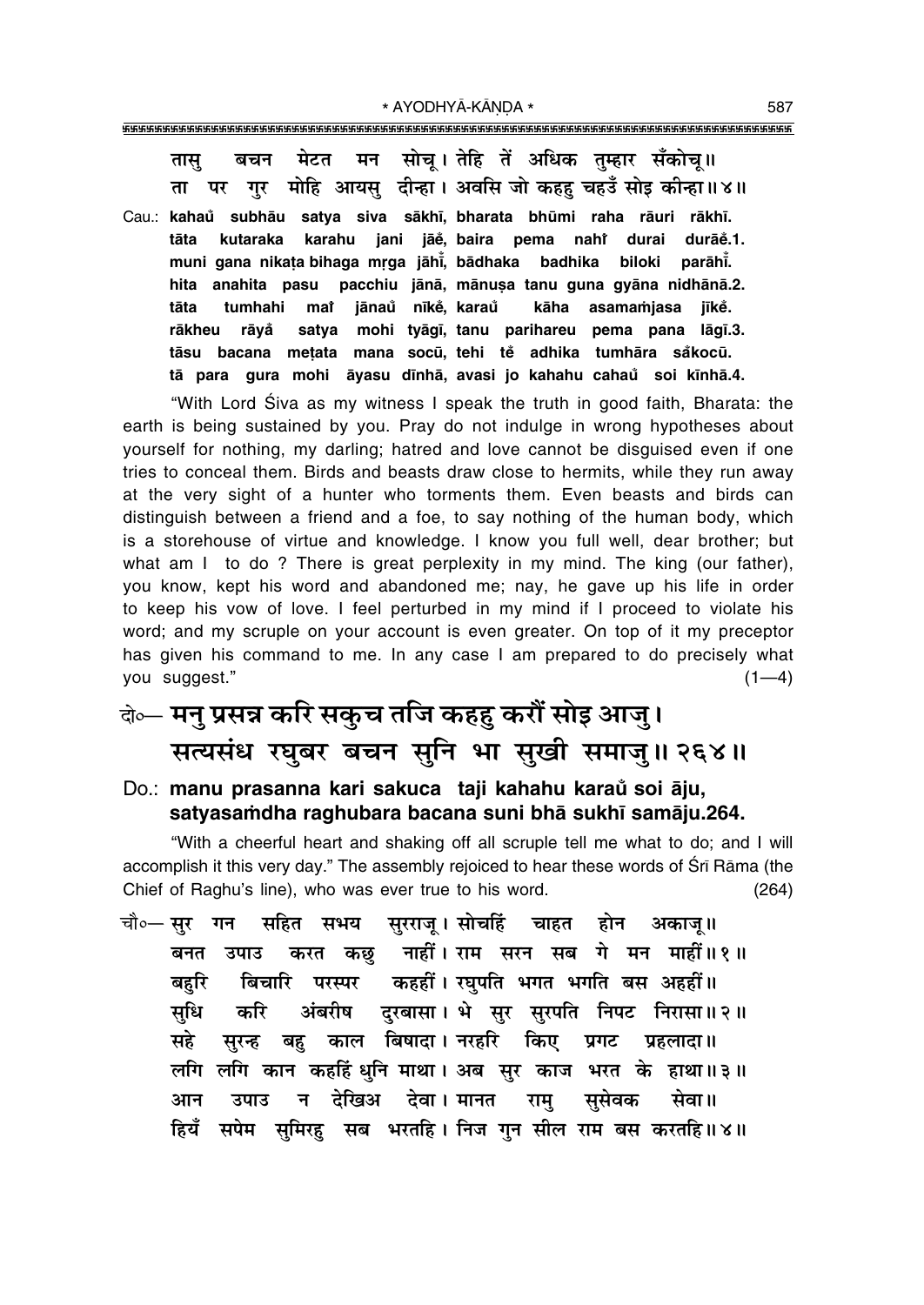Cau.: sura gana sahita sabhaya surarājū, socahi  **cåhata hona akåjµu. banata upåu karata kachu nåh∂° , råma sarana saba ge mana måh∂° .1. bahuri bicåri paraspara kahah∂° , raghupati bhagata bhagati basa ahah∂° . sudhi kari a≈bar∂¶a durabåså, bhe sura surapati nipa¢a niråså.2. sahe suranha bahu kåla bi¶ådå, narahari kie praga¢a prahalådå. lagi lagi kåna kahahiÚ dhuni måthå, aba sura kåja bharata ke håthå.3. åna upåu na dekhia devå, månata råmu susevaka sevå. hiya° sapema sumirahu saba bharatahi, nija guna s∂la råma basa karatahi.4.**

Indra (the king of celestials) and the hosts of other gods trembled with fear and felt perturbed at the thought that their whole scheme was going to miscarry. They were completely at a loss what to do. At last they mentally approached Śrī Rāma for protection. Again they deliberated with one another and said that the Lord of Raghus was under the spell of the devotion of His devotees. Remembering the story of Ambarīsa and Durvāsā the gods as well as their lord (Indra) became utterly despondent. In the past too the gods suffered for a long time till at last it was Prahlåda who revealed Lord Nrsimha\*. Beating their head they whispered into one another's ear: "The gods' interests now lie in Bharataís hands. We see no other remedy, O gods; our only hope is that Srī Rāma acknowledges the services rendered to His noble servants. Do you all, therefore, invoke with a loving heart Bharata, who has won over Śrī Rāma by his goodness and amiability."  $(1-4)$ 

# दो∘—सुनि सुर मत सुरगुर कहेउ भल तुम्हार बड़ भागु। सकल सुमंगल मूल जग भरत चरन अनुरागु॥ २६५॥

#### Do.: **suni sura mata suragura kaheu bhala tumhåra baRa bhågu,** sakala sumamgala mūla jaga bharata carana anurāgu.265.

When the preceptor of the gods (the sage Brhaspati) heard of the gods' intention, he said, "Good ! Your luck is great. Devotion to Bharata's feet is the root of all choice blessings in this world." (265)

चौ०— सीतापति सेवक सेवकार्ड। कामधेन सय सरिस सहाई॥ भरत भगति तुम्हरें मन आई। तजह सोचु बिधि बात बनाई॥१॥ देख**् देवपति भरत प्रभाऊ। सहज सुभायँ बिबस रघु**राऊ॥ <u>मन थिर करह देव डरु नाहीं। भरतहि जानि राम परिछाहीं॥२॥</u> सुनि सुरगुर सुर संमत सोचू।अंतरजामी प्रभुहि सकोचू॥ निज सिर भारु भरत जियँ जाना। करत कोटि बिधि उर अनुमाना॥३॥ करि बिचारु मन दीन्ही ठीका।**राम रजायस आपन नीका**॥ निज पन तजि राखेउ पनु मोरा। छोह सनेह कीन्ह नहिं थोरा॥४॥ Cau.: **s∂tåpati sevaka sevakå∂, kåmadhenu saya sarisa suhå∂. bharata bhagati tumhare° mana å∂, tajahu socu bidhi båta banå∂.1. dekhu devapati bharata prabhåµu, sahaja subhåya° bibasa raghuråµu. mana thira karahu deva Œaru nåh∂° , bharatahi jåni råma parichåh∂°** parichāhī.2.

\* So-called because He had taken the form of a man-lion.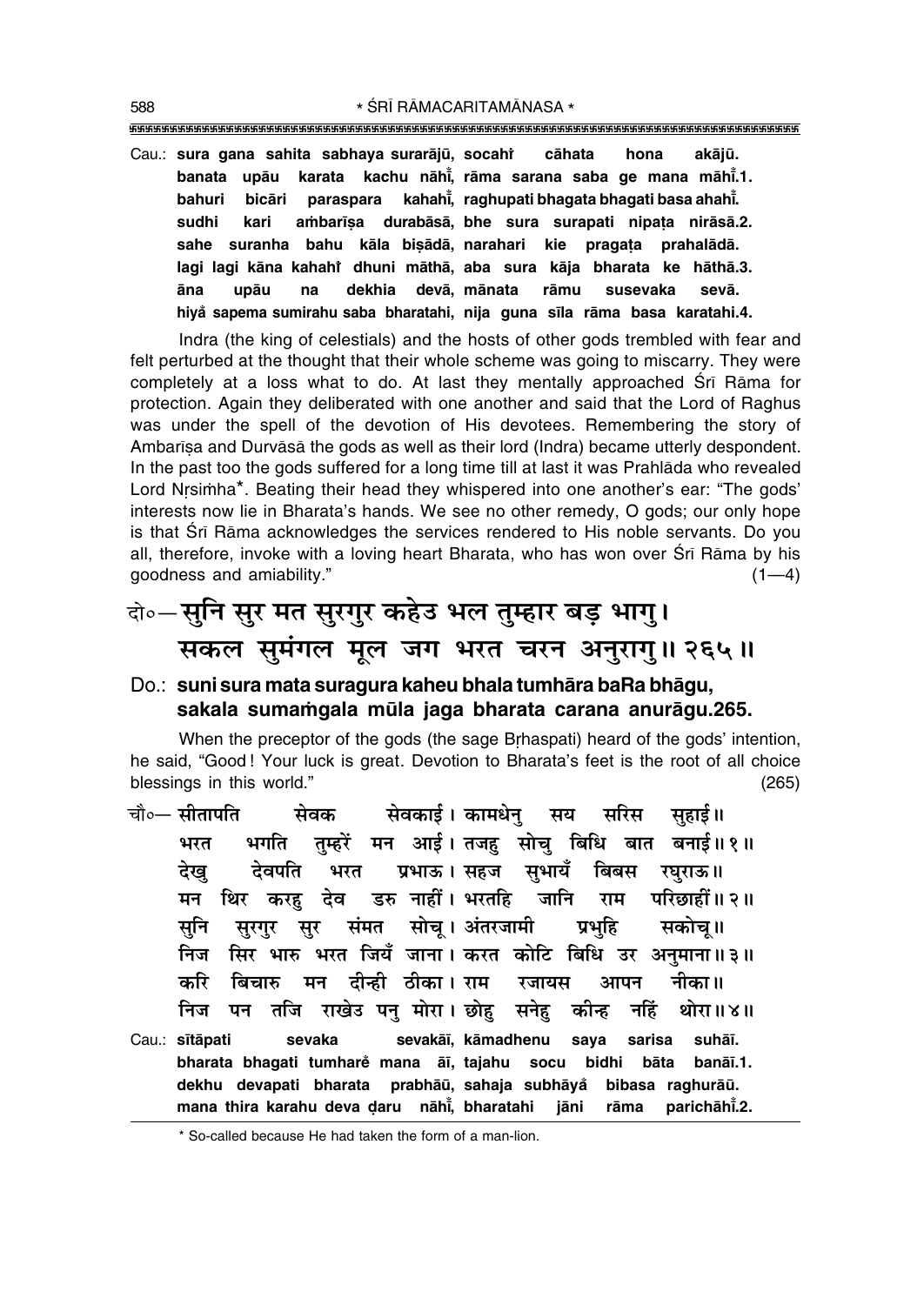"The service of a devotee of Sita's lord is as good as a hundred cows of plenty (i.e., it fulfils all one's desires). Now that devotion to Bharata has appealed to your mind worry no more; for God has accomplished your object. See Bharata's greatness O king of gods: the Lord of Raghus is completely under his sway as a matter of course. Knowing Bharata to be Srī Rāma's shadow, make your mind easy. O gods; there is no cause for fear." The Lord, who has access to all hearts, felt uncomfortable when He came to know of the conference between the gods and their preceptor (the sage Brhaspati) and of the anxiety of the former. Bharata now felt in his heart that the whole responsibility rested on his shoulders; he, therefore, entertained in his mind propositions of innumerable kinds. After much deliberation he came to the conclusion that his welfare consisted in obeying Srī Rāma. "He has kept my vow, relinquishing his own, and has thereby shown not a little kindness and love."  $(1-4)$ 

# वे॰-कीन्ह अनुग्रह अमित अति सब बिधि सीतानाथ। करि प्रनामु बोले भरतु जोरि जलज जुग हाथ॥ २६६॥

### Do.: kīnha anugraha amita ati saba bidhi sītānātha, kari pranāmu bole bharatu jori jalaja juga hātha.266.

"Sītā's lord has done me a great and unbounded favour in everyway." Then, bowing his head and joining his lotus hands, Bharata said:- $(266)$ 

- कहावौँ का अब स्वामी। कपा अंबनिधि चौ०— कहौं अंतरजामी॥ साहिब अनुकूला। मिटी मलिन मन कलपित सूला॥१॥ गर प्रसन्न समूलें। रबिहि न दोसु देव दिसि भूलें॥ डरेडँ मोच अपडर न कटिलाई। बिधि गति बिषम काल कठिनाई॥२॥ मोर अभाग मात् रोपि सब मिलि मोहि घाला। प्रनतपाल पाउ पन आपन पाला ॥ राउरि होई। लोकहुँ बेद बिदित नहिं गोई॥३॥ रीति न यह नड एकु गोसाईं। कहिअ होइ भल कासु भलाईं॥ भल जग अनभल देउ सरिस सुभाऊ। सनमुख बिमुख न काहृहि काऊ॥४॥ देवतरु
- Cau.: kahaů kahāvaů kā aba svāmī, krpā ambunidhi amtarajāmī. sāhiba anukūlā, mitī malina mana kalapita sūlā.1. prasanna gura apadara dareů na soca samūlě, rabihi na dosu deva disi bhūlě. mora abhāqu mātu kuțilāī, bidhi gati bișama kāla kathināī.2. saba mili mohi ghālā, pranatapāla āpana pālā. pāu ropi pana yaha nai rīti na rāuri hoī, lokahů beda bidita nahi goī.3. eku gosāi, kahia jagu anabhala bhala hoi bhala kāsu bhalai. subhāū, sanamukha bimukha na kāhuhu kāū.4. deu devataru sarisa

"What shall I say or put into other's mouth, my lord, an ocean of compassion and the knower of all hearts that you are? Now that my Guru is pleased and my master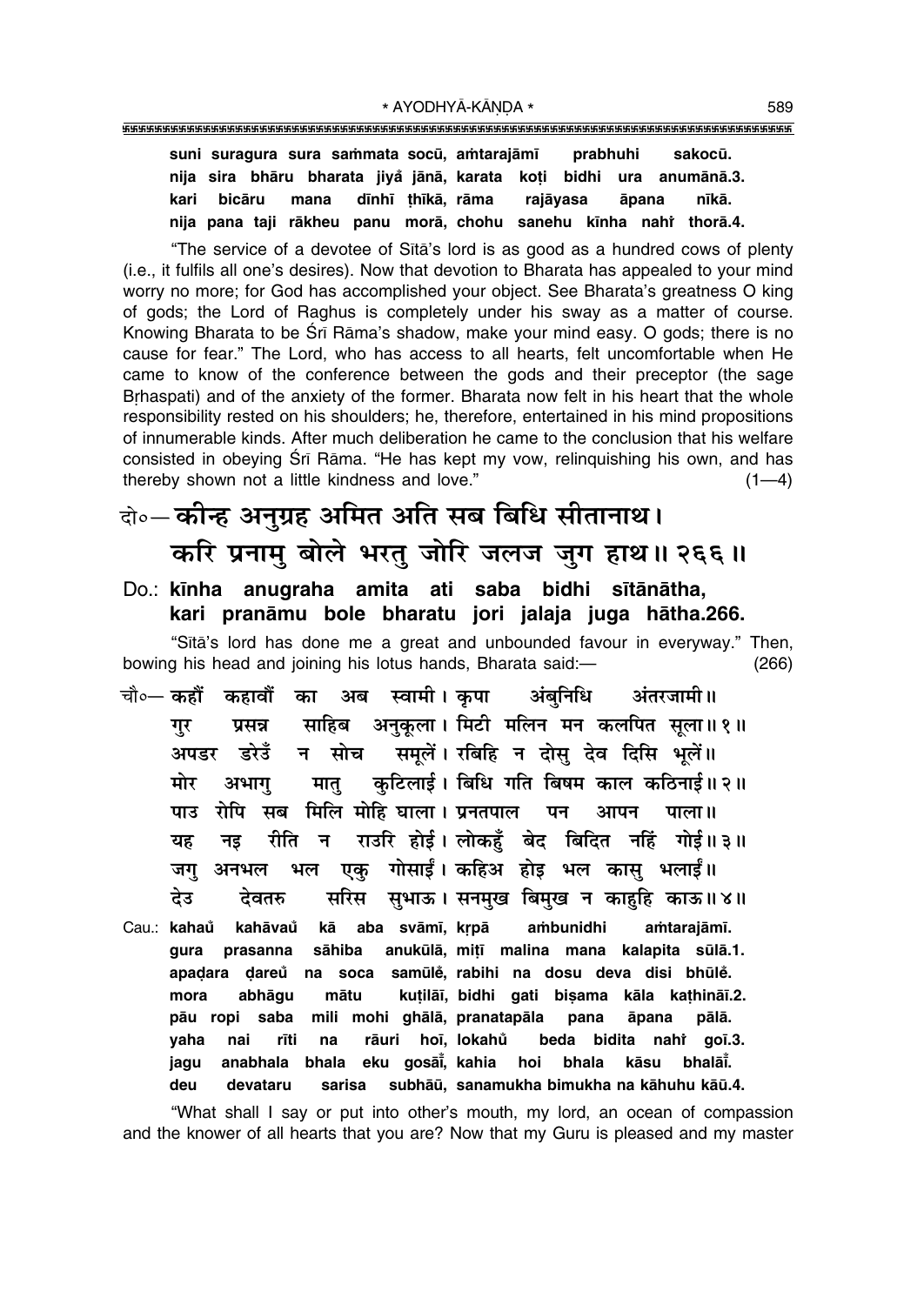(yourself) propitious, the torment, which was the creation of my foul mind is over. I was obsessed with imaginary fears and my anxiety had no foundation whatsoever. It is no fault of the sun if anyone mistakes the quarters. My own ill-luck, my mother's perversity, the odd ways of Providence and the cruelty of fate, all conspired with the avowed object of ruining me; but you came to my rescue by redeeming your yow (of protecting your devotees), a protector of the suppliant that you are. This is, however, no novel procedure for you; it is well-known to the world as well as to the Vedas and is an open secret. If the whole world is hostile and you alone are kindly disposed, my lord, tell me through whose goodness if not through yours, can one's good be accomplished? My lord, you are of the same disposition as the tree of paradise: it is neither for nor against anyone."  $(1-4)$ 

# के— जाइ निकट पहिचानि तरु छाहँ समनि सब सोच। मागत अभिमत पाव जग राउ रंकु भल पोच॥ २६७॥

### Do.: jāi nikata pahicāni taru chāhå samani saba soca, māgata abhimata pāva jaga rāu ramku bhala poca.267.

"Should anyone approach the tree of paradise recognizing it as such, its very shade relieves all anxiety. And everyone in this world obtains the desired object on the mere asking, be he a prince or pauper, good or bad."  $(267)$ 

चौ∘— लखि सब बिधि गुर स्वामि सनेह। मिटेउ छोभु नहिं मन संदेह॥ कीजिअ सोई। जन हित प्रभु चित छोभु न होई॥१॥ करुनाकर अब सँकोची। निज हित चहड़ तासु मति पोची॥ जो सेवक साहिबहि सेवकाई। करै सकल सुख लोभ बिहाई॥२॥ हित साहिब सेवक सबही का। किएँ रजाइ कोटि बिधि नीका॥ फिरें नाथ स्वारथ सारू। सकल सुकृत फल सुगति सिंगारू॥३॥ यह स्वारथ परमारथ मोरी। उचित होइ तस करब बहोरी॥ एक बिनती सनि देव आना। करिअ सुफल प्रभु जौं मनु माना॥४॥ तिलक समाज साजि सब Cau.: lakhi saba bidhi qura svāmi sanehū, miteu chobhu nahi mana samdehū. aba karunākara kījia soī, jana hita prabhu cita chobhu na hoī.1. io sevaku sāhibahi såkocī, nija hita cahai tāsu mati pocī. sāhiba sevakāi, karai sakala sukha lobha bihāi.2. sevaka hita svārathu nātha phirė sabahī kā, kie rajāi koti bidhi nīkā. svāratha paramāratha sārū, sakala sukrta phala sugati simgārū.3. yaha morī, ucita hoi tasa karaba deva eka binatī suni bahorī. ānā, karia suphala prabhu jaŭ manu mānā.4. tilaka samāju sāji sabu

"Since I have found my Guru and my master (yourself) affectionate to me in everyway, my unrest has gone and I have no doubt left in my mind. Now, O mine of compassion, take steps to see that you do not feel perturbed for the sake of your servant. A servant who seeks his own gain by placing his master in an embarrassing situation is a mean-minded fellow. A servant will gain only if he serves his master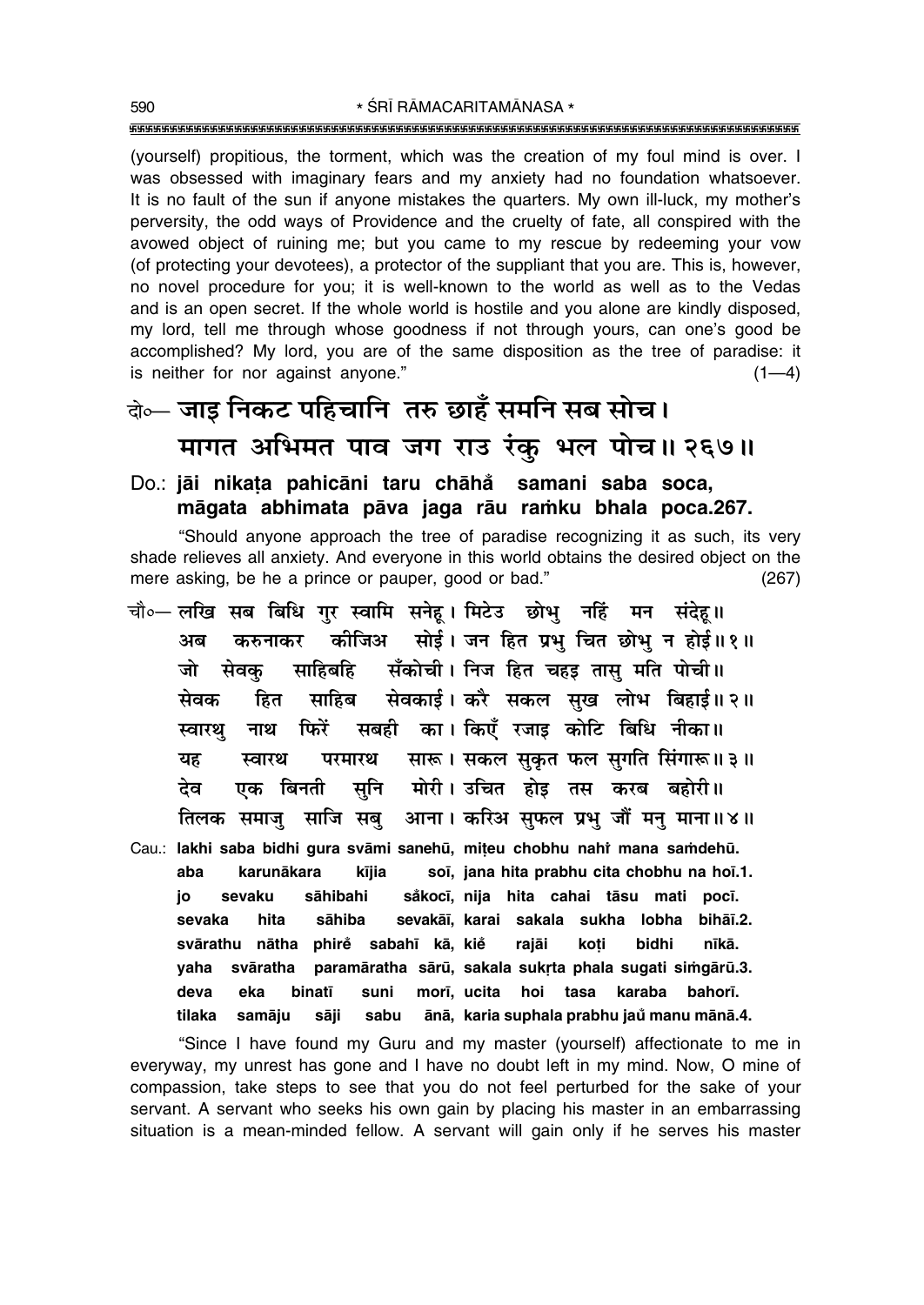\* AYODHYĀ-KĀNDA \* 

renouncing all his personal comforts and greed. If, my lord, you return to Ayodhya, everyone will be a gainer. And if we obey your orders, we shall gain in millions of ways. Obedience to you constitutes the highest gain both materially and spiritually; nay, it is the consummation of all meritorious acts and the ornament of all good destinies. My lord, listen to a request of mine and then do as you deem fit. I have brought with me, duly arranged, all the requisites for the coronation ceremony. Kindly have it brought into use, my lord, if it so pleases you."  $(1-4)$ 

### वेञ्- सानुज पठइअ मोहि बन कीजिअ सबहि सनाथ। नतरु फेरिअहिं बंधु दोउ नाथ चलौं मैं साथ॥ २६८॥

#### Do.: sānuja pathaia mohi bana kījia sabahi sanātha, nataru pheriahi bamdhu dou nātha calaŭ mai sātha.268.

"Send me into exile with my younger brother (Satrughna) and let everybody feel secure under your protection. Or else, send back both the younger brothers (Laksmana and Satrughna) and let me accompany you, my lord."  $(268)$ 

- तीनिउ भाई । बहरिअ सीय सहित चौ०— नतरु जाहिं बन रघराई॥ बिधि प्रभु प्रसन्न मन होई। करुना सागर जेहि कोजिअ सोई॥ १॥ देवँ दीन्न सब मोहि अभारू। मोरें नीति न धरम बिचारू॥ सब स्वारथ हेतू। रहत न आरत कें चित चेतू॥२॥ कहउँ बचन स्वामि रजाई। सो सेवक् लखि लाज लजाई॥ सनि उतरु देड अवगन उदधि अगाध् । स्वामि सनेहँ अस मैं सराहत साध॥३॥ अब कृपाल मोहि सो मत भावा। सकुच स्वामि मन जाइँ न पावा॥ प्रभु पद सपथ कहउँ सति भाऊ। जग मंगल हित एक उपाऊ॥४॥
- Cau.: nataru sahita jāhi bana tīniu bhāī, bahuria sīva raghurāī. jehi bidhi prabhu prasanna mana hoi, karunā sāgara kījia soī.1. devå dīnha sabu mohi abhārū. more nīti na dharama bicārū. kahaŭ bacana saba svāratha hetū, rahata na ārata ke cita cetū.2. suni utaru dei svāmi rajāī, so sevaku lakhi lāja lajāī. asa mai avaguna udadhi agādhū, svāmi sanehå sarāhata sādhū.3. aba krpāla mohi so mata bhāvā, sakuca svāmi mana jāt na pāvā. prabhu pada sapatha kahaŭ sati bhāū, jaga mamgala hita eka upāū.4.

"Or (as a third alternative) we three brothers may remain in the forest, while Sītā and yourself may return to Ayodhya. Do that, O ocean of mercy, which may please your heart, my lord. You have thrown the whole burden on me, my master; but I have no ethical insight nor any idea of religion. I am actuated by self-interest in whatever I say; a man in distress loses his senses. Shame herself would be ashamed to look at a servant who evades compliance with an order given by his master. Even though I am such an unfathomable ocean of faults, my master (yourself) out of affection for me praises me as a noble soul. Now, O merciful one, I will submit to that proposition which will spare my lord an awkward situation. Swearing by my lord's feet I tell you in good faith that this is the only way to ensure the happiness of the world."  $(1-4)$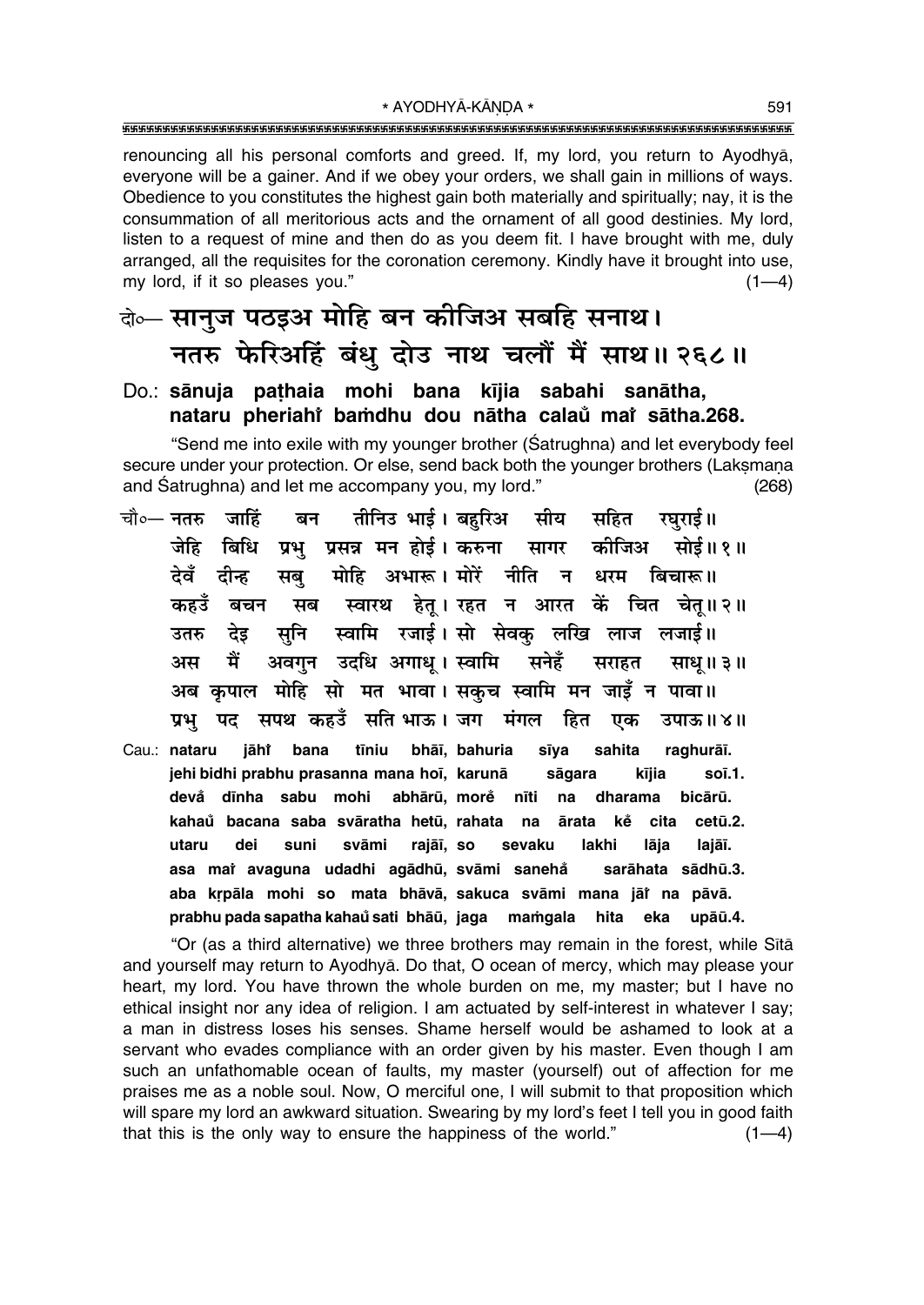# बेञ्च् प्रभु प्रसन्न मन सकुच तजि जो जेहि आयसु देब। सो सिर धरि धरि करिहि सब मिटिहि अनट अवरेब ॥ २६९ ॥

#### Do.: prabhu prasanna mana sakuca taji jo jehi āyasu deba, so sira dhari dhari karihi sabu mitihi anata avareba.269.

"Each one of us will reverently carry out the orders that the Lord may be pleased to give with a cheerful heart and without reserve; and all injustice and imbroglio will end."  $(269)$ 

- चौ०— भरत बचन सुचि सुनि सुर हरषे। साधु सराहि सुमन सुर बरषे॥ नेवासी। प्रमुदित मन तापस बनबासी॥१॥ असमंजस बस अवध सँकोची। प्रभ गति देखि सभा सब सोची॥ चपहिं रहे रघनाथ अवसर आए। मनि बसिष्ठँ सनि बेगि बोलाए॥२॥ जनक दत तेहि रामु निहारे। बेषु देखि भए निपट दुखारे॥ करि प्रनाम तिन्ह बाता । कहह मनिबर बझी बिदेह भूप कसलाता ॥ ३ ॥ दतन्ह महि माथा। बोले सुनि जोरें नाड चर बर हाथा ॥ सकचाड साईं। कुसल हेतु सो भयउ गोसाईं॥४॥ सादर बुझब राउर
- Cau.: bharata bacana suci suni sura harase, sādhu sarāhi sumana sura barase. asamamjasa basa avadha nevāsī, pramudita mana tāpasa banabāsī.1. raghunātha såkocī, prabhu gati dekhi sabhā saba socī. cupahi rahe āe, muni basisthå janaka dūta tehi suni begi bolāe.2. avasara kari pranāma tinha rāmu nihāre, beșu dekhi bhae nipața dukhāre. bātā, kahahu bideha bhūpa dūtanha munibara kusalātā.3. būjhī māthā. bole sakucāi mahi suni nāi cara bara iorě hāthā. būjhaba sādara sāi̇̃. kusala gosāī.4. rāura hetu **SO** bhayau

The gods rejoiced to hear Bharata's guileless speech; and acclaiming him in the words "Well done!" they rained down flowers. The people of Ayodhya felt much puzzled, while the ascetics and the foresters were greatly delighted. The Lord of Raghus, who was very considerate by nature, kept mum; and observing His silence the whole assembly felt perturbed. That very moment messengers from King Janaka arrived. When the sage Vasistha heard of it he sent for them promptly. After making obeisance they looked at Sri Rama and were much grieved to behold His attire (which resembled that of a hermit). The chief of sages, Vasistha, made enquires from the messengers: "Tell me if all is well with King Videha (Janaka)." The noble messengers felt abashed to hear this. They bowed their head to the ground and replied with joined palms: "Your loving enquiry itself, O lord, has proved conducive to our good, holy father."  $(1-4)$ 

- बे— नाहिं त कोसल नाथ कें साथ कुसल गड़ नाथ। मिथिला अवध बिसेष तें जगु सब भयउ अनाथ॥ २७०॥
- Do.: nāhi ta kosala nātha ke sātha kusala gai nātha, mithilā avadha bisesa te jagu saba bhayau anātha.270.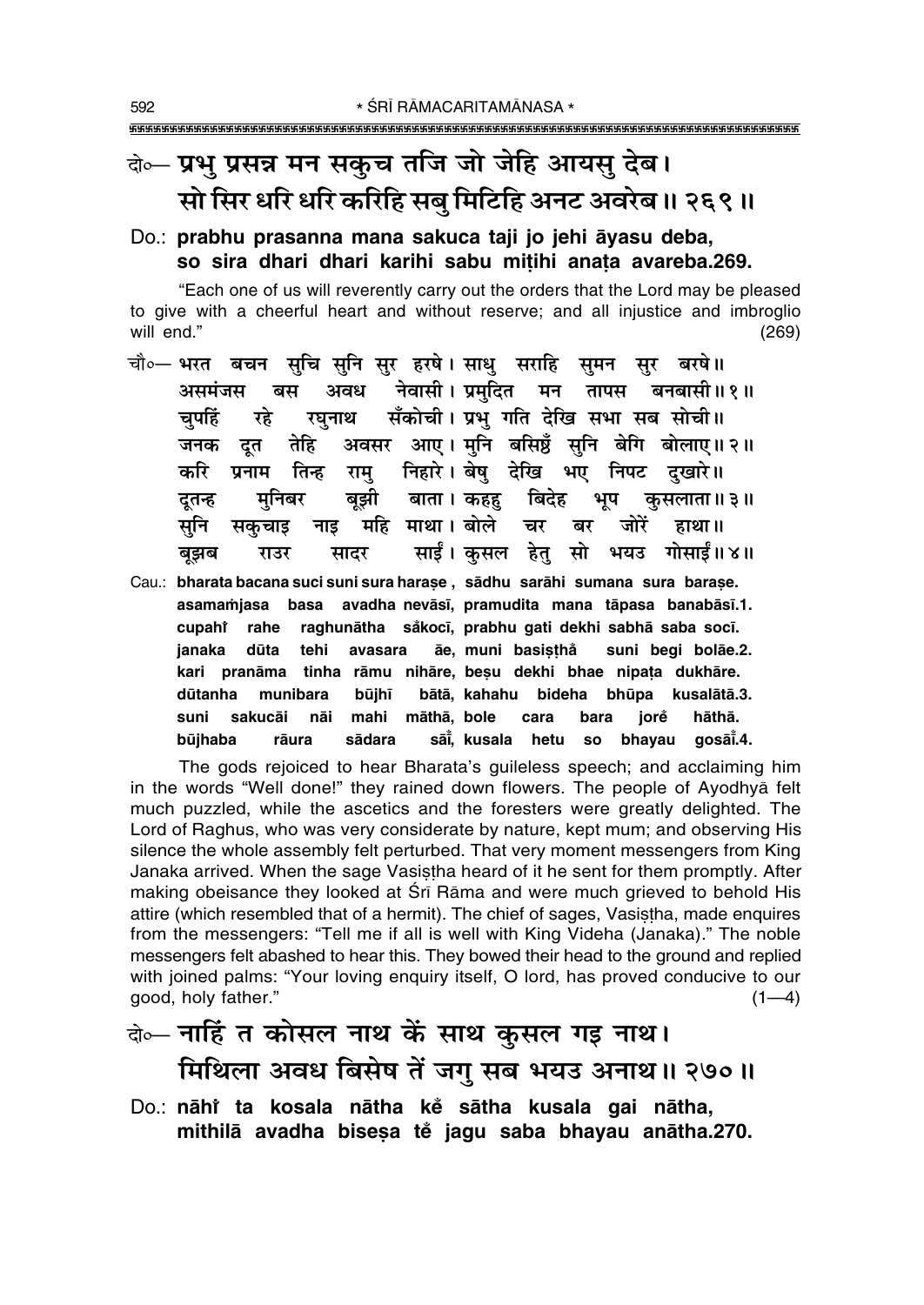\* AYODHYĀ-KĀNDA \* 

"Otherwise our welfare, O lord, passed away with the king of Kosala, whose death has left the whole world, particularly Mithila (Janaka's capital) and Ayodhya, masterless."  $(270)$ 

- गति सुनि जनकौरा। भे सब लोक सोक बस बौरा॥ चौ०— कोसलपति तेहि समय बिदेह। नाम् सत्य अस लाग न केह॥१॥ देखे जेहिं सुनत जरपालहि । सुझ न कछ जस मनि बिन् ब्यालहि ॥ रानि कुचालि रघबर बनबास् । भा मिथिलेसहि हृदयँ हराँस् ॥ २ ॥ भरत राज बुध सचिव समाज् । कहह बिचारि उचित का आज् ॥ बझे नुप असमंजस वोऊ। चलिअ कि रहिअ न कह कछ कोऊ॥३॥ समझि अवध धरि हृदयँ बिचारी। पठए अवध चतर चर चारी॥ नपहिं धीर भरत सति भाउ कुभाऊ।अाएहु बेगि न होइ लखाऊ॥४॥ बझि
- gati suni janakaurā bhe saba loka soka basa baurā. Cau.: kosalapati jehř dekhe tehi samaya bidehū, nāmu satya asa lāga na kehū.1. narapālahi, sūjha na kachu jasa mani binu byālahi. rāni kucāli sunata bharata rāja raghubara banabāsū, bhā mithilesahi hrdaya haråsū.2. nrpa būjhe budha saciva samājū, kahahu bicāri ucita kā ājū. samujhi avadha asamamjasa doū, calia ki rahia na kaha kachu koū.3. nrpahi dhīra dhari hrdayå bicārī, pathae avadha catura cara cārī. būjhi bharata sati bhāu kubhāū, āehu begi na hoi lakhāū.4.

On hearing of the demise of King Daśaratha (the lord of Ayodhya) the people of Janakapura were all mad with grief. No one who saw King Videha at that time took his name (Videha) to have any truth behind it. When the king heard of Queen Kaikeyi's wickedness, he was as nonplussed as a serpent without its gem. Prince Bharata crowned king and the Chief of Raghus, Sri Rama, exiled into the woods! The news caused deep agony to the heart of Mithila's lord! The king called together a council of wise men and minister and said, "Tell me after careful deliberation what ought to be done now." But realizing the conditions at Ayodhya and the difficulty in either case nobody gave any definite opinion whether he should go or stay at home. The king now collected himself and after calm reflection despatched four clever spies to Ayodhya with the following instructions: 'Ascertain whether Bharata means well or ill and come back at once without being recognized.'  $(1-4)$ 

बे-गए अवध चर भरत गति बूझि देखि करतूति। चले चित्रकूटहि भरतु चार चले तेरहुति॥ २७१॥

Do.: gae avadha cara bharata gati būjhi dekhi karatūti, citrakūtahi bharatu cāra cale terahūti.271. cale

The spies went to Ayodhya and having ascertained Bharata's ways and seen his doings they proceeded back to Tirahuta (Mithila) the moment the latter left for Citrakūta.  $(271)$ 

भरत कइ करनी। जनक समाज जथामति बरनी॥ चौ०— दुतन्ह आइ सुनि गुर परिजन सचिव महीपति। भे सब सोच सनेहँ बिकल अति॥१॥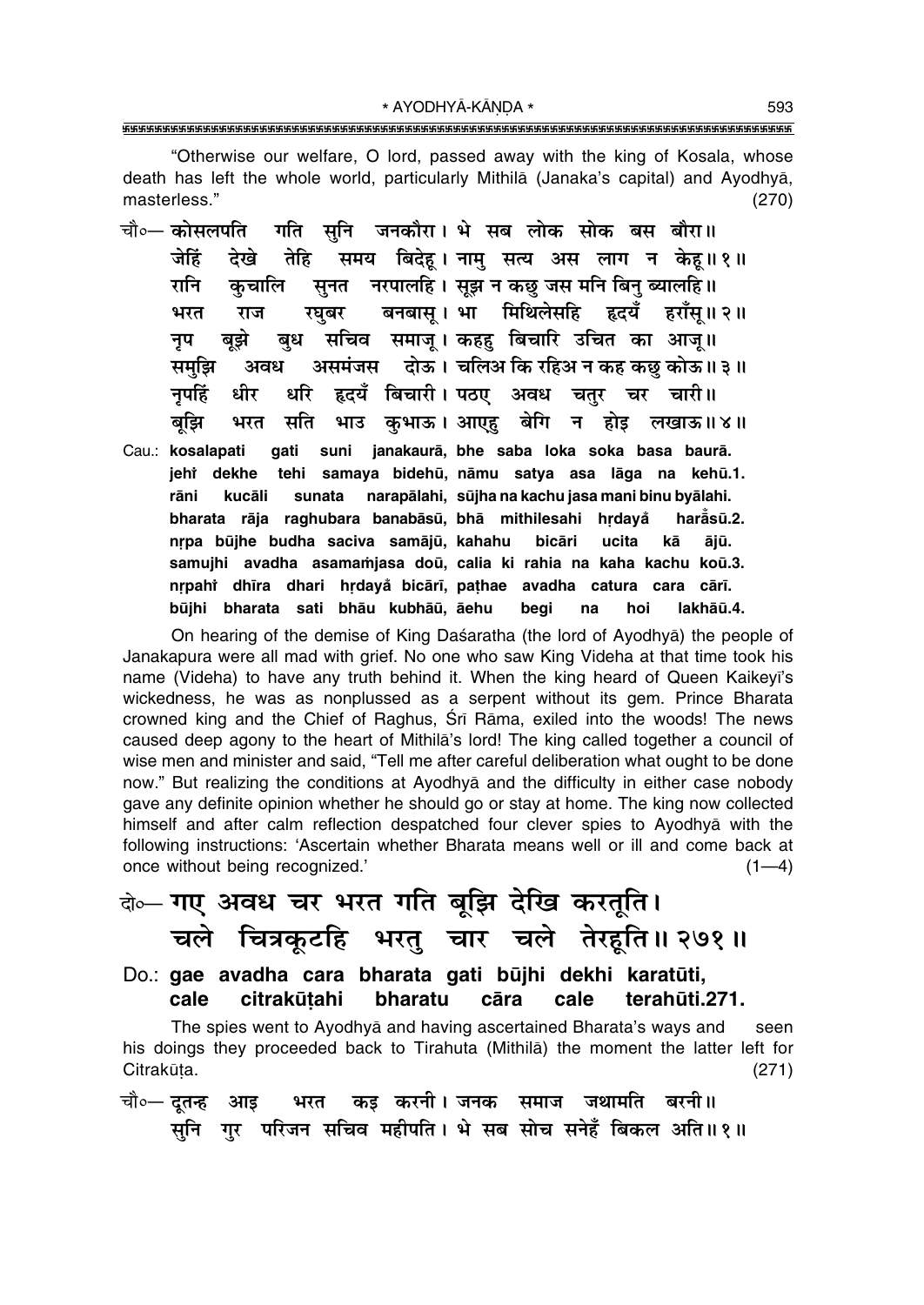धरि धीरज बडाई । लिए साहनी बोलाई॥ करि भरत सभट पर देस राखि रखवारे। हय गय रथ बह जान सँवारे॥२॥ घर ततकाला। किए बिश्राम् न मग महिपाला॥ चले दघरी साधि भोरहिं प्रयागा। चले जमन उतरन सब लागा॥३॥ नहाड आज नाथा। तिन्ह कहि अस महि नायउ माथा॥ खबरि लेन हम पठए दीन्हे। मुनिबर तुरत बिदा चर कीन्हे॥४॥ सातक साथ किरात छ kai karanī, janaka samāja jathāmati baranī. Cau.: dūtanha āi bharata suni gura parijana saciva mahīpati, bhe saba soca sanehå bikala ati.1. dhari dhīraju kari bharata baRāī, lie subhata sāhanī bolāī. ghara pura desa rākhi rakhavāre, haya gaya ratha bahu jāna sāvāre.2. dugharī sādhi cale tatakālā, kie biśrāmu na maga mahipālā. bhorahi āju nahāi prayāgā, cale jamuna utarana sabu lāgā.3. khabari lena hama pathae nāthā, tinha kahi asa mahi nāyau māthā. sātaka dīnhe, munibara turata bidā cara kīnhe.4. sātha kirāta cha

"The spies on their arrival gave an account in Janaka's court of Bharata's doings as best as they could. The Guru (the sage Satananda), the members of the royal family, the ministers and the king himself were all overpowered with grief and affection at the report. Then, collecting himself and gloryfying Bharata, the king summoned his chosen warriors and equerries and, posting quards at the palaces, city and realm got ready a number of horses, elephants, chariots and other conveyances. After ascertaining a lucky period within an hour\* he started at once and did not halt on the way. Having bathed at Pravāga this very morning, he has already left the place; and when the whole party began to cross the Yamuna, they despatched us ahead for obtaining news, holy sir." So saying they bowed their head to the ground. The great sage Vasistha dismissed the messengers at once, sending with them an escort of six or seven Kiratas.  $(1-4)$ 

## वेञ्- सुनत जनक आगवनु सबु हरषेउ अवध समाजु। रघुनंदनहि सकोचु बड़ सोच बिबस सुरराजु॥ २७२॥

#### Do.: sunata janaka āgavanu sabu harașeu avadha samāju, raghunamdanahi sakocu baRa soca bibasa surarāju.272.

The people of Ayodhya were all delighted to hear of Janaka's arrival, Srī Rāma, the Delighter of Raghus, felt very uncomfortable; while Indra, the king of celestials, was particularly overwhelmed with anxiety.  $(272)$ 

|  | चौ∘— गरइ    गलानि     कुटिल    कैकेई । काहि    कहै    केहि    दूषनु    देई॥ |  |  |
|--|-----------------------------------------------------------------------------|--|--|
|  | अस मन आनि मुदित नर नारी। भयउ बहोरि रहब दिन चारी॥१॥                          |  |  |

\* There is a universal belief among the Hindus in the occult influence of stars upon human affairs and in his day-to-day life a Hindu is guided by astrological principles both in his secular and religious activities. Even while undertaking a journey he is required to consult the astrologer and insists on leaving his home on an auspicious day and at an auspicious hour. In urgent and emergent cases, however, when he cannot afford to wait for an auspicious day, he is allowed to choose a lucky moment in the course of an hour and may leave at that moment. King Janaka is here referred to as having availed himself of this expedient.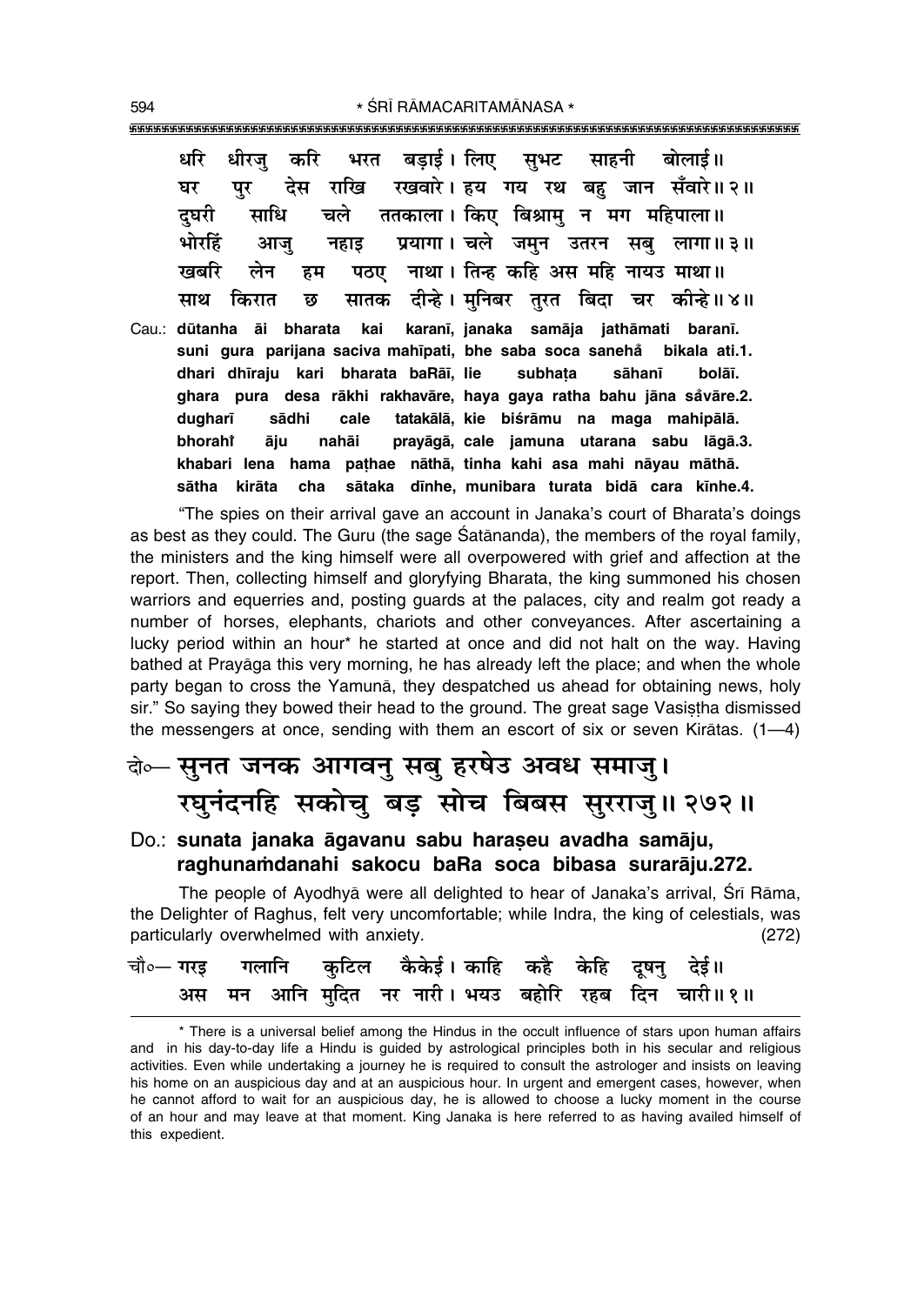\* AYODHYĀ-KĀNDA \*

एहि बासर सोऊ। प्रात नहान सब कोऊ॥ प्रकार गत लाग पजहिं नर नारी। गनप गौरि करि तिपरारि मजन तमारी॥ २॥ बंदि बहोरी। बिनवहिं अंजलि अंचल पट जोरी॥ रमन रमा रानी । आनँद अवधि जानकी अवध रजधानी॥ ३॥ राजा राम सबस बसउ फिरि सहित समाजा। भरतहि राम करहँ जबराजा॥ सख सधाँ सींचि सब काह। देव एहि देह जग जीवन लाह।।४॥ qalāni kutila kaikeī, kāhi deī. Cau.: qarai kahai kehi dūsanu asa mana āni mudita nara nārī, bhayau bahori rahaba dina cārī.1. ehi prakāra qata bāsara soū, prāta nahāna lāga sabu koū. kari majjanu pūjaht nara nārī, ganapa qauri tipurāri tamārī.2. ramā ramana pada bamdi bahorī, binavahī amjuli amcala iorī. rānī, ānåda avadhi avadha rajadhānī.3. rāiā rāmu iānakī subasa basau phiri sahita samājā, bharatahi rāmu karahů jubarājā. ehi sukha sudhå sici saba kāhū, deva dehu jaga iīvana lāhū.4.

The malevolent Kaikeyī was writhing with remorse. To whom should she speak out her mind and whom could she blame? The people, on the other hand, rejoiced to think that their stay was ensured for some days more. In this way that day too was spent. The next morning everyone proceeded to bathe. And after their ablutions the men and women worshipped Lord Ganeśa, Goddess Gaurī (Śiva's Consort), Bhagavān Siva (the Slayer of the demon Tripura) and the Sun-god (the Dispeller of darkness). Again, they reverenced the feet of Bhagavan Visnu\* (the Lord of Laksmi) and prayed, the men raising their joined palms, the women holding out the skirt of their garment (after the way of beggars); "With Sri Rama our king and Sita (Janaka's Daughter) our queen, may our capital Ayodhyā, be gloriously repeopled with its various communities and grow to be the very culmination of joy; and may Srī Rāma instal Bharata as the Crown Prince. Bathing all in the nectar of this bliss, let everyone, O Lord, reap the reward of his existence in this world."  $(1-4)$ 

### के— गुर समाज भाइन्ह सहित राम राजु पुर होउ। अछत राम राजा अवध मरिअ माग सबु कोउ॥ २७३॥

#### Do.: gura samāja bhāinha sahita rāma rāju pura hou, achata rāma rājā avadha maria māga sabu kou.273.

"May Srī Rāma rule over this city, assisted by his Guru, councillors and brothers. And may we die in Ayodhyā with Śrī Rāma as still our king." This was what everyone asked in prayer.  $(273)$ 

|        |  |  | एहि बिधि नित्यकरम  करि पुरजन। रामहि  करहिं  प्रनाम  पुलकि  तन॥ १॥ |
|--------|--|--|-------------------------------------------------------------------|
|        |  |  | ऊँच नीच मध्यम नर नारी।लहहिं दरसु निज निज अनुहारी॥                 |
| सावधान |  |  | सबही सनमानहिं। सकल सराहत कृपानिधानहिं॥२॥                          |

<sup>\*</sup> The poet enumerates here the five principal deities of the Hindu pantheon. They are all believed to represent the Supreme Divinity; and a Hindu generally worships anyone of these or all the five together as his chosen deity or deities.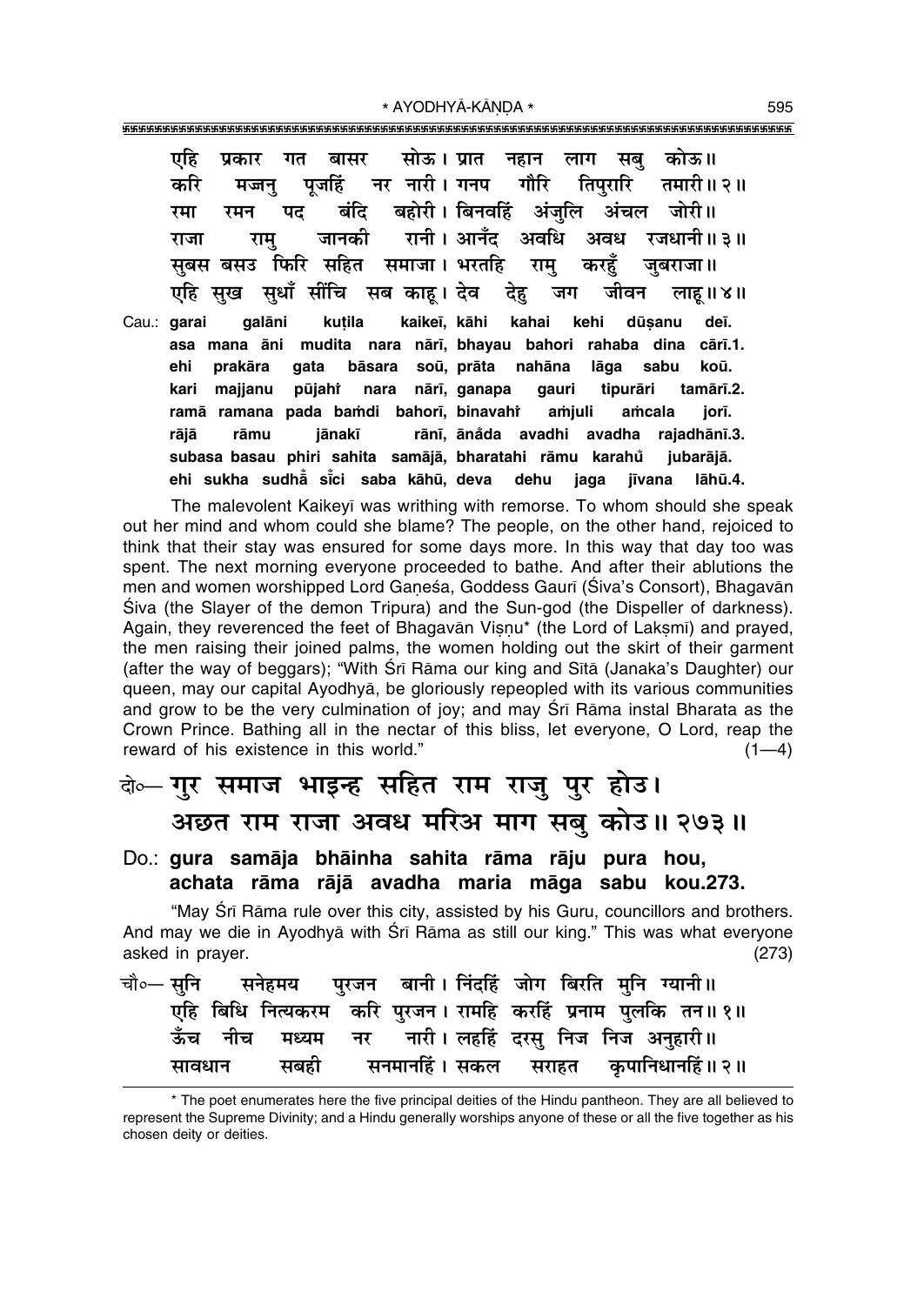| लरिकाइहि तें                                    | रघुबर बानी। पालत नीति प्रीति पहिचानी॥                                                                                                             |
|-------------------------------------------------|---------------------------------------------------------------------------------------------------------------------------------------------------|
| सील<br>सकोच                                     | सिंधु रघुराऊ। सुमुख सुलोचन सरल सुभाऊ॥३॥                                                                                                           |
| राम<br>कहत                                      | गुन गन अनुरागे। सब निज भाग सराहन लागे॥                                                                                                            |
| सम<br>हम                                        | पुन्य पुंज जग थोरे।जिन्हहि रामु जानत करि मोरे॥४॥                                                                                                  |
|                                                 | Cau.: suni sanehamaya purajana bānī, nimdahi joga birati muni gyānī.<br>ehi bidhi nityakarama kari purajana, rāmahi karahi pranāma pulaki tana.1. |
|                                                 | ŭca nīca madhyama nara  nārī, lahahi darasu nija nija anuhārī.                                                                                    |
| sabahī sanamānahi, sakala sarāhata<br>sāvadhāna | krpānidhānahr.2.                                                                                                                                  |
| larikāihi<br>tě<br>raghubara                    | pahicānī.<br>bānī, pālata nīti<br>prīti                                                                                                           |
| sakoca<br>sīla                                  | simdhu raghurāū, sumukha sulocana sarala subhāū.3.                                                                                                |

**kahata råma guna gana anuråge, saba nija bhåga saråhana låge. hama sama punya pu≈ja jaga thore, jinhahi råmu jånata kari more.4.**

Hearing the affectionate words of the citizens even enlightened sages talked disparagingly of Yoga (asceticism) and dispassion. Having thus performed their daily devotions the citizens made obeisance to Śrī Rāma with a thrill of joy. Men and women of every rank—high, low or middling—were blessed with His sight according to their own conception. Srī Rāma scrupulously honoured all and everyone praised the Storehouse of Compassion in the following words:"From his very boyhood it has been Srī Rāma's wont to observe the rules of propriety, duly recognizing the love one cherishes towards him. With a lovely and cheerful countenance, gracious looks and a guileless disposition the Lord of Raghus is an ocean of amiability and modesty." Thus recounting the virtues of Śrī Rāma they were all overwhelmed with emotion and began to extol their good fortune: "There are few people in the world as meritorious as we, whom  $\text{Sr}$  Rāma recognizes as his own!" (1—4)

### बे**०– प्रेम मगन तेहि समय सब सुनि आवत मिथिलेसु।** सहित सभा संभ्रम उठेउ रबिकुल कमल दिनेसु॥ २७४॥

#### Do.: **prema magana tehi samaya saba suni åvata mithilesu, sahita sabhå sa≈bhrama u¢heu rabikula kamala dinesu.274.**

All were absorbed in love at that time, Presently on hearing of the approach of King Janaka, the lord of Mithilā, Śrī Rāma, who was a veritable sun to the lotus-like solar race, and the whole assembly rose in a hurry (to receive him). (274)

चौ०— **भाइ सचिव गुर पुरजन साथा। आगें गवनु कीन्ह रघुनाथा॥** गिरिबरु दीख जनकपति जबहीं। करि प्रनामु रथ त्यागेउ तबहीं॥१॥ **राम दरस लालसा उछाहू।** पथ श्रम लेसु कलेसु न काहू॥ **मन तहँ जहँ रघुबर बैदेही। बिनु मन तन दुख सुख सुधि केही॥२॥** <u>आवत जनक चले एहि भाँती। सहित समाज प्रेम मति माती॥</u> **•Ê∞ ÁŸ∑§≈U ŒÁπ •ŸÈ⁄Uʪ – 'ÊŒ⁄U Á◊‹Ÿ ¬⁄U'¬⁄U ‹ÊªH.3H** लगे जनक मुनिजन पद बंदन।**सिषिन्ह प्रनामु कीन्ह रघुनंदन**॥ **भाइन्ह सहित राम् मिलि राजहि। चले लवाइ समेत समाजहि॥४॥**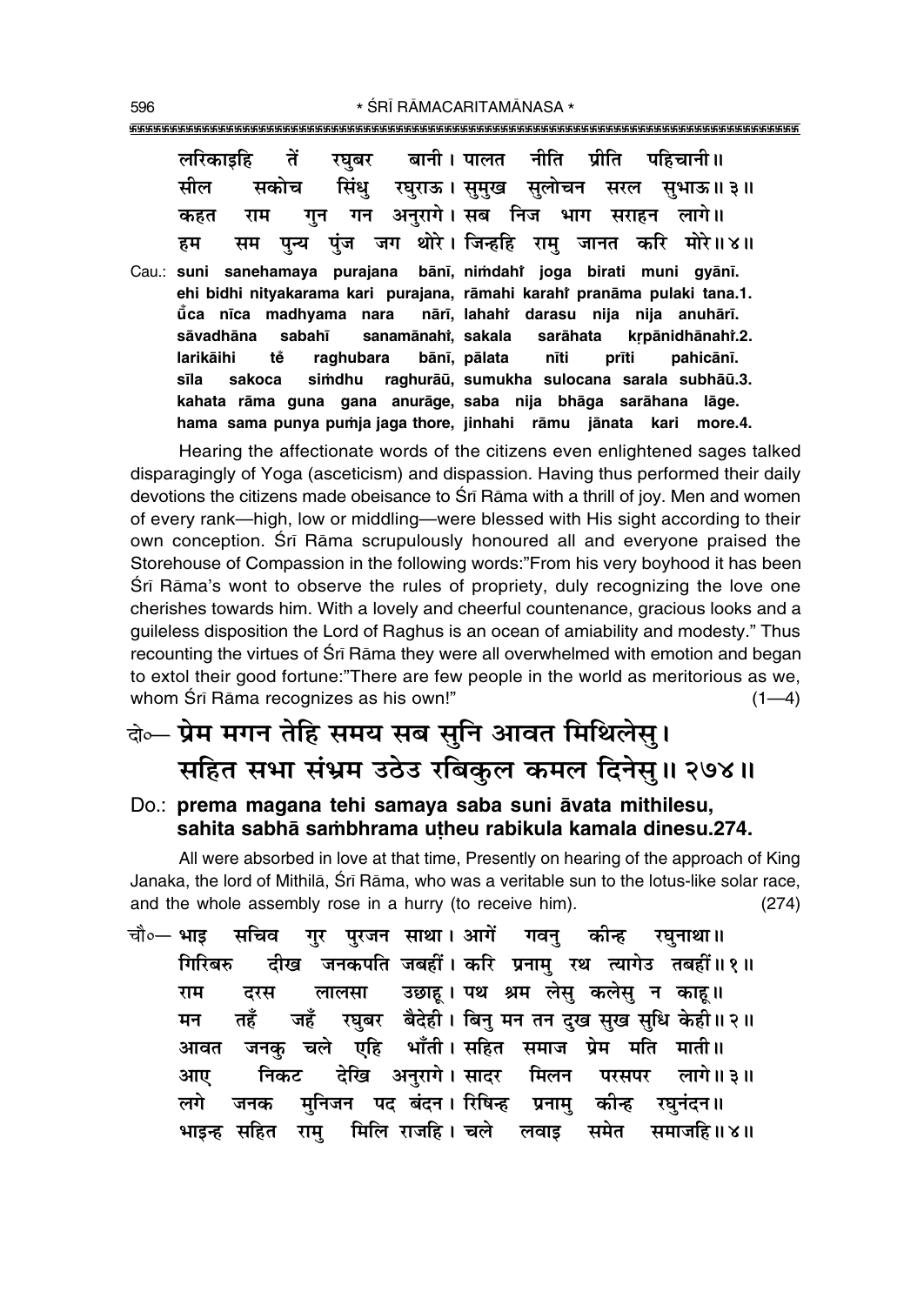|       |        |        |       |  |  |  | Cau.: bhāi saciva gura purajana sāthā, āgě gavanu kīnha raghunāthā.       |  |  |             |
|-------|--------|--------|-------|--|--|--|---------------------------------------------------------------------------|--|--|-------------|
|       |        |        |       |  |  |  | giribaru dīkha janakapati jabahī, kari pranāmu ratha tyāgeu tabahī.1.     |  |  |             |
| rāma  |        | darasa |       |  |  |  | lālasā uchāhū, patha śrama lesu kalesu na kāhū.                           |  |  |             |
|       |        |        |       |  |  |  | mana tahå jahå raghubara baidehī, binu manatana dukha sukha sudhi kehī.2. |  |  |             |
| āvata |        |        |       |  |  |  | janaku cale ehi bhåtī, sahita samāja prema mati mātī.                     |  |  |             |
| āе    | nikata |        | dekhi |  |  |  | anurāge, sādara milana parasapara lāge.3.                                 |  |  |             |
|       |        |        |       |  |  |  | lage janaka munijana pada bamdana, risinha pranāmu kīnha raghunamdana.    |  |  |             |
|       |        |        |       |  |  |  | bhāinha sahita rāmu mili rājahi, cale lavāi sameta                        |  |  | samājahi.4. |

The Lord of Raghus led the way, accompanied by His younger brothers, the minister (Sumantra), the Guru (Vasistha) and the citizens. The moment the lord of Janakas\* espied the great hill of Kāmadanātha he made obeisance to it and dismounted from his car. Seized as they were with a longing and eagerness to see Srī Rāma, none of the party felt the least toil or hardship of the journey. For their mind was with the Chief of Raghus and Vaidehī (Janaka's Daughter); and when the mind is elsewhere, who will feel the bodily pain or pleasure? In this way Janaka came advancing with his party, their mind intoxicated with love. When the two parties drew near and saw one another they were overwhelmed with love and began to exchange greetings with due respect. King Janaka proceeded to adore the feet of the hermits (who hailed from Ayodhyā); while Srī Rāma, the Delighter of Raghus, made obeisance to the sages (who accompanied Janaka). Śrī Rāma and His younger brothers then greeted the king (their father-in-law) and led him with the whole party (to His hermitage).  $(1-4)$ 

### बे⊶ आश्रम सागर सांत रस पूरन पावन पाथु। सेन मनहुँ करुना सरित लिएँ जाहिँ रघुनाथु॥ २७५॥

#### Do.: āśrama sāgara sāmta rasa pūrana pāvana pāthu, sena manahů karunā sarita liě jāhř raghunāthu.275.

Srī Rāma's hermitage was an ocean as it were overflowing with the sacred water of quietism; while the host that accompanied Janaka was as it were a river of pathos, which the Lord of Raghus was now conducting (to the ocean of His hermitage). (275)

चौ०— बोरति करारे। बचन ससोक मिलत नद नारे॥ बिराग ग्यान समीर तरंगा। धीरज तट तरुबर कर भंगा॥१॥ मोच उसास बिषम बिषाट तोरावति धारा। भय भ्रम भवँर अबर्त अपारा॥ बिद्या बडि नावा। सकहिं न खेड़ ऐक नहिं आवा॥२॥ केवट बध किरात विचारे। थके बिलोकि पथिक हियँ हारे॥ कोल बनचर मिली जब जाई। मनहुँ उठेउ अंबुधि अकुलाई॥३॥ आश्रम उदधि समाजा। रहा न ग्यान् न धीरज् लाजा॥ सोक बिकल दोउ राज सील सराही। रोवहिं सोक सिंध अवगाही॥४॥ भूप रूप गुन

\* Just like 'Videha','Janaka' too was a title enjoyed by all the descendants of King Nimi. Hence the king of Mithila has been referred to here as the "lord of Janakas".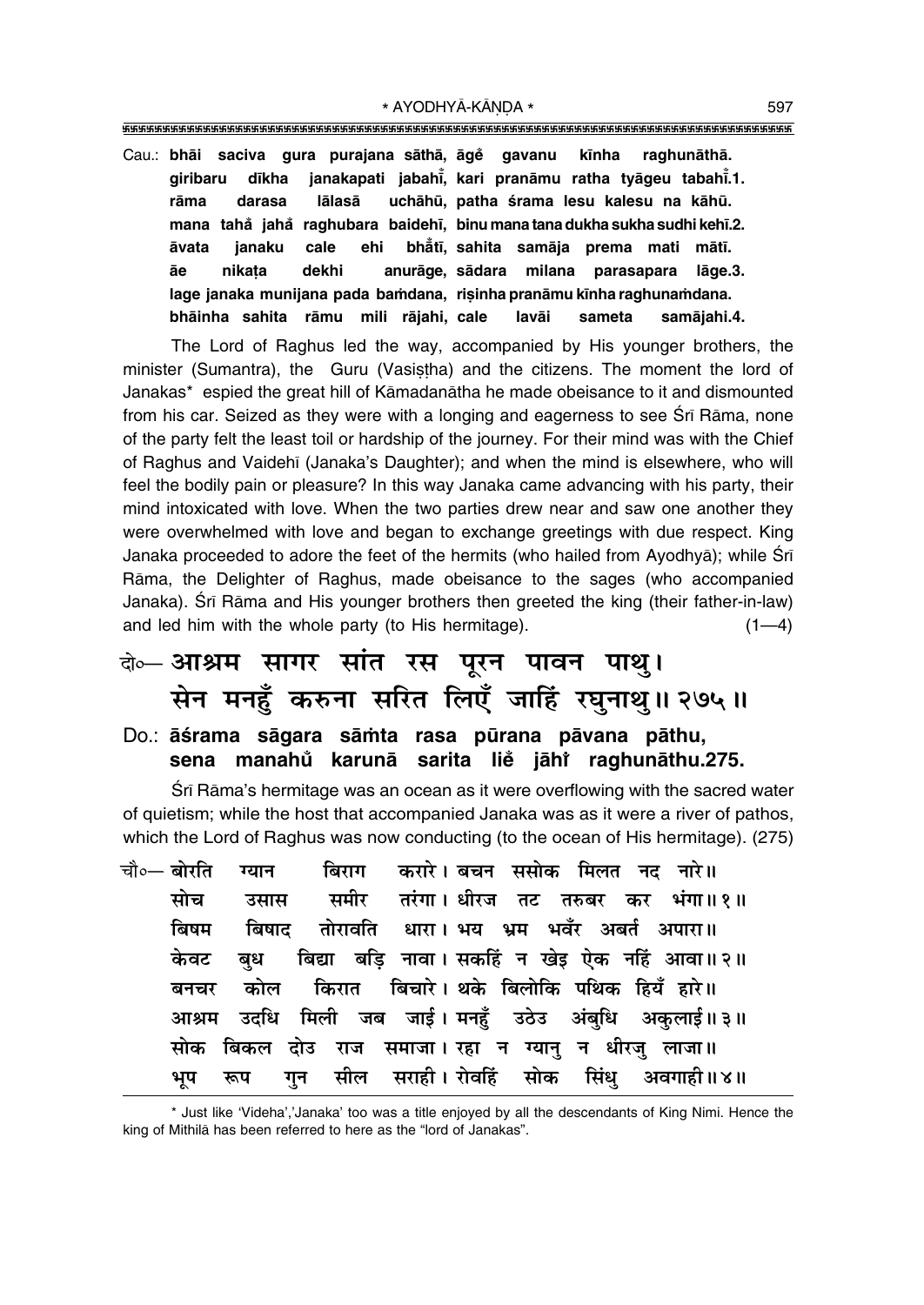karāre, bacana sasoka milata nada nāre. Cau.: borati gyāna birāga soca usāsa samīra taramgā, dhīraja tata tarubara kara bhamgā.1. dhārā, bhaya bhrama bhavåra abarta apārā. bisama bisāda torāvati kevata budha bidyā baRi nāvā, sakahi na khei aika nahi āvā.2. hanacara kola kirāta bicāre, thake biloki pathika hiyå hāre jaba āśrama udadhi milī jāī, manahů uțheu ambudhi akulāī.3. soka bikala dou samājā, rahā na gyānu na dhīraju lājā. rāja sarāhī, rovahř avagāhī.4. bhūpa rūpa guna sīla soka simdhu

The river flooded the banks of wisdom and dispassion and was joined in its course by tributary streams and rivulets in the form of sorrowful utterances. Sighs and lamentation severally represented the waves and the wind that uprooted the stout tree of fortitude standing on its banks. It had deep sorrow for its swift current, while fear and delusion constituted its numberless eddies and whirlpools. Boatmen in the form of the learned waited with big boats in the form of their learning; but they were unable to row them, because they had no idea of its depth. The Kolas and Kiratas that roamed about in the woods were the poor wayfarers who had lost heart at the sight of the turbulent stream and stood aghast. When the stream joined the ocean of the hermitage, the latter too surged up as it were with emotion. The two royal hosts were so excited with grief that they had no sense, fortitude or shame left. Extolling King Dasaratha's comeliness of form, goodness and amiability they all wept and were plunged into an ocean of woe.  $(1-4)$ 

छं— अवगाहि सोक समुद्र सोचहिं नारि नर ब्याकुल महा। दै दोष सकल सरोष बोलहिं बाम बिधि कीन्हो कहा।। सुर सिद्ध तापस जोगिजन मुनि देखि दसा बिदेह की। तुलसी न समरथु कोउ जो तरि सकै सरित सनेह की।।

Cam.: avagāhi soka samudra socahi nāri nara byākula mahā, dai dosa sakala sarosa bolahi bāma bidhi kīnho kahā. sura siddha tāpasa jogijana muni dekhi dasā bideha kī, tulasī na samarathu kou jo tari sakai sarita saneha kī.

Plunged into an ocean of grief the men and women lamented in great anguish. They all angrily and reproachfully exclaimed,"Alas! What has cruel Fate done!" Of the gods, accomplished saints, ascetics, Yogis (mystics) and anchorites, whoever witnessed the condition of Janaka on that occasion, none, says Tulasīdāsa, was strong enough to cross the river of love (to escape being drowned in it).

# सो०- किए अमित उपदेस जहँ तहँ लोगन्ह मुनिबरन्ह। धीरजु धरिअ नरेस कहेउ बसिष्ठ बिदेह सन॥ २७६॥

So.: kie amita upadesa jahå tahå loganha munibaranha, dhīraju dharia naresa kaheu basistha bideha sana.276.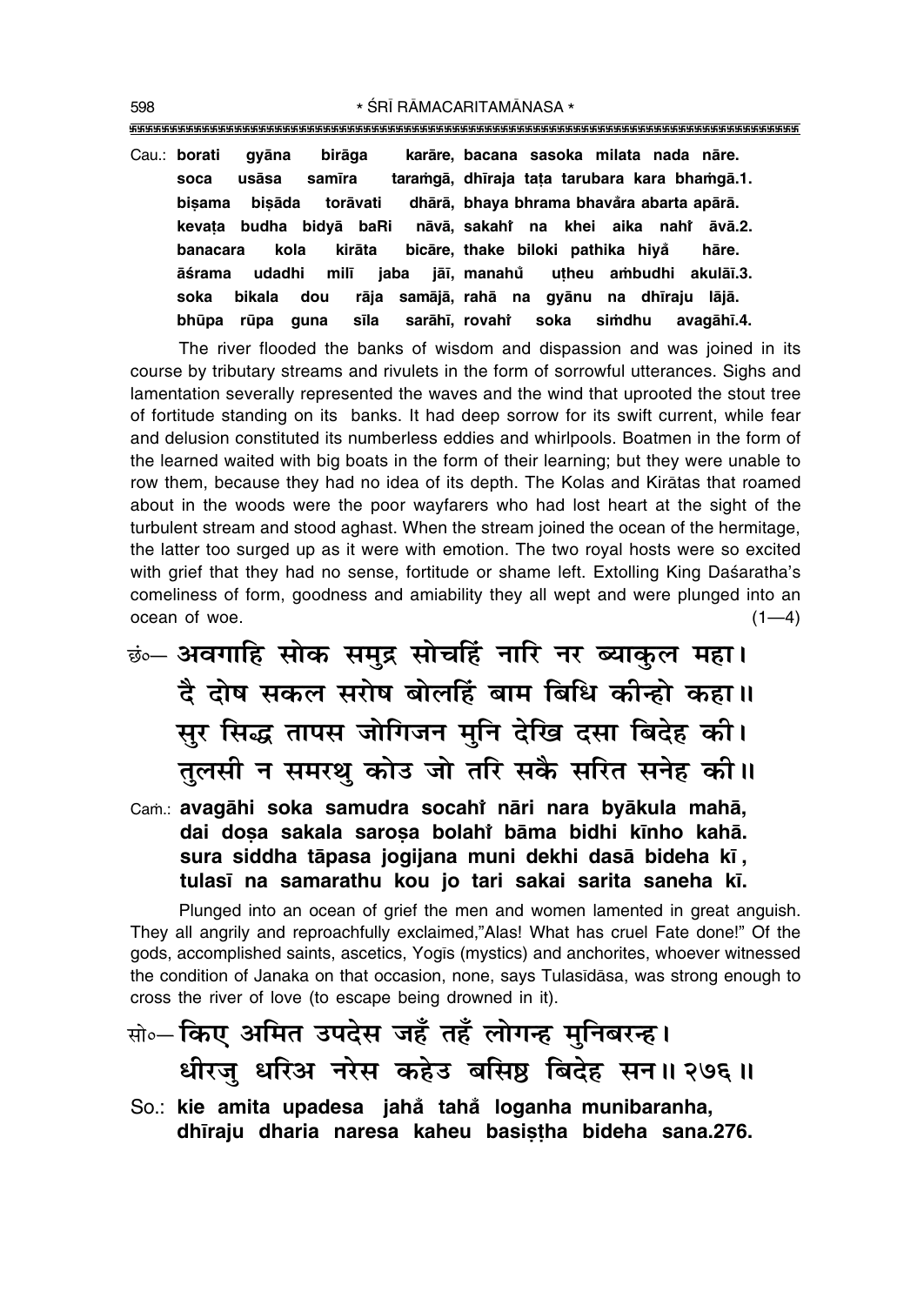Here and there the great sages admonished people in numberless ways; and the sage Vasistha said to Videha, "Be consoled, O king!"  $(276)$ 

- चौ∘— जासु ग्यान् रबि भव निसि नासा । बचन किरन मुनि कमल बिकासा॥ ममता निअराई। यह सिय राम सनेह तेहि कि मोह बडाई॥ १॥ बिषई सिद्ध सयाने। त्रिबिध जीव जग बेट बखाने॥ साधक मन जासू।साधु सभाँ बड़ आदर तासू॥२॥ राम सनेह सरस राम पेम बिन् ग्यान् । करनधार बिन् जिमि जलजान्॥ सोह न बहुबिधि बिदेह मनि समुझाए। रामघाट सब लोग नहाए।  $13$ ॥ संकल नर नारी।सो बासरु बीतेउ बिन सकल सोक बारी॥ खग मगन्ह न कीन्ह अहारू। प्रिय परिजन कर कौन बिचारू॥४॥ पस
- Cau.: jāsu gyānu rabi bhava nisi nāsā, bacana kirana muni kamala bikāsā. ki mamatā niarāi, vaha siya rāma saneha baRāi.1. tehi moha sayāne, tribidha jīva jaga beda bakhāne. bisaī sādhaka siddha rāma saneha sarasa mana jāsū, sādhu sabhā baRa ādara tāsū.2. soha na rāma pema binu qyānū, karanadhāra binu **iimi** ialaiānū. muni bahubidhi bidehu samuihāe, rāmaghāta nahāe.3. saba loga sakala soka samkula nara nārī, so bāsaru bīteu hinu hārī pasu khaga mrganha na kīnha ahārū, priya parijana kara kauna bicārū.4.

Can the darkness of infatuation and attachment ever approach him (King Janaka), the sun of whose wisdom drives away the night of metempsychosis and the rays of whose speech delight the lotus-like sages? That he too was plunged in grief shows the triumph of the affection he bore for his daughter, Sitā and Her lord, Śrī Rāma. According to the Vedas there are three types of embodied soul (human beings) in the world—the sensual, the seeker and the wise who have attained perfection (in the form of God-Realization). Of all these he alone is highly honoured in an assembly of holy men, whose heart is sweetened by love for Srī Rāma. Wisdom without love for Srī Rāma is imperfect like a vessel without the helmsman. The sage Vasistha admonished King Videha in many ways; and now all the people bathed at the ghat associated with the name of Srī Rāma (who generally bathed and said His prayers there). All the men and women were so overwhelmed with grief that the day passed without anyone taking a drop of water. Even the cattle, birds and deer remained without food, to say nothing of Srī Rāma's near and dear ones.  $(1-4)$ 

### के— दोउ समाज निमिराजु रघुराजु नहाने प्रात। बैठे सब बट बिटप तर मन मलीन कृस गात॥ २७७॥

Do.: dou samāja nimirāju raghurāju nahāne prāta. baithe saba bata bitapa tara mana malina krsa gāta.277.

At daybreak both King Janaka (the lord of Nimis) and Srī Rāma (the Lord of Raghus) bathed with all their retinue and sat under the banyan tree, sad at heart and wasted in body.  $(277)$ 

|  |  | चौ∘— जे महिसुर दसरथ पुर बासी।ञे मिथिलापति नगर निवासी॥ |                                                      |
|--|--|-------------------------------------------------------|------------------------------------------------------|
|  |  |                                                       | हंस बंस गुर जनक पुरोधा।।जिन्ह जग मगु परमारथु सोधा॥१॥ |